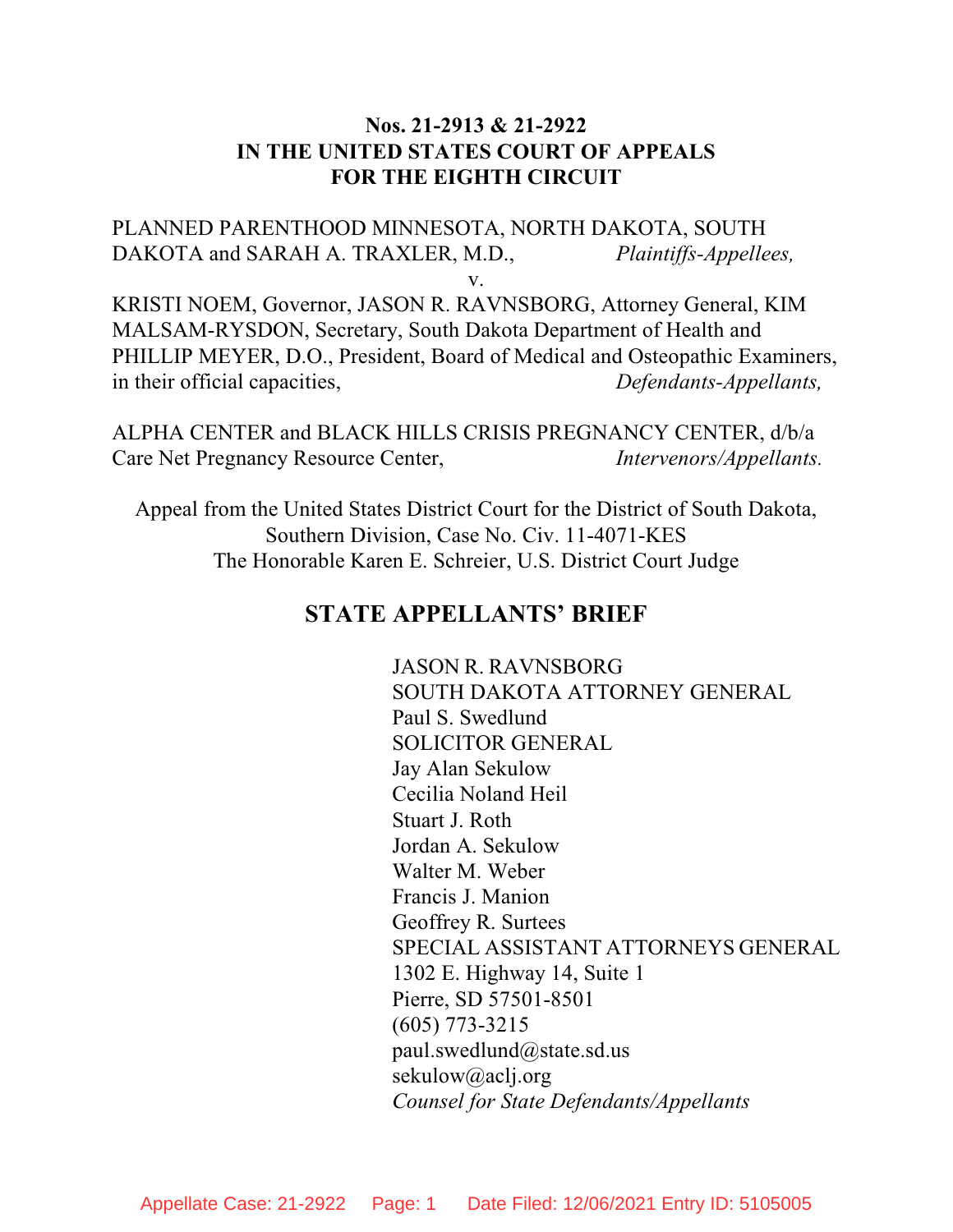## **SUMMARY OF CASE AND REQUEST FOR ORAL ARGUMENT**

The record in this case reveals that pregnant women are being railroaded into abortions they do not want. Planned Parenthood of Minnesota, North Dakota and South Dakota (PPMNS), focused on the volume of abortions and bottom line revenue, cannot be counted on properly to inform a pregnant woman's consent to abortion or to screen for or prevent coercion, and in fact will facilitate coerced abortions. To protect women against coerced abortions and to fill the void created by PPMNS's deficient informed consent and screening practices, South Dakota enacted a statutory program providing women considering abortion free counseling at independent, thirdparty, tightly regulated pregnancy help centers(PHCs). PPMNS challenged the thirdparty counseling requirement as unconstitutionally compelling speech and unduly burdening abortion. The district court granted a preliminary injunction in 2011 and, in 2021, after ten years of discovery and statutory amendments, denied defendants' and intervenors' joint motion to dissolve that injunction. This appeal followed.

In light of the interplay of important constitutional doctrines, and the size and importance of the record in this case, the state defendants request 30 minutes of oral argument each for the state defendants/appellants and intervenors/appellants and 45 minutes for plaintiffs/appellees.

i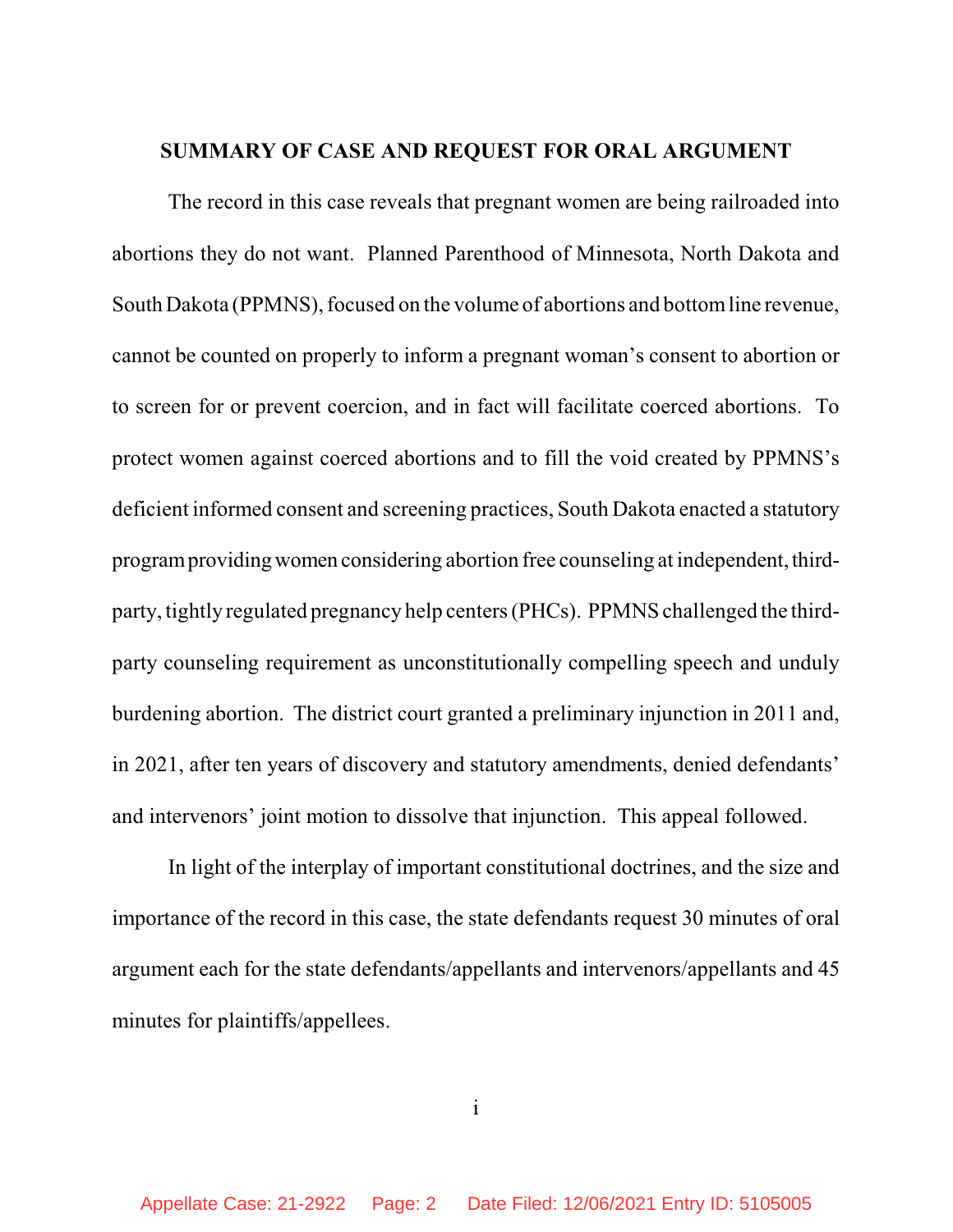# **TABLE OF CONTENTS**

| A.                                                | Women Considering Abortion vs. PPMNS Selling          |  |  |
|---------------------------------------------------|-------------------------------------------------------|--|--|
| <b>B.</b>                                         |                                                       |  |  |
| $\mathbf{i}$ .<br>ii.<br><i>iii.</i><br>iv.<br>V. | Reports of PPMNS's Former Personnel and "Patients" 25 |  |  |
|                                                   |                                                       |  |  |
|                                                   |                                                       |  |  |
|                                                   |                                                       |  |  |
| 1.                                                |                                                       |  |  |
| 2.                                                | Standards Applicable to Dissolution of a Preliminary  |  |  |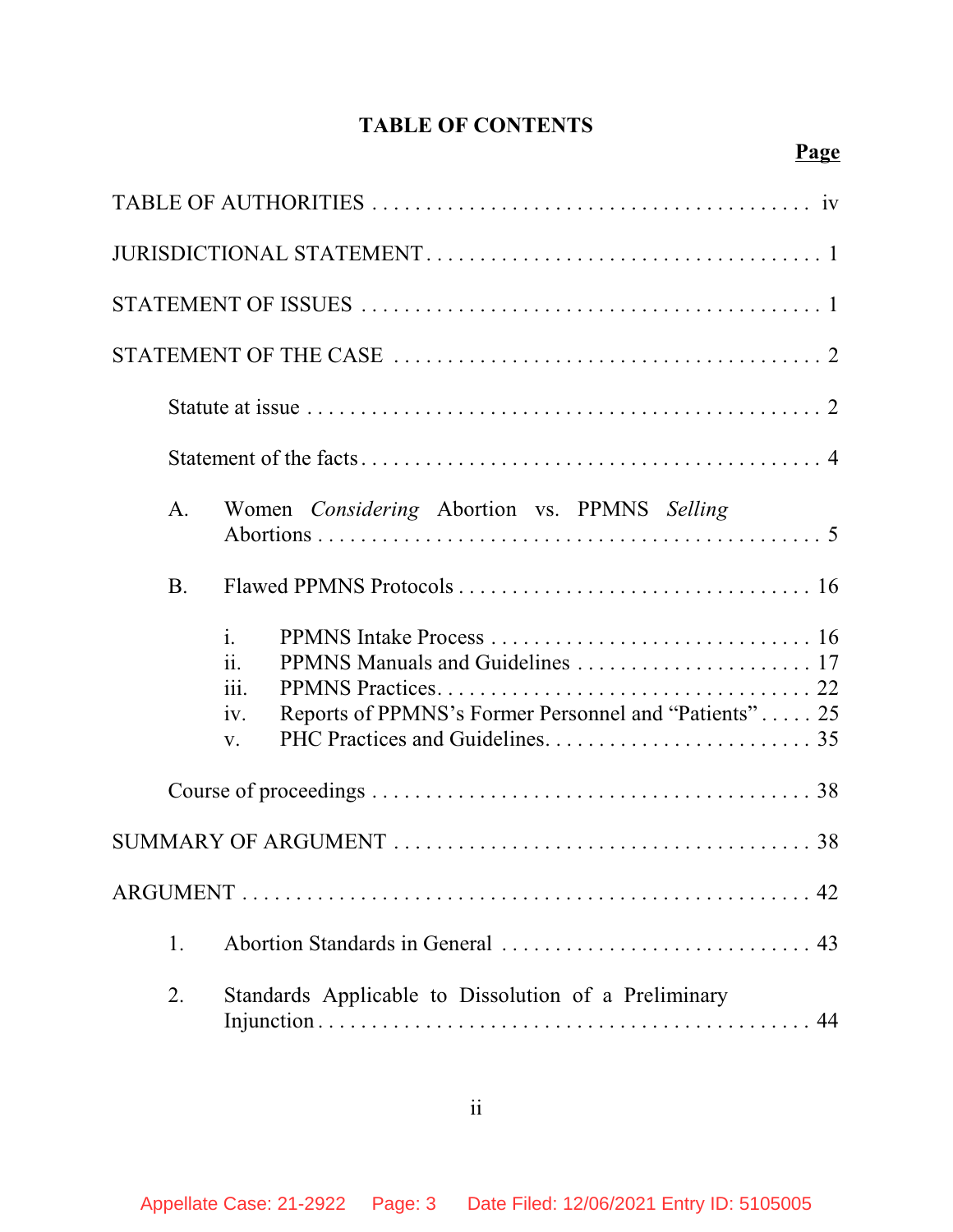| $\mathbf{I}$ . | STATES HAVE A COMPELLING INTEREST IN PROTECTING<br>WOMEN FROM COERCED ABORTIONS  46                                                                        |
|----------------|------------------------------------------------------------------------------------------------------------------------------------------------------------|
| II.            | THE STATE HAD MORE THAN ENOUGH EVIDENCE TO<br>CONCLUDE THAT PPMNS WAS NOT ADEQUATELY                                                                       |
| III.           | REQUIRING INDEPENDENT THIRD-PARTY COUNSELING WAS<br>LIKELY A CONSTITUTIONALLY PERMISSIBLE RESPONSE TO<br>THE PROBLEM OF ILL-INFORMED AND COERCED ABORTIONS |
| IV.            | REQUIRING INDEPENDENT THIRD-PARTY COUNSELING DOES<br>NOT LIKELY FACIALLY VIOLATE THE FIRST AMENDMENT 56                                                    |
| $V_{\cdot}$    | THE BALANCE OF HARMS OVERWHELMINGLY FAVORS                                                                                                                 |
|                |                                                                                                                                                            |
|                |                                                                                                                                                            |
|                | <b>ADDENDUM</b>                                                                                                                                            |
| 1.             | District court ruling: Planned Parenthood Minn. v. Noem, 2021 U.S. Dist.<br>LEXIS 158102 (SAPX 3100-29, R. Doc. 374)                                       |

2. Statutory text: SDCL §§ 34-23A-53 through 34-23A-61, §§ 34-23A-83, -87,

-88 (SAPX 182-92, 203, 207-08, R. Doc. 191-1, at 2-12, 23, 27-28)

3. Prior district court ruling: *Planned Parenthood Minn. v. Daugaard*, 799 F. Supp. 2d 1048 (DSD 2011), 2011 U.S. Dist. LEXIS 70800 (SAPX 75-135, R. Doc. 39)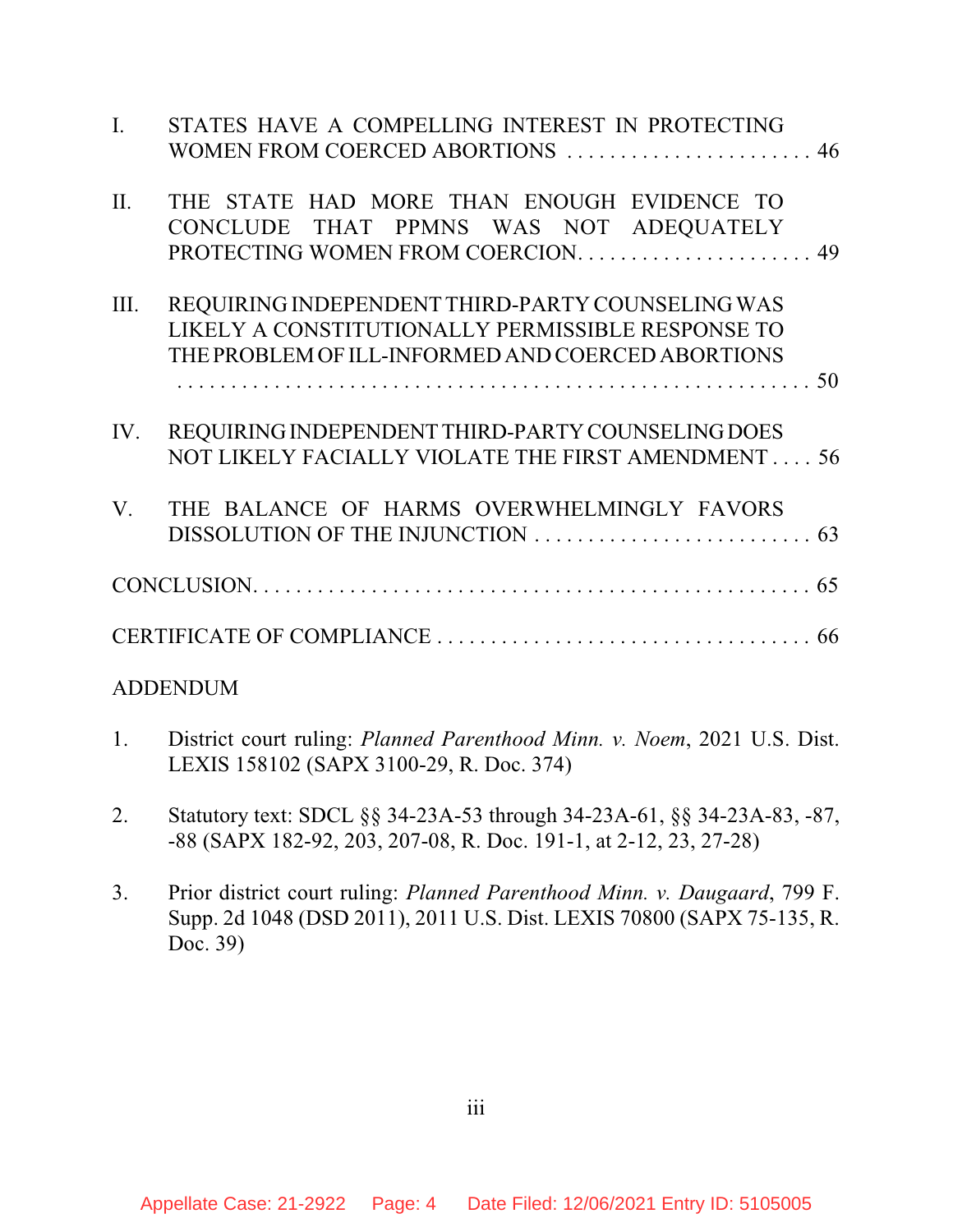## **TABLE OF AUTHORITIES**

**CASES**

# **Page** *ACLU of Fla. v. Miami-Dade County Sch. Bd.*, 557 F.3d 1177 (11th Cir. 2009) . . . . . . . . . . . . . . . . . . . . . . . . . . . . . . . . . . 59 *Ahmad v. City of St. Louis*, 995 F.3d 635 (8th Cir. 2021) . . . . . . . . . . . . . . 1, 45, 46 *Altman v. Minn. Dep't of Corr.*, 251 F.3d 1199 (8th Cir. 2001) . . . . . . . . . . . . . . 59 *Bellotti v. Baird*, 443 U.S. 622 (1979) . . . . . . . . . . . . . . . . . . . . . . . . . . . . . . . . . . 49

| Digital Recognition Network, Inc. v. Hutchinson,                   |
|--------------------------------------------------------------------|
| Gonzales v. Carhart, 550 U.S. 124 (2007)  1, 9, 29, 39, 44, 47, 48 |
|                                                                    |
|                                                                    |
| Local Union No. 884 v. Bridgestone/Firestone, Inc.,                |
|                                                                    |
| Minnesota Ass'n. of Nurse Anesthetists v. Unity Hosp.,             |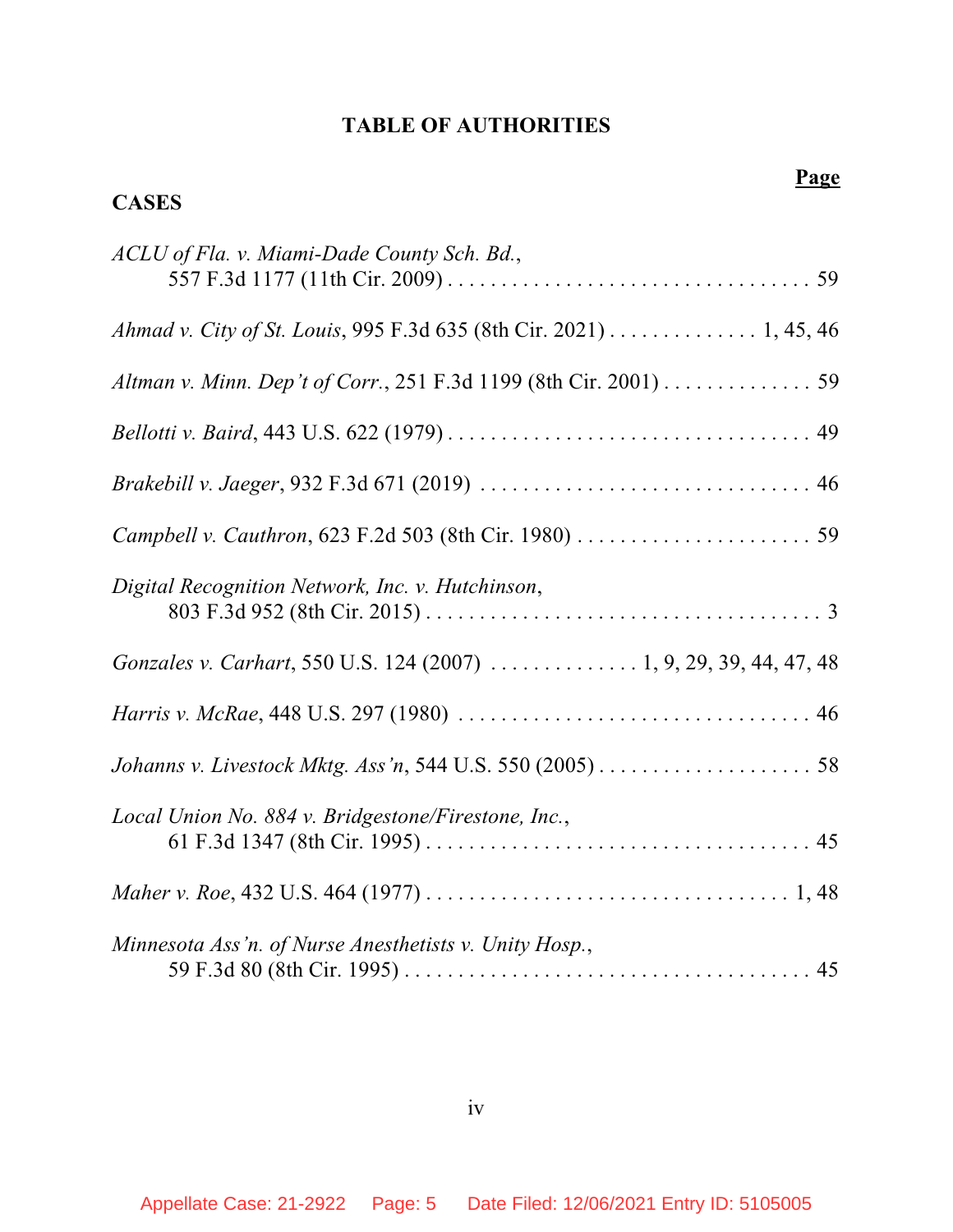| Movie Systems, Inc. v. Mad Minneapolis Audio Distributors,                                 |
|--------------------------------------------------------------------------------------------|
| Nat'l Inst. of Family & Life Advocates v. Becerra,                                         |
| Phommasoukha v. Gonzales, 408 F.3d 1011 (8th Cir. 2005)  59                                |
| Planned Parenthood of Ark. & E. Okla. v. Jegley,                                           |
| Planned Parenthood v. Casey,<br>505 U.S. 833 (1992). 1, 41, 43-44, 46-50, 53-56, 59, 61-63 |
| Planned Parenthood v. Danforth, 428 U.S. 52 (1976)  43, 62                                 |
| <i>Planned Parenthood v. Rounds, 530 F.3d 724 (8th Cir. 2008) (en banc) 39, 46</i>         |
| Planned Parenthood v. Rounds, 653 F.3d 662 (8th Cir. 2011) 43, 48                          |
| Planned Parenthood v. Rounds, 686 F.3d 889 (8th Cir. 2012) (en banc). 9                    |
| Riley v. National Fed'n of the Blind, 487 U.S. 781 (1988) 57                               |
|                                                                                            |
| Rumsfeld v. Forum for Acad. & Institutional Rights, Inc., 547 U.S. 47 (2006) 58            |
|                                                                                            |
|                                                                                            |
| Siebersma v. Vandeberg, 64 F.3d 448 (8th Cir. 1995)  45                                    |
|                                                                                            |
| Thornburgh v. American College of Obstets. & Gynecs., 476 U.S. 747 (1986). . 52            |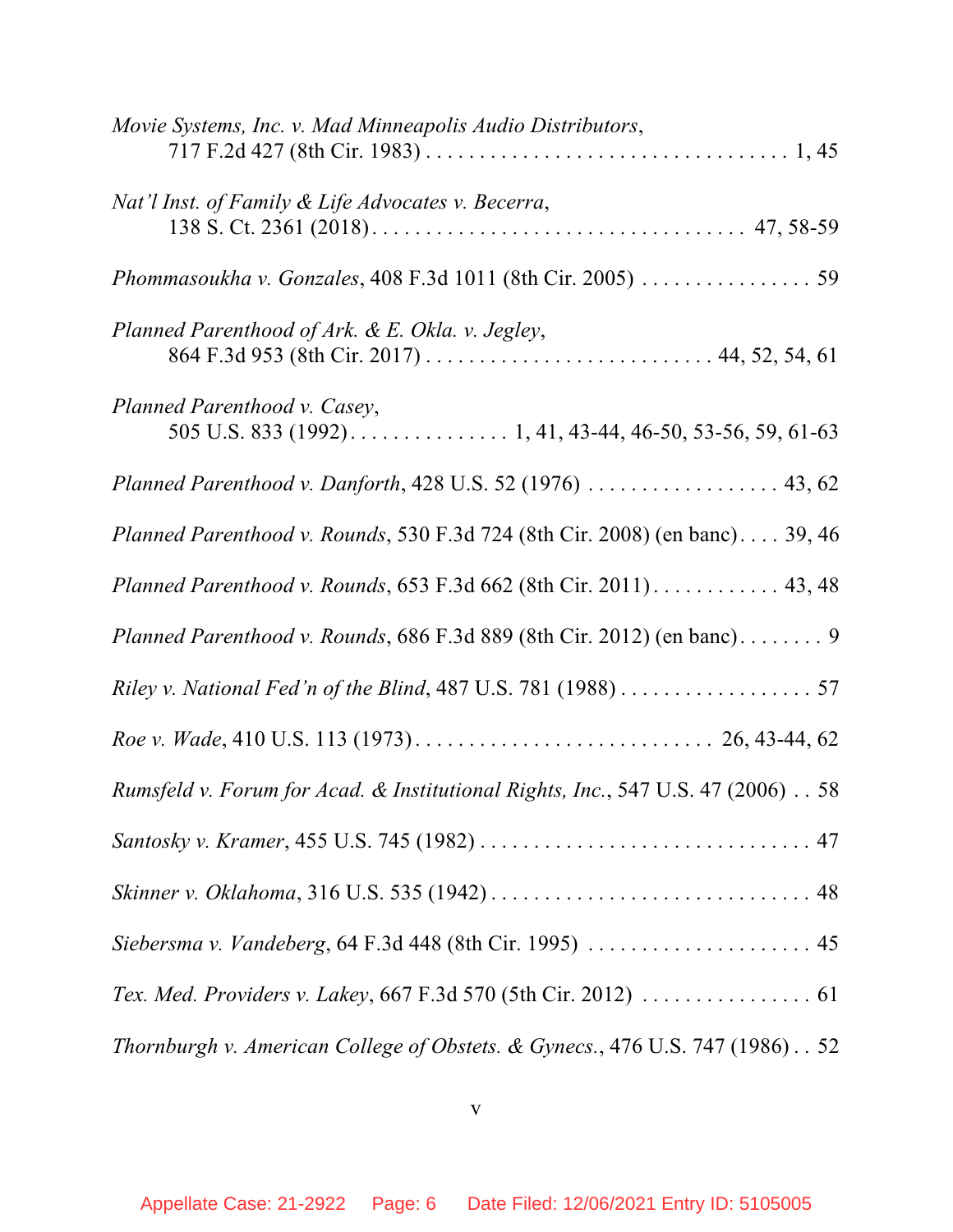| Wiersma v. Maple Leaf Farms, 1996 SD 16, 543 N.W.2d 787 (SD 1996) 47 |  |
|----------------------------------------------------------------------|--|
|                                                                      |  |

# **STATUTES AND CONSTITUTIONAL PROVISIONS**

# **OTHER AUTHORITIES**

| Broen, Moum, Bödtker & Ekeberg, "Predictors of Anxiety      |  |
|-------------------------------------------------------------|--|
| and Depression Following Pregnancy Termination,"            |  |
|                                                             |  |
|                                                             |  |
| Broen, Moum, Bödtker & Ekeberg, "Reasons for Induced        |  |
| Abortion and Their Relation to Women's Emotional Distress," |  |
|                                                             |  |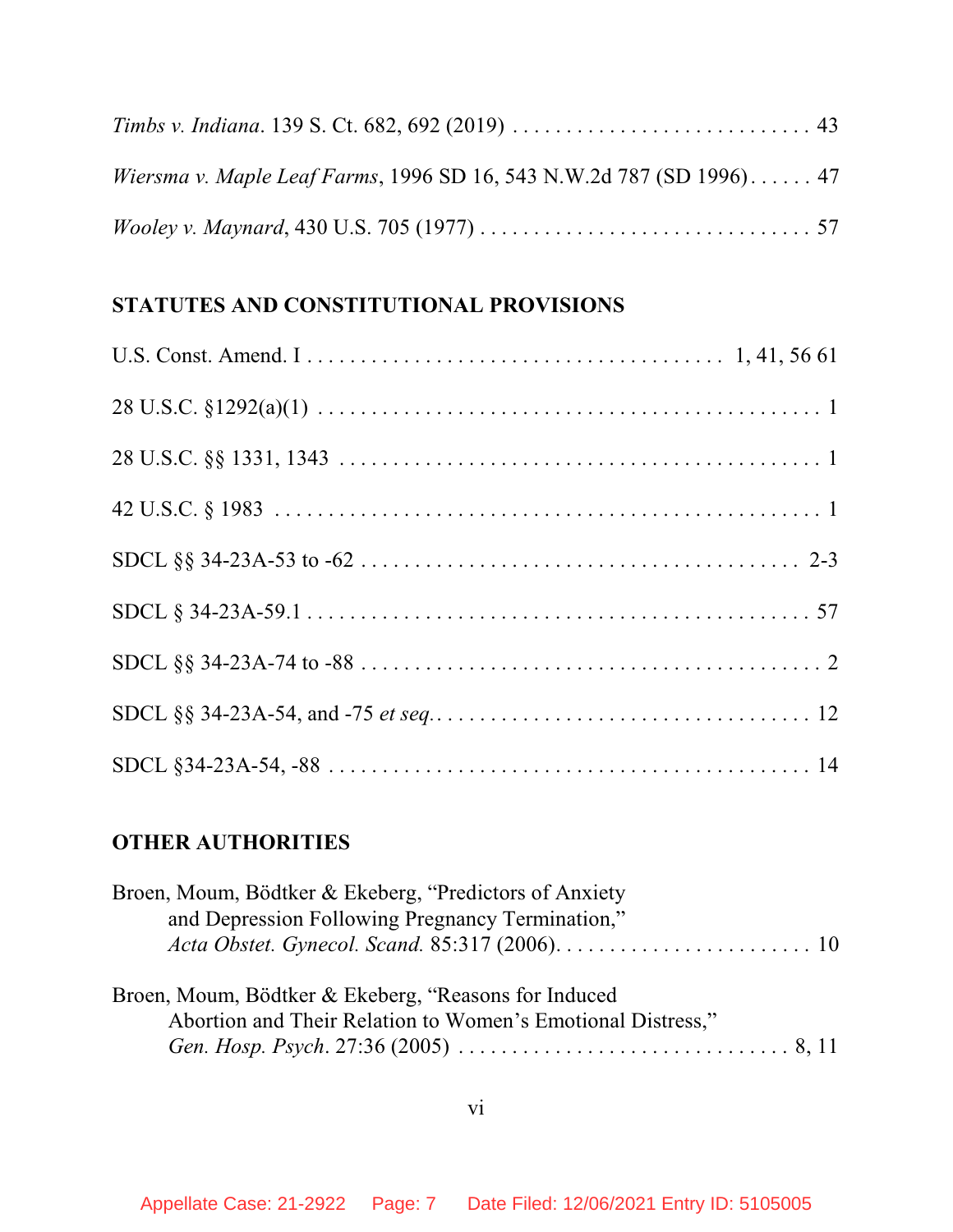| Husfeldt, Hansen, Lynberg, Nøddebo & Petersson,<br>"Ambivalence Among Women Applying for Abortion,"                                                        |
|------------------------------------------------------------------------------------------------------------------------------------------------------------|
|                                                                                                                                                            |
| Söderberg, Janzon & Sjöberg, "Emotional Distress Following Induced<br>Abortion," <i>Euro. J. Obstet. Gynec.</i> 79:2:173 (1996). 11                        |
| Törnbom, Ingelhammar, Lilja, Svanberg & Möller,<br>"Decision Making About Unwanted Pregnancy,"<br>Acta Obstet. Gynecol. Scand. 78:636 (1999). 7, 8, 10, 11 |
|                                                                                                                                                            |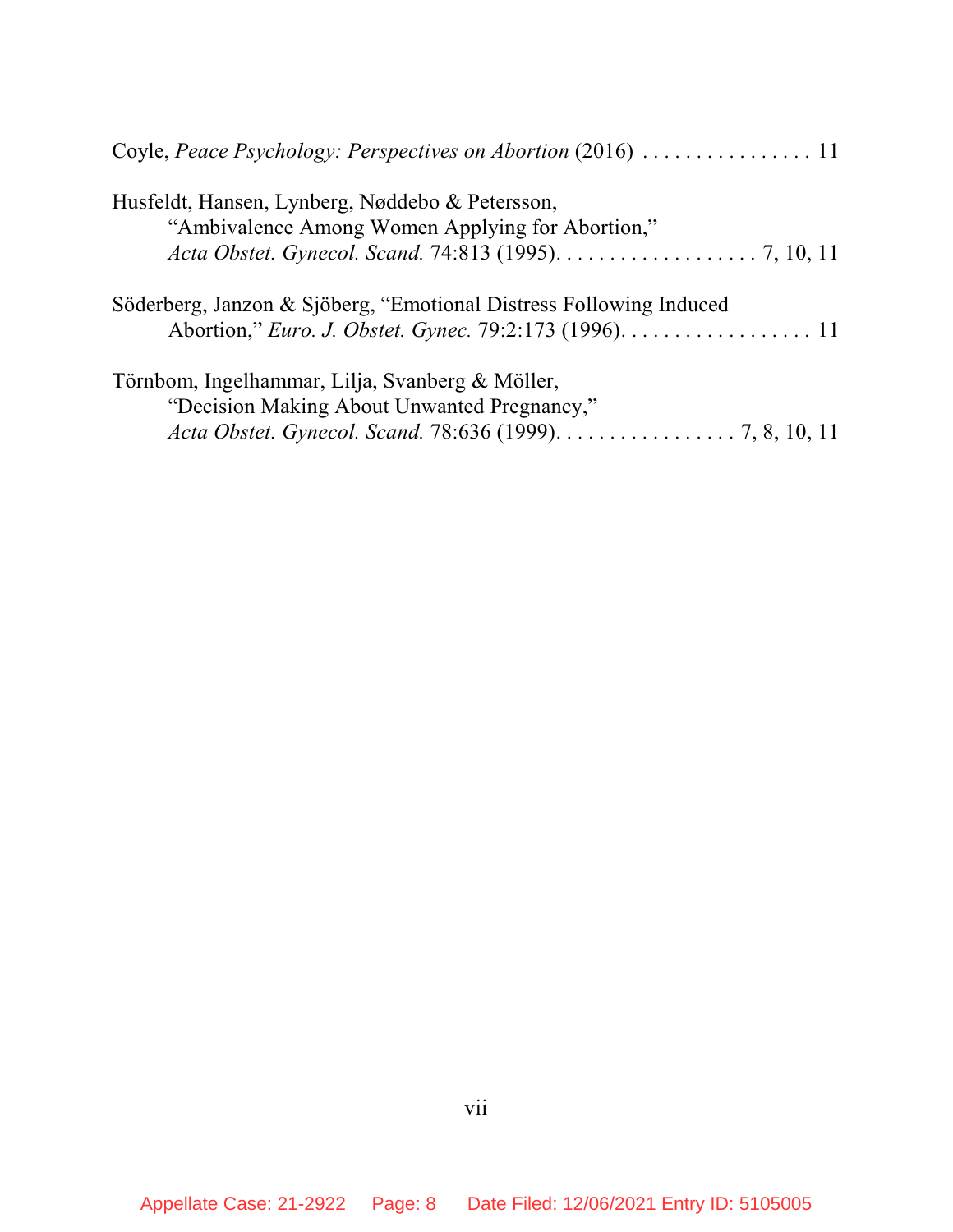#### **JURISDICTIONAL STATEMENT**

The present lawsuit was filed under 42 U.S.C. § 1983. The District Court had jurisdiction under 28 U.S.C. §§ 1331, 1343. The state timely appealed from an August 20, 2021, order denying the joint motion of state defendants and intervenors to dissolve the District Court's preliminary injunction. SAPX 3100-29, R. Doc. 374. This Court has jurisdiction under 28 U.S.C. §1292(a)(1).

# **STATEMENT OF ISSUES**

1. Whether the district court erred by ruling that the First Amendment likely bars South Dakota from enacting its third-party counseling requirement to protect women from being coerced into abortions? *Planned Parenthood v. Casey*, 505 U.S. 833 (1992); *Gonzales v. Carhart*, 550 U.S. 124 (2007)

2. Whether the district court erred by ruling that independent third-party counseling to protect women from being coerced into abortions they do not want likely imposes an undue burden on abortion? *Planned Parenthood v. Casey*, 505 U.S. 833 (1992); *Maher v. Roe*, 432 U.S. 464 (1977)

3. Whether the district court erred by refusing to dissolve its preliminary injunction against South Dakota'sthird-party counseling requirement? *Ahmad v. City of St. Louis*, 995 F.3d 635 (8th Cir. 2021); *Movie Systems, Inc. v. Mad Minneapolis Audio Distributors*, 717 F.2d 427 (8th Cir. 1983)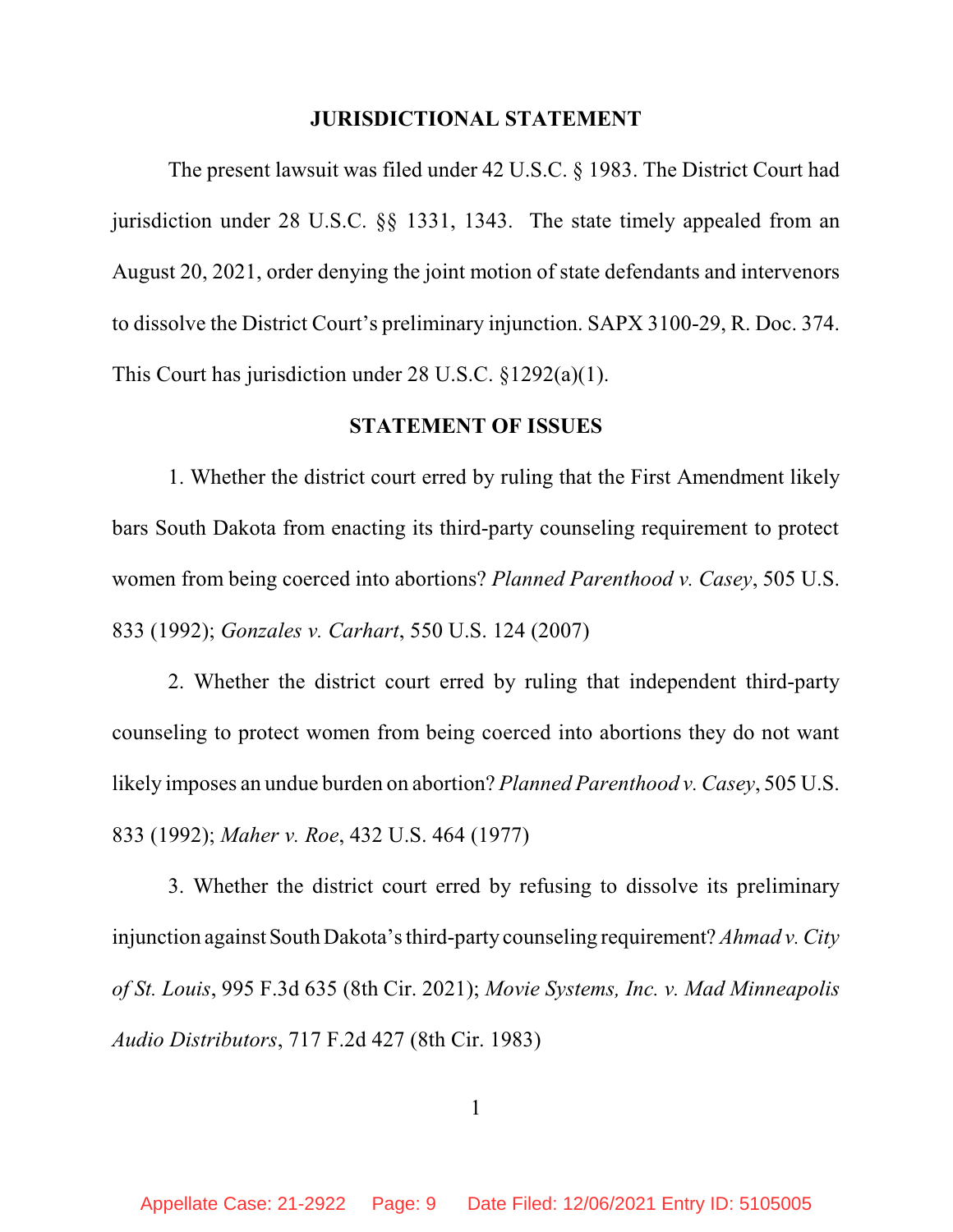#### **STATEMENT OF THE CASE**

#### **Statute at issue**

PPMNS challenges the third-party counseling requirements of South Dakota law, namely, SDCL §§ 34-23A-53 to -62. SAPX 165-66, R. Doc. 191, at ¶1 (5th Am'd Cplt.).<sup>1</sup> These provisions

- define "pregnancy help center" and "coercion," SAPX 182, R. Doc. 191-1, at 2 (§ 53);
- make legislative findings, SAPX 183, R. Doc. 191-1, at  $3 \times 54$ ;
- express a legislative intent to preserve common law duties, SAPX 184, R. Doc. 191-1, at 4 (§ 55);
- require, *inter alia*, that no abortion be scheduled before an initial consultation and that no consent be taken before the pregnant woman satisfies the thirdparty counseling requirements, SAPX 185-87, R. Doc. 191-1, at 5-7 (§§ 56, 57);

<sup>1</sup>The Fifth Amended Complaint was the operative complaint when the motion to dissolve the remainder of the preliminary injunction, at issue in this appeal, was filed. SAPX 24-25, R. Docs. 191, 204. PPMNS also purported, SAPX 166, R. Doc. 191, at ¶2, to challenge legislative findings in SDCL §§ 34-23A-74 to -88. SAPX 194-208, R. Doc. 191-1, at 14-28. However, those sections contain no operative provisions, and there is no current injunction against them; their constitutionality is therefore not before this Court.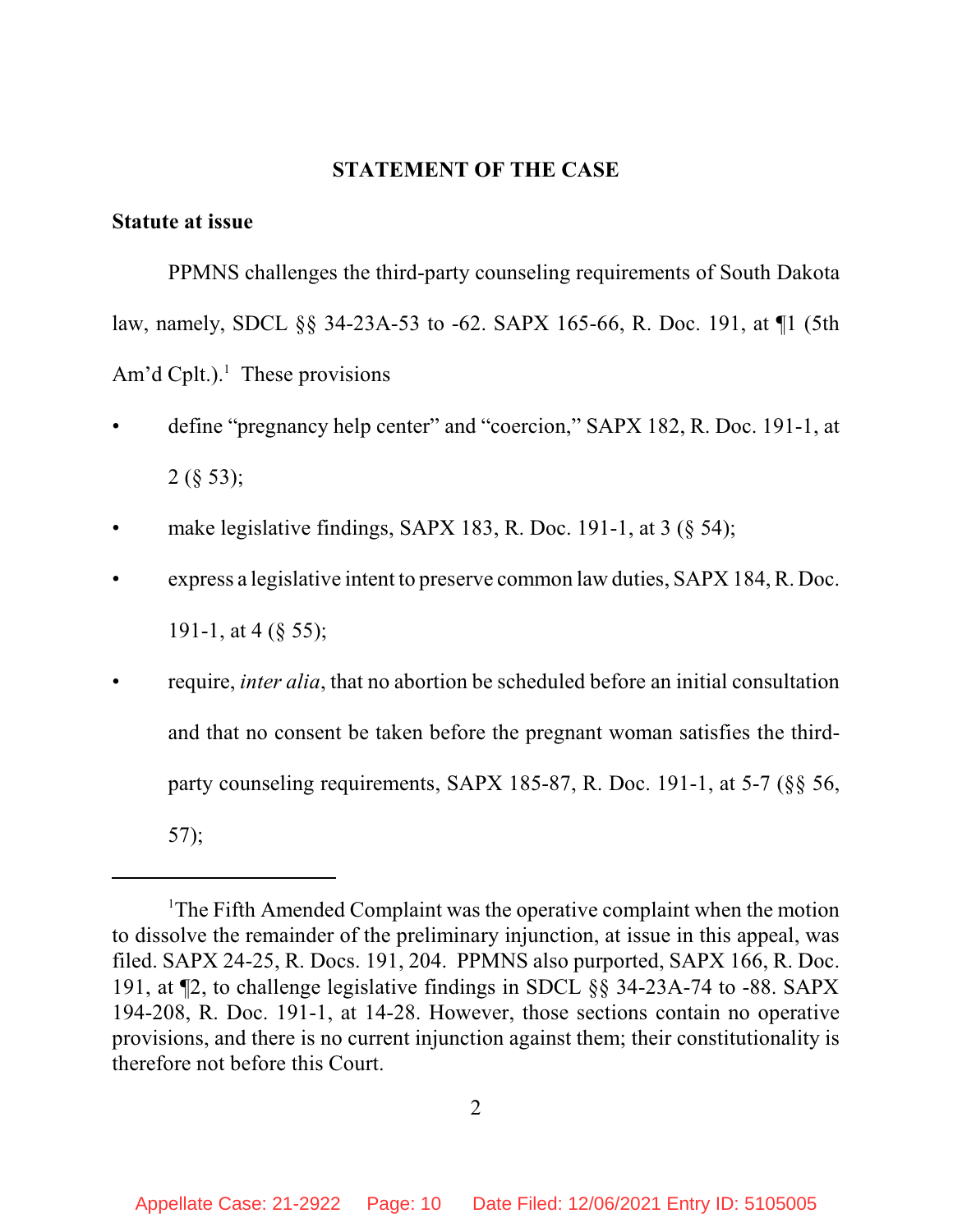- establish a pregnancy help centers (PHCs) registry, SAPX 188, R. Doc. 191-1, at 8 (§ 58);<sup>2</sup>
- set rules governing PHC practices, SAPX 189, R. Doc. 191-1, at 9 (§ 59);<sup>3</sup>
- create a civil remedy for women whose abortions did not comply with the statute, SAPX 191-92, R. Doc. 191-1, at 11-12 ( $\S\S 60, 61$ );<sup>4</sup> and,
- specify no repeal of other provisions, SAPX 193, R. Doc. 191-1, at 13  $(\S$  62). The district court initially granted a preliminary injunction against most of

these sections, but subsequently dissolved the bulk of the injunction. SAPX 3104, R. Doc. 374, at 5 (district court describing procedural history)*.* The remaining

preliminary injunction enjoined only three portions of the South Dakota law, namely,

 $3$ On this issue, the legislature subsequently added § 59.2.

<sup>&</sup>lt;sup>2</sup>On this issue, the legislature subsequently added  $\S$ § 58.1 to 58.4, 59.1.

<sup>&</sup>lt;sup>4</sup>The state defendants have no authority to enforce this section; hence, any harm to plaintiffs would be traceable only to private civil litigants. PPMNS therefore has no justiciable claim against the civil remedies sections. *Digital Recognition Network*, *Inc. v. Hutchinson*, 803 F.3d 952, 957-59 (8th Cir. 2015). In any event, there is no current injunction against  $\S 60$ ,  $\S 61(1)$ -(3), (5), and most of  $\S 61(4)$ ; hence, those provisions are not before this Court. *See infra* pp. 3-4 (describing scope of remaining injunction). For the reasons stated in this footnote, the injunction against one phrase in §61(4), which applies only to civil actions by third parties, is improper for lack of justiciability. As the district court acknowledged, subject matter jurisdiction is always a proper question for a court, even if the parties do not raise it. SAPX 3101, R. Doc. 374, at 2. However, since the challenge to the third-party counseling requirement fails on the merits in its entirety, this Court need not address the jurisdictional question.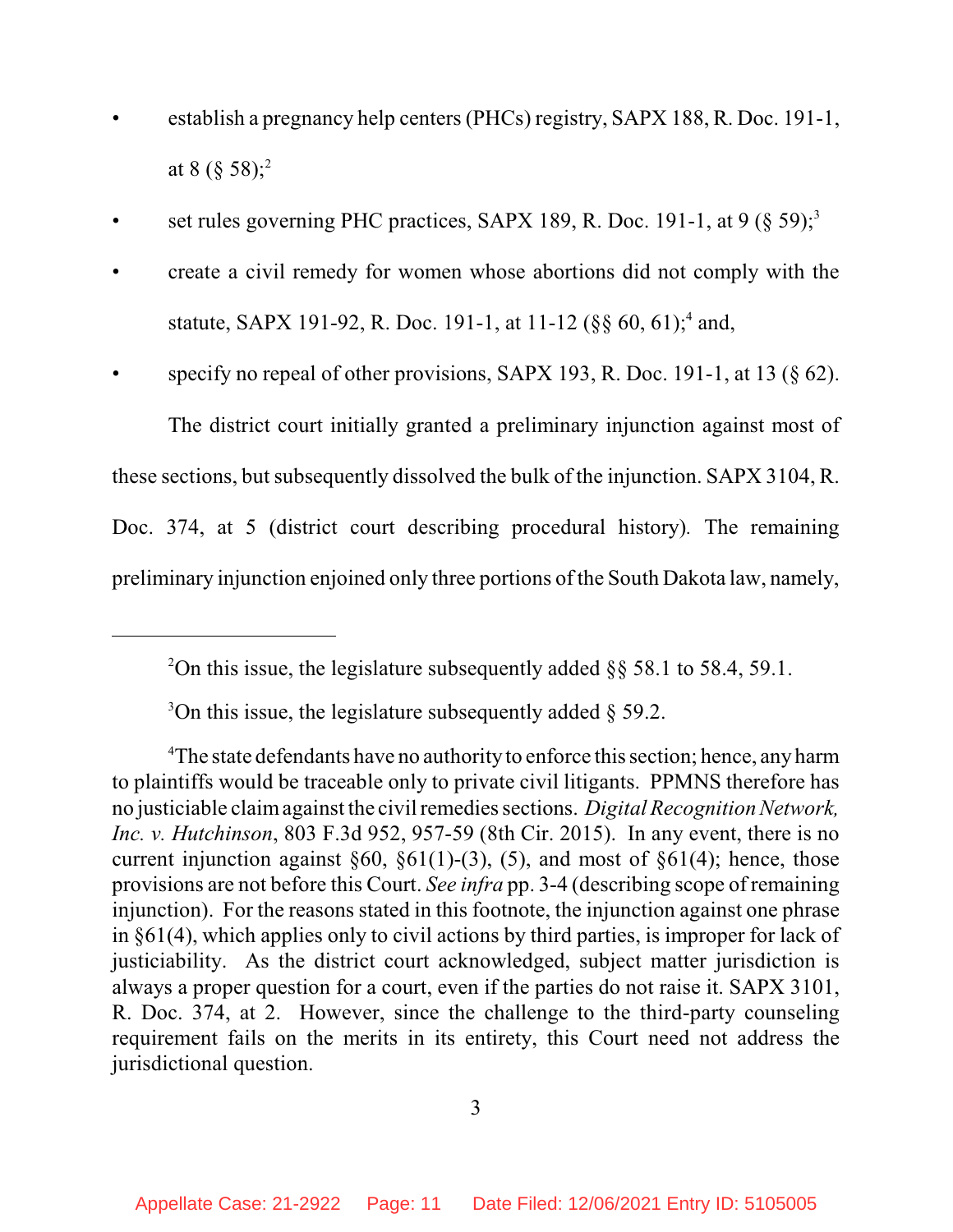§56(3) (third-party counseling requirement), §59 (scope of required third-party counseling), and one phrase in §61(4). SAPX 3104-07, R. Doc. 374, at 5-8 (district court cataloguing provisions that remain enjoined).

## **Statement of the facts**

The record in this case – evidence almost entirely submitted subsequent to the issuance of the preliminary injunction at issue – convincingly demonstrates that the state had every reason to be concerned about coerced abortions and the consistent failure of PPMNS properly to inform consent to abortion or to screen for, or even try to hinder, coerced abortions. The record indicates that the profit-driven, ideologically-inclined abortion practices in the abortion industry in general, and at PPMNS in particular, are wholly unsuitable to prevent pregnant women from being railroaded into abortions that they do not want, and that, if anything, PPMNS will assist the perpetrators in pushing pregnant women into abortions they do not want. *See, e.g., infra* pp. 27-28. Indeed, PPMNS *admitted* that it performs coerced abortions so long as it informs a woman that she will be at risk for adverse mental health consequences. SAPX 3197, 3220 (BALL DEPO. at 229/10-231/7; BALL DEPO. EX. 21). The state's requirement of independent, highly regulated, third-party counseling responds to these grave concerns.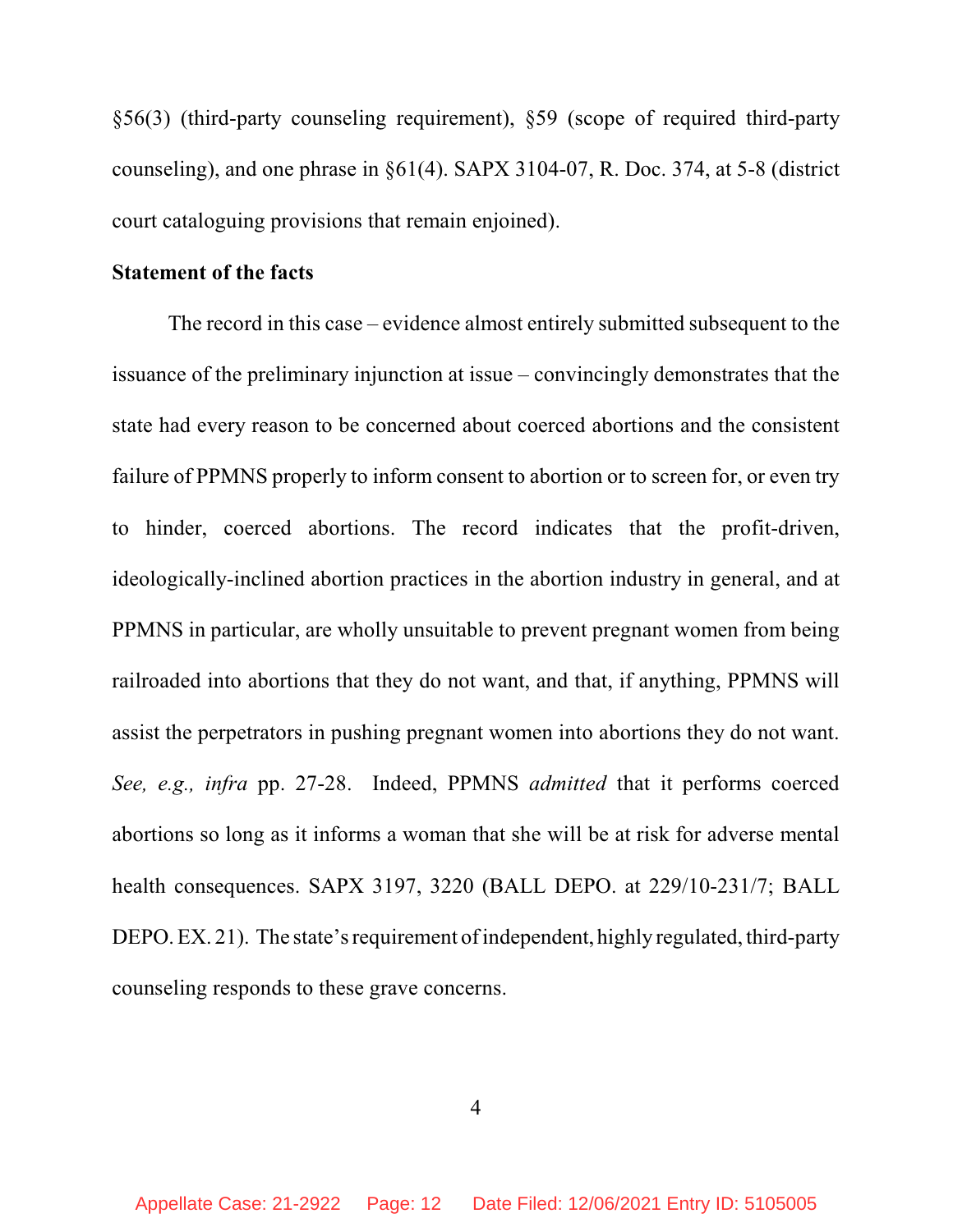Notably, much of the key evidence in this case comes from those with inside experience with Planned Parenthood in general<sup>5</sup> and PPMNS in particular, including:

- Dr. Patricia Giebink, who did abortions at PPMNS for about 3 years (SAPX 568-69, R. Doc. 232);
- Susan Thayer, who worked for 17-1/2 years at Planned Parenthoods in Iowa (SAPX 356, R. Doc. 210);
- Abby Johnson, who worked for 8 years at a Planned Parenthood in Texas (SAPX 377, R. Doc. 211);
- Ramona Trevino, clinic manager for over 3 years at a Planned Parenthood in Texas (SAPX 397, R. Doc. 213); and,
- Annette Lancaster, former health center manager for a Planned Parenthood in North Carolina (SAPX 389, R. Doc. 212).

#### **A. Women** *Considering* **Abortion vs. PPMNS** *Selling* **Abortions**

To begin with, PPMNS assumes – incorrectly, as shown in the evidence discussed below – that a woman who appears at a PPMNS clinic has already "chosen" an abortion. SAPX 573, 575-76, R. Doc. 232, at ¶¶23, 34 (GIEBINK); SAPX 1637,

<sup>&</sup>lt;sup>5</sup>Planned Parenthood affiliated clinics follow nationally set protocols and have common practices across the country. SAPX 357, 365, 368-72, R. Doc. 210, at ¶¶4, 20, 32-42 (THAYER); SAPX 377-81, 385, R. Doc. 211, at 1-5, 9 (JOHNSON); SAPX 569, R. Doc. 232, at ¶13 (GIEBINK).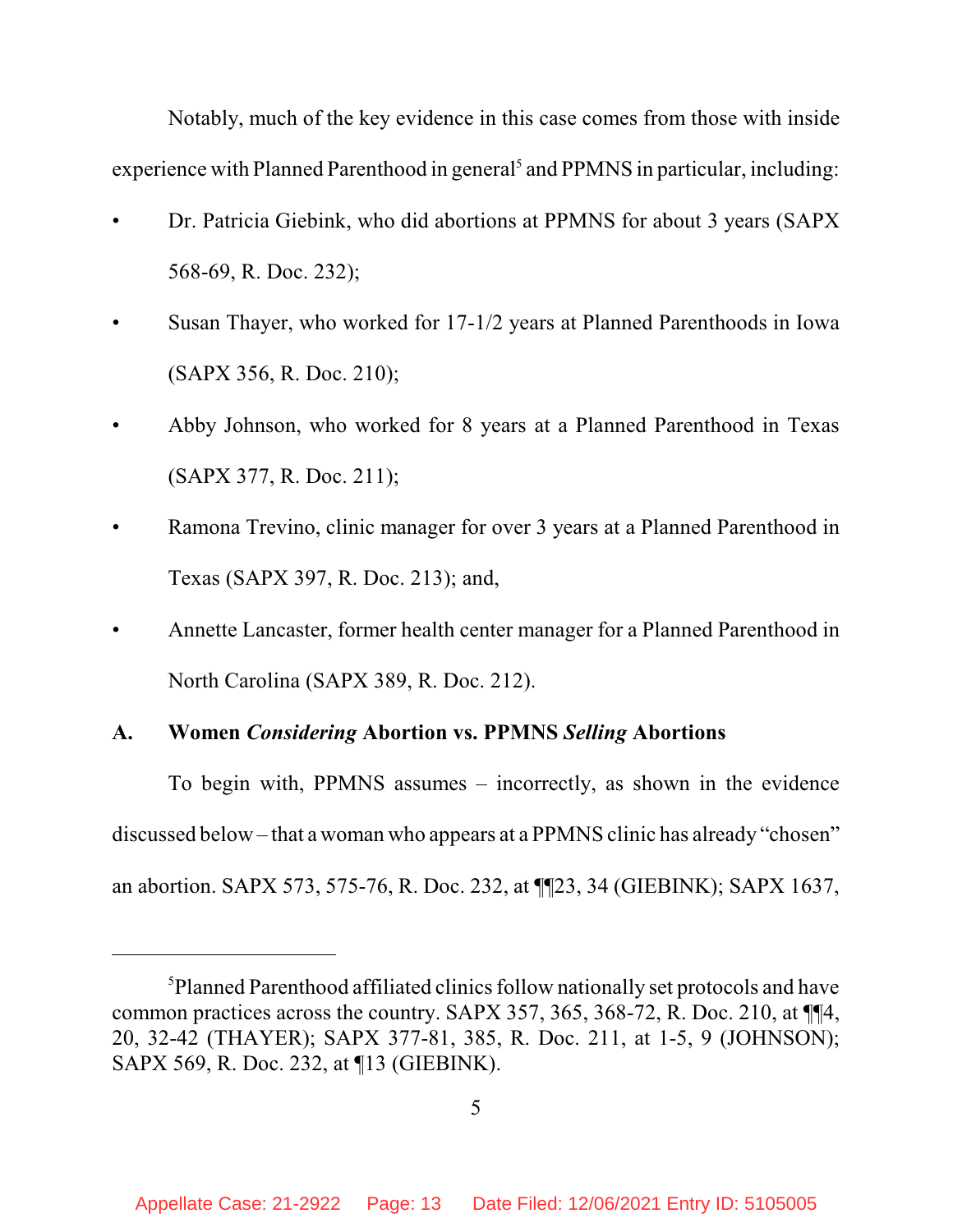R. Doc. 266, at ¶65; SAPX 1758, R. Doc. 266-26, at 117 (ADAMS DEPO.); SAPX 382, R. Doc. 211, at  $\P$ 15 (JOHNSON).<sup>6</sup> The district court embraced the same erroneous assumption. *E.g.*, SAPX 83-85, 87, R. Doc. 39, at 9-11, 13*. See also infra* p. 50-51.

But the record starkly illustrates the clearly different mindsets of, on the one hand, a woman who is undecided or ambivalent about abortion and, on the other, PPMNS, whose business model is to generate revenue from and "sell" abortions. SAPX 573. R. Doc. 232, at ¶23 (GIEBINK); SAPX 358-60, 367, R. Doc. 210, at ¶¶7- 8, 11, 28 (THAYER) (abortion "quotas" imposed on local clinics by Planned Parenthood's national organization; staff were directed to persuade ambivalent women to abort); SAPX 384, R. Doc. 211, at ¶18 (JOHNSON) (pressure to meet abortion quotas "prevented any real counseling").

Contrary to the operating assumption of PPMNS and the district court, a woman has not "chosen" an abortion simply by walking through PPMNS's door. In fact, "very few" of the women who enter an abortion clinic are "firm in their decisions" to have an abortion. SAPX 393, R. Doc. 212, at ¶12 (LANCASTER)

<sup>&</sup>lt;sup>6</sup>PPMNS's briefing in the district court reflects the same assumption. *See, e.g.*, PP Opp. to Mot. to Dissolve (R. Doc. 321) at 26 ("her decision to have an abortion"), 36 ("her . . . desire to seek an abortion"), 40 ("their desire to have an abortion"), 42 ("her abortion decision").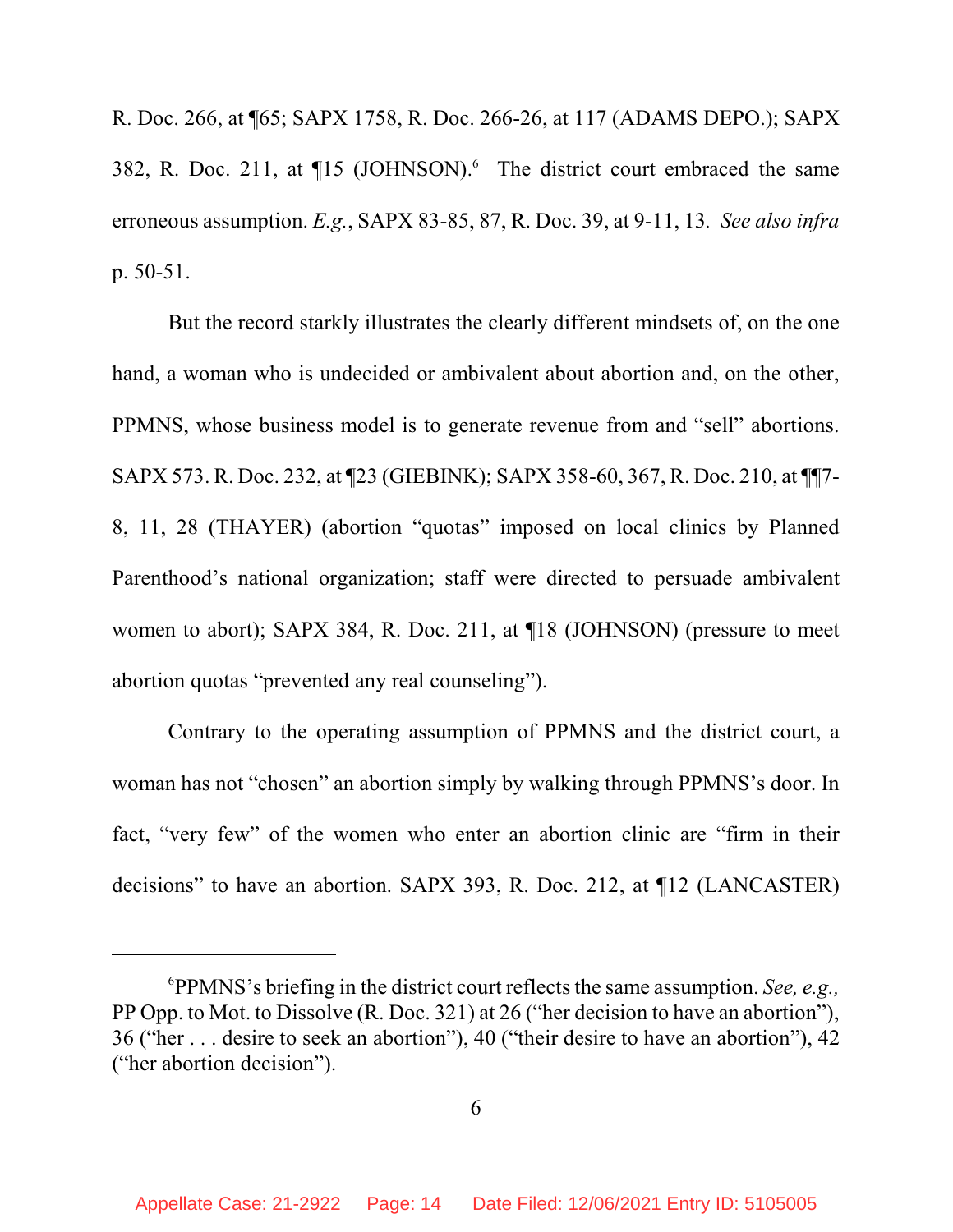("[a]bout half" were "uncertain"); SAPX 400, R. Doc. 213, at ¶9 (TREVINO) ("clear majority" of women who visited Planned Parenthood "did not know what theywanted to do"). "At least half of the women who came for their post-abortion evaluation indicated they were struggling with the fact that they had an abortion." SAPX 367, R. Doc. 210, at ¶27 (THAYER). As a long-time Iowa PP employee testified,

the "perfect" abortion patient who had no moral or religious objection to abortion, was not experiencing pressure or coercion from others, had no preexisting mental health condition, and had firmly decided to have an abortion was virtually nonexistent.

SAPX 366, R. Doc. 210, at ¶23 (THAYER).

Multiple studies confirm that many, perhaps most, women are ambivalent about abortion or feel pressured into abortion. Between 33% and 41% of women who had abortions report ambivalence prior to undergoing the procedure, while only 45% felt certain at the time. Törnbom, Ingelhammar, Lilja, Svanberg & Möller, "Decision Making About Unwanted Pregnancy," *Acta Obstet. Gynecol. Scand.* 78:636-41 (1999), SAPX 2504-2509, R. Doc. 271-2; Husfeldt, Hansen, Lynberg, Nøddebo & Petersson, "Ambivalence Among Women Applying for Abortion," *Acta Obstet. Gynecol. Scand.* 74:813-17, 816 (1995), SAPX 2510, 2511, R. Doc. 271-3.

Ambivalence can arise from multiple factors. A study of 80 post-abortive women found that 29 [36%] reported "male partner does not favor having a child at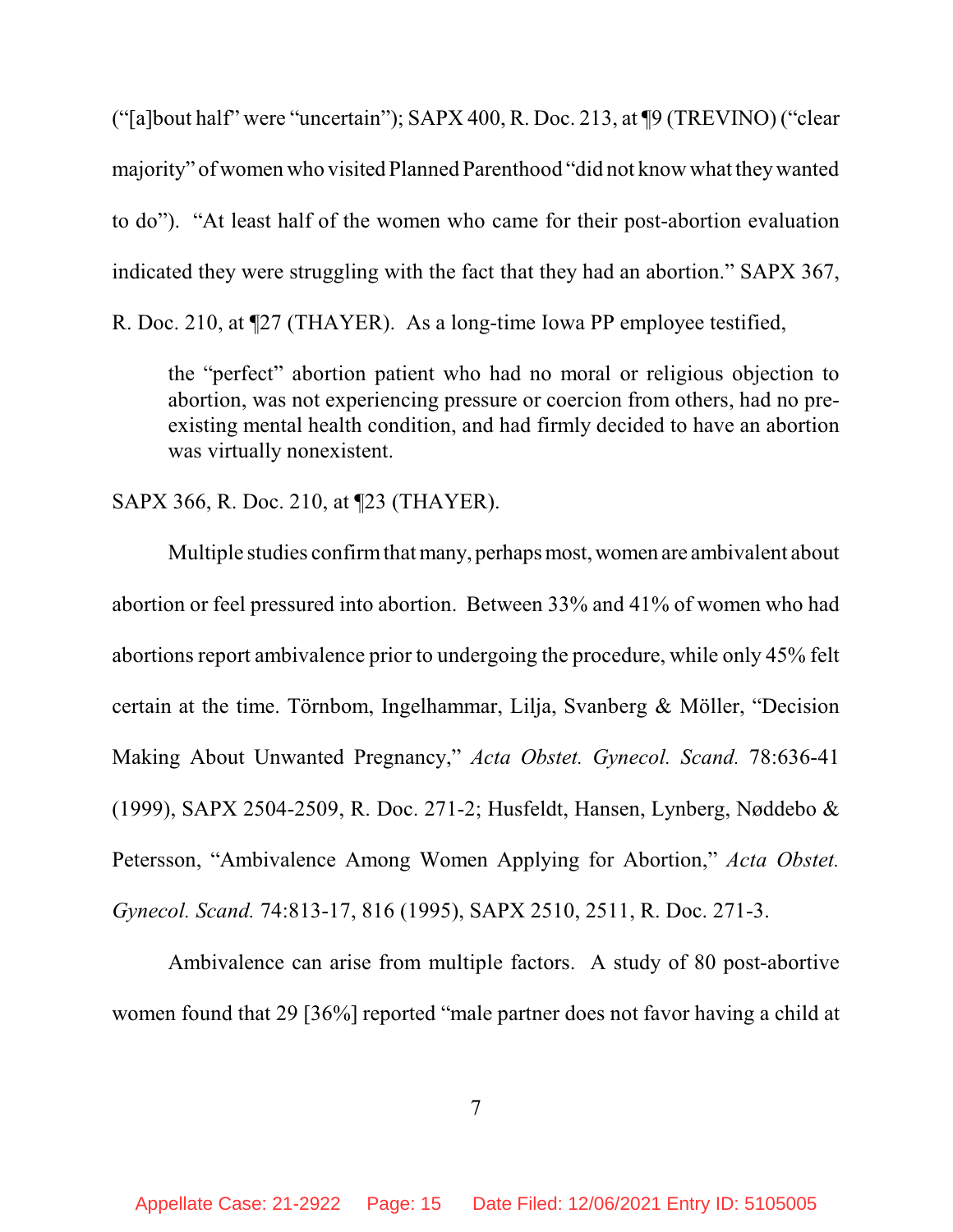the moment" as a reason for the abortion, 20 [25%] reported "pressure from male partner," 42 [52%] reported "financial reasons," and 29 [36%] reported "housing conditions." Broen, Moum, Bödtker & Ekeberg, "Reasons for Induced Abortion and Their Relation to Women's Emotional Distress," *Gen. Hosp. Psych*. 27:36-43, 39 (2005), SAPX 2515, 2518, R. Doc. 271-4; SAPX 364, R. Doc. 210, at 19 (THAYER) (during counseling "it was common for women to report that they were pressured or coerced by someone to have an abortion they did not want"). The Törnbom study likewise reported ambivalence attributable to pressure and coercion and socio-economic and religious reasons. SAPX 2509, R. Doc. 271-2, at 641. Far from having "chosen" abortion simply by walking into a PPMNS clinic, 55% of women actually are there simply to explore abortion as an option because of socio-economic and/or interpersonal pressures exerted on them by circumstances and/or others. SAPX 2513, R. Doc. 271-3, at 816 (HUSFELDT).

The district court was therefore flatly wrong, as a factual matter, when it declared that the third-party counseling requirements "only apply to women who have chosen to undergo an abortion," SAPX 88, R. Doc. 39, at 14. To the contrary, the requirement applies to all those *considering* abortion, whether firmly decided, uncertain, or being pushed into abortion by others – precisely the rationale for thirdparty counseling as an essential anti-coercion measure.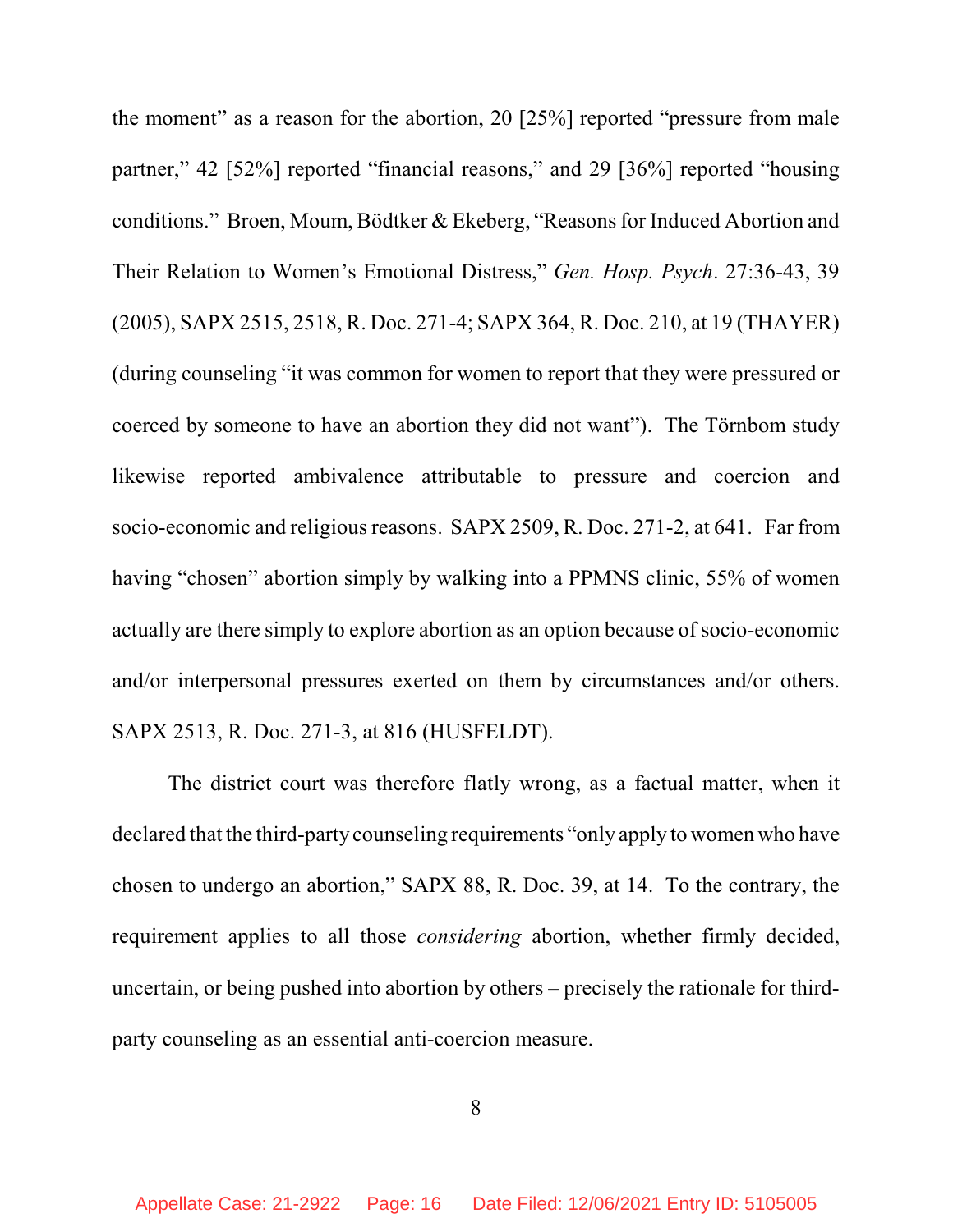Abortion is already a risk factor for mental health problems, including suicide. *Planned Parenthood v. Rounds*, 686 F.3d 889, 905 (8th Cir. 2012) (en banc) ("a disclosure that the relative risk of suicide and suicide ideation is higher for women who abort compared to women in other relevant groups, . . . is truthful, . . . nonmisleading and relevant"). An unwanted abortion, done in response to outside pressures, not only needlessly "aborts . . . infant life" but also puts the woman at risk of "[s]evere depression and loss of [self-]esteem," *Gonzales v. Carhart*, 550 U.S. 124, 159 (2007). A tragic illustration of the mental health risks isthe case of Stacy Zallie, who took her own life after being coerced into an abortion by her boyfriend's father. SAPX 584-91, R. Doc. 233 (GEORGE ZALLIE). *See also* SAPX 587, R. Doc. 233, at ¶15 (after the abortion, Stacy went from being "a happy, well adjusted, active, outgoing young woman . . . to suddenly being deeply depressed and suicidal").

PPMNS's medical director and abortionist each *admitted* that risk factors like coercion, pressure, ambivalence, conflict with personal orreligious values, preference to keep the baby, and preexisting mental issues all increase the odds of psychological harm. SAPX 1674-76, R. Doc. 266-9, at 177-79 (BALL DEPO.); SAPX 1679-82, R. Doc. 266-10, at 130-33 (MOORE DEPO.). *See also Gonzales*, 550 U.S. at 159 ("it seems unexceptionable to conclude that some women come to regret their choice to abort the infant life" and that "[s]evere depression and loss of esteem can follow").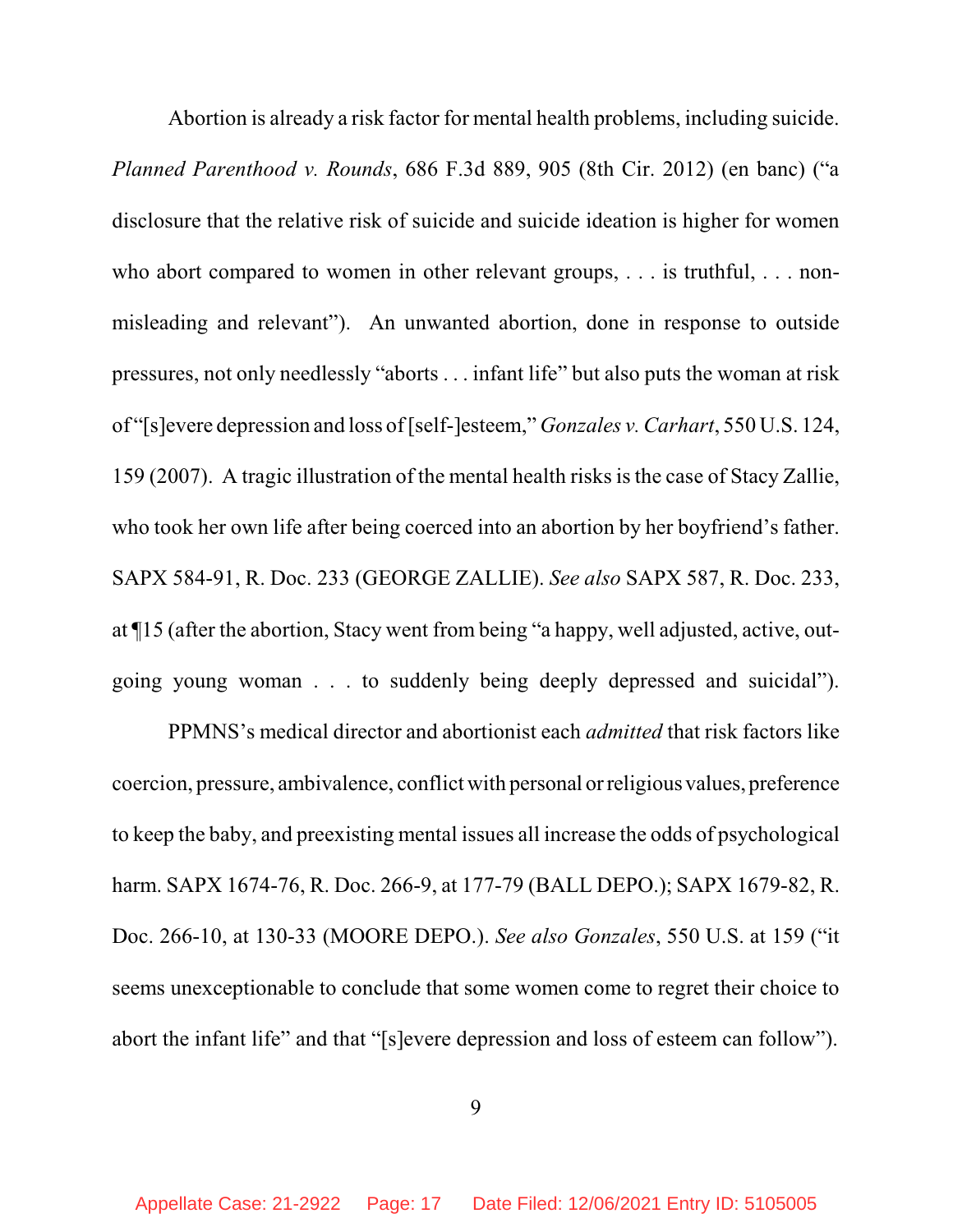Morover, multiple studies confirm that "ambivalent women run a greater risk of suffering negative emotionalsequelae, such as depression and guilt." SAPX 2510, R. Doc. 271-3, at 813 (HUSFELDT); SAPX 2505, R. Doc. 271-2, at 637 (TÖRNBOM) ("[t]he presence of ambivalence is . . . associated with post-abortion emotional problems"). "[T]he strongest predictor of emotional distress [6 months] and [2 years post-abortion] was 'pressure from male partner.'" SAPX 2515, 2520, 2521, R. Doc. 271-4, at 36, 41, 42 (BROEN); Broen, Moum, Bödtker & Ekeberg, "Predictors of Anxiety and Depression Following Pregnancy Termination," *Acta Obstet. Gynecol. Scand.* 85:317-23 (2006), SAPX 2523, R. Doc. 271-5. "For women with induced abortion, doubt about the decision to abort was related to depression at [2 years], while negative attitude towards induced abortion was associated with anxiety at [2 years] and [5 years]" after the event. SAPX 2523, R. Doc. 271-5, at 317 (BROEN). "D]epression scores in the induced abortion group were significantly higher than the scores of the general population at [6 months] and [2 years]" post-abortion. SAPX 2528, R. Doc. 271-5, at 322 (BROEN). Because women who experience "induced abortion have more anxiety and depression, they should be screened for emotional distress" pre-abortion. SAPX 2529, R. Doc. 271-5, at 323 (BROEN).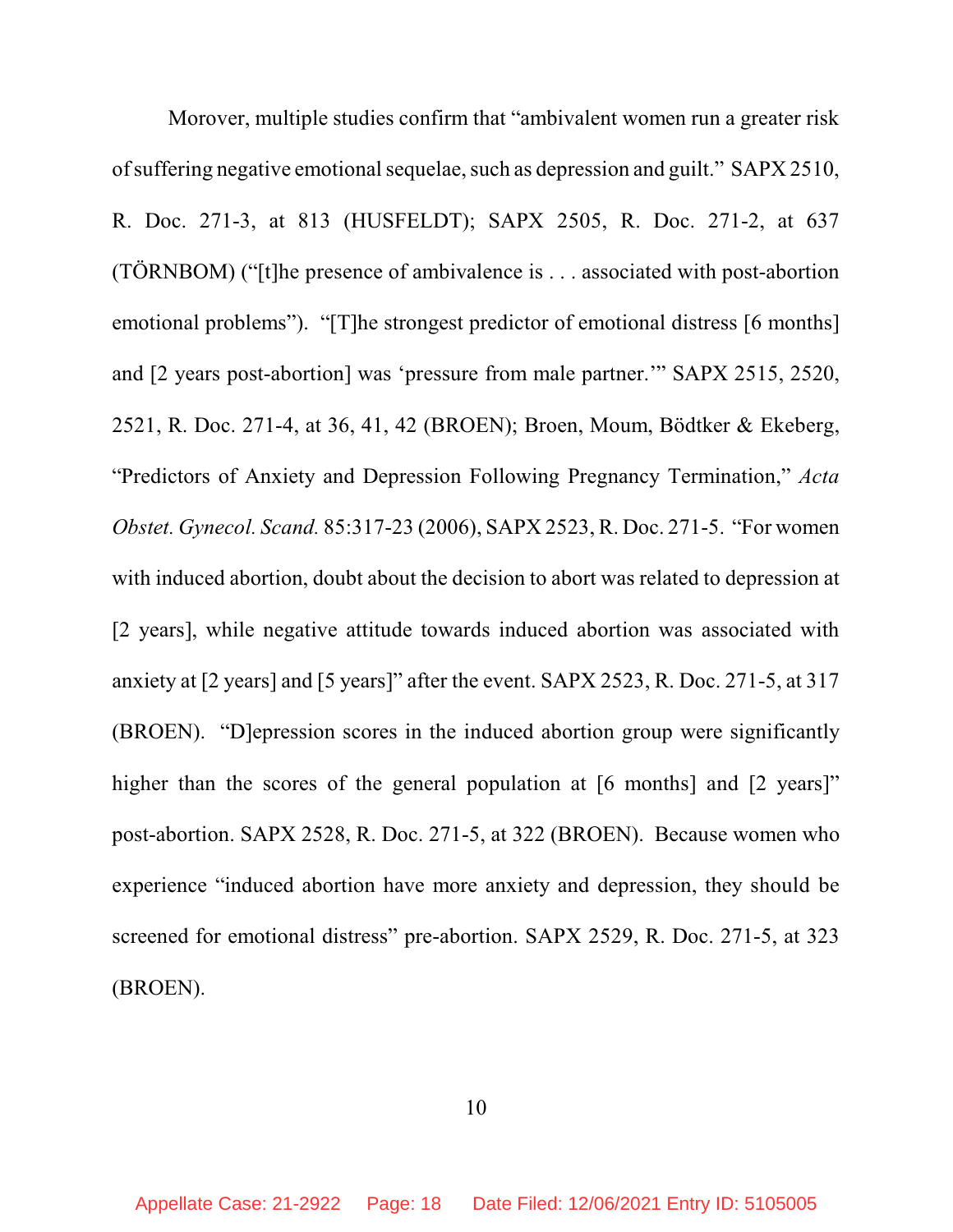Sadly, among ambivalent women, "[t]he decision [to abort] could have been changed, in most cases, if the partner had wanted the baby or if personal finances had been better." SAPX 2512, R. Doc. 271-3 at 815 (HUSFELDT). Many post-abortive women "felt that they did not know enough about their legal rights if they chose to have the baby." SAPX 2513, R. Doc. 271-3. at 816 (HUSFELDT). "Of 854 women who when interviewed about a year after the abortion, not less than 650 (76.1%) said that they would not consider an abortion if they became pregnant again." Söderberg, Janzon & Sjöberg, "Emotional Distress Following Induced Abortion," *Euro. J. Obstet. Gynec.* 79:2:173-78 (1998), SAPX 2536, R. Doc. 271-6, at 7.

It is hardly surprising then that the Törnbom study found that "[c]ounseling seems to be important among a considerable number of women finding it hard to make a decision about abortion" and that "[s]pecial attention is required for women feeling influenced by someone else." SAPX 2504, R. Doc. 271-2 at 636 (TÖRNBOM). "Women who are screened for coercion and pressure are more likely tomake autonomous decisions." Coyle, *Peace Psychology: Perspectives on Abortion* 21 (2016), SAPX 2846, R. Doc. 271-1. at 27. Like Törnbom and Coyle, Husfeldt concluded that "[b]etter maternity support . . . may induce more women to be able to carry through their pregnancies." SAPX 2513, R. Doc. 871-3, at 816 (HUSFELDT).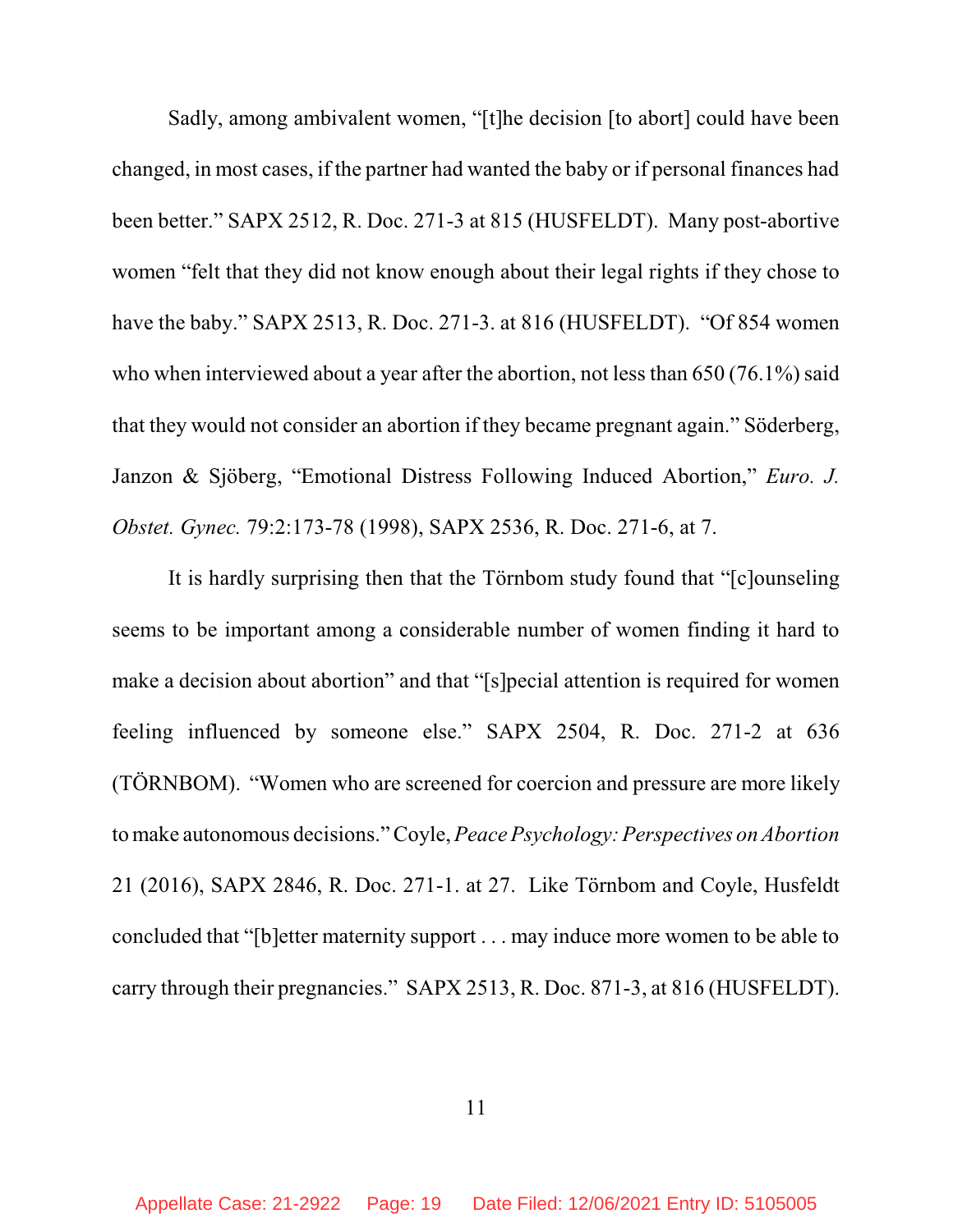In enacting the challenged counseling provisions and in subsequent amendments thereto, the South Dakota legislature made detailed findings (based in part on discovery conducted earlier in this case and in prior litigation) identifying practices at PPMNS clinics that abuse the privilege of exercising medical judgment on behalf of patients. SAPX 183, 195-208 (SDCL §§ 34-23A-54, and -75 *et seq.*). PPMNS patients have experienced the very harms that studies associate with deficient informed consent and coercion screening practices:

- B.H. was forced by her father to have an abortion at PPMNS's Sioux Falls clinic. SAPX 312-16, R. Doc. 206, at 2-6. PPMNS's ostensible counselor "did not ask if anyone was pressuring [her] or forcing [her] to have an abortion that [she] didn't want." SAPX 314-16, R. Doc. 206, at ¶¶14, 18. Afterward, B.H. experienced frequent panic attacks and nightmares in which she "would relive" seeing parts of my baby pass through the tube [she] was hooked up to." SAPX 317, R. Doc. 206, at ¶¶23-27.
- 22-year-old Brittany Weston was pressured by her married-with-children, 41-year-old boyfriend "Joe" to have an abortion at PPMNS's Sioux Falls clinic. SAPX 325-27, R. Doc. 207, at ¶¶8-20. PPMNS's "counselors" did not show "the least bit of interest in determining that [she] was being forced to have an abortion," SAPX 322, 328-29, R. Doc. 207, at  $\P$ [2, 21, 23. The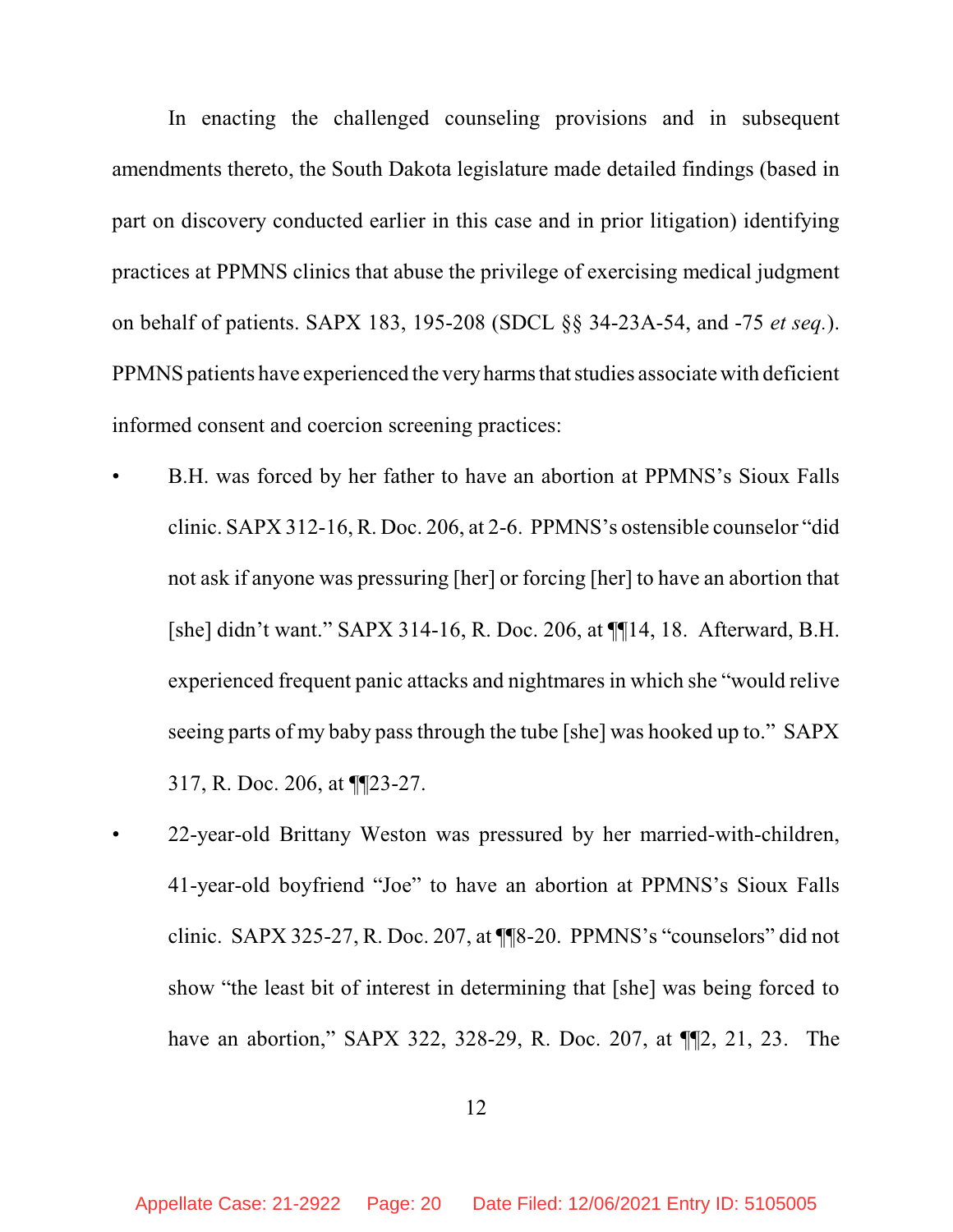function of PPMNS's brief "counseling" wassimply to obtain her signature on the forms necessary to perform the abortion. SAPX 330-31, R. Doc. 207, at  $\P$  $[129-30.^7]$ <sup>7</sup> Afterward, Weston "had an emotional breakdown," was "distraught," "angry, sad, felt deep guilt and great shame, and was unable to put the abortion and the baby out of [her] mind," and "started drinking heavily." SAPX 336, R. Doc. 207, at  $\P$ [48-51.

• 19-year-old Alyssa Carlson was pressured by her mother to have an abortion at the PPMNS Sioux Falls clinic. SAPX 353-54, R. Doc. 209, at ¶¶7-8, 16. PPMNS did the abortion even though Carlson was crying throughout the procedure. SAPX 353, R. Doc. 209, at *¶*9. Carlson "had this innate sense that something horrible was happening." *Id.* Afterward, Carlson "began having serious problems with alcohol," "became more promiscuous," and eventually began having "a recurring nightmare that [she] gave birth to a tiny baby girl that was so small that she could not find her." SAPX 353-54, R. Doc. 209, at  $\P$ [10, 13.

<sup>&</sup>lt;sup>7</sup>*Accord* SAPX 361, R. Doc. 210, at 113 ("pre-abortion counseling" was "to make sure that the pregnant mother signed all the necessary documents" and "to" overcome any misgivings") (THAYER); SAPX 383, R. Doc. 211, at ¶15 (JOHNSON).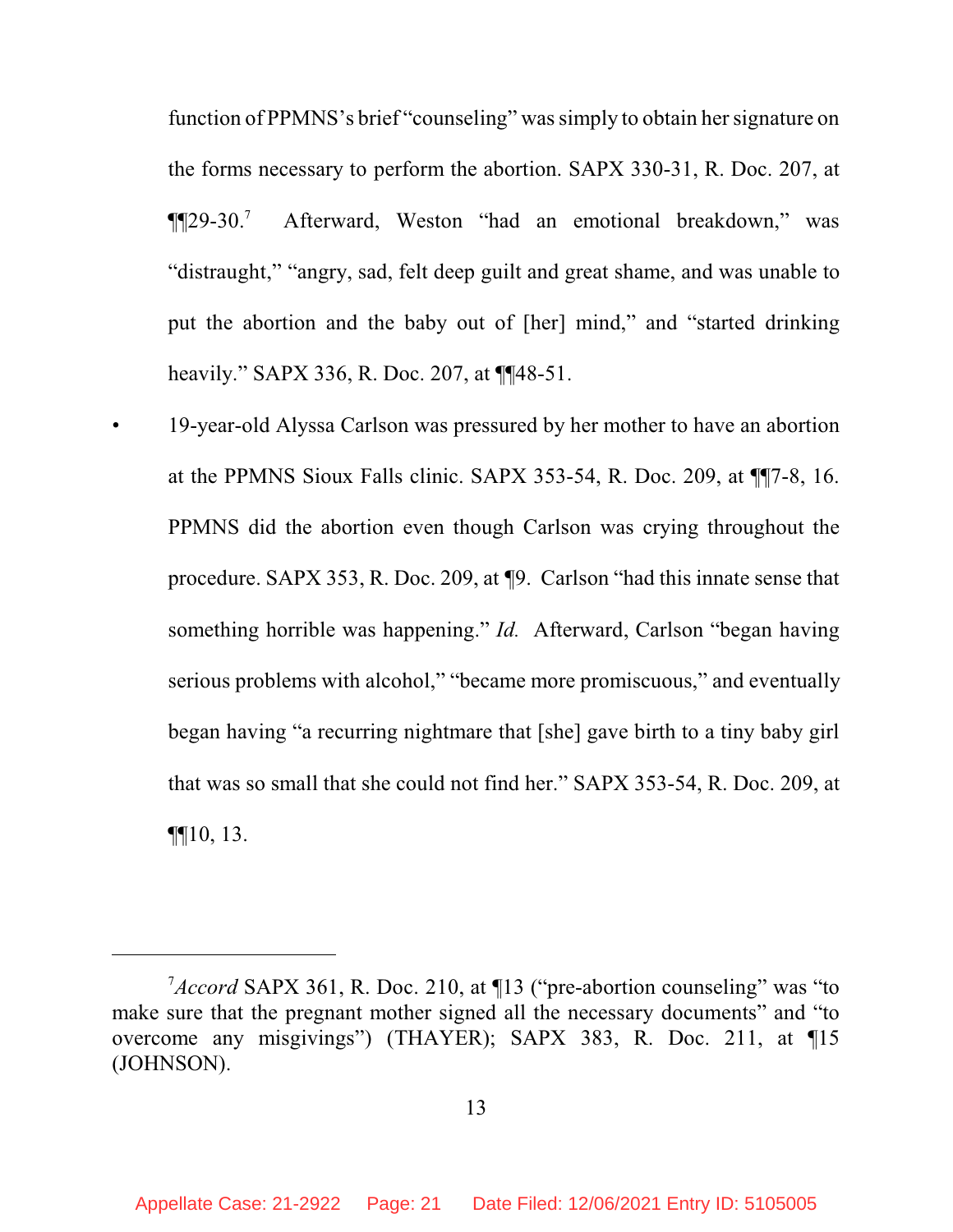• S.C. was deeply uncertain about what to do when she left her husband but was pregnant. She went to the PPMNS clinic in St. Paul, Minnesota. PPMNS essentially put her on a conveyor belt to an abortion without probing her decision and even though she asked in the procedure room about whether she could still change her mind. Only at the last second, during the second day of her abortion, did she muster the nerve to back out and keep her baby. SAPX 342-48, R. Doc. 208, at 1-7. As S.C. explained,

During my entire time at Planned Parenthood's St. Paul abortion clinic, nobody asked me the reasons why I had "scheduled" an abortion or why I had waited so long to get one. Nobody explained what resources might be available to help me keep and raise my child or that I could carry the child to term to preserve my option to keep my baby. Instead, everyone assumed that abortion was my only option. . . . During the first day of my procedure, I asked if I could change my mind two times. ... It certainly should have been clear to the Planned Parenthood staff how ambivalent I was, and that I wanted my baby. . . . Instead, Planned Parenthood just rushed me through their process.

SAPX 348-49, R. Doc. 208, at ¶20.

As the South Dakota legislature found, SAPX 183, 208, R. Doc. 191-1, at 3, 28 (SDCL §34-23A-54, -88), the only effective antidote for PPMNS's improper (or non-existent) counseling is proper counseling by someone else, SAPX 375, R. Doc. 210, at ¶50 (THAYER) ("Planned Parenthood affiliates cannot be trusted to comply with laws designed to protect women"). Informing a woman's consent to abortion,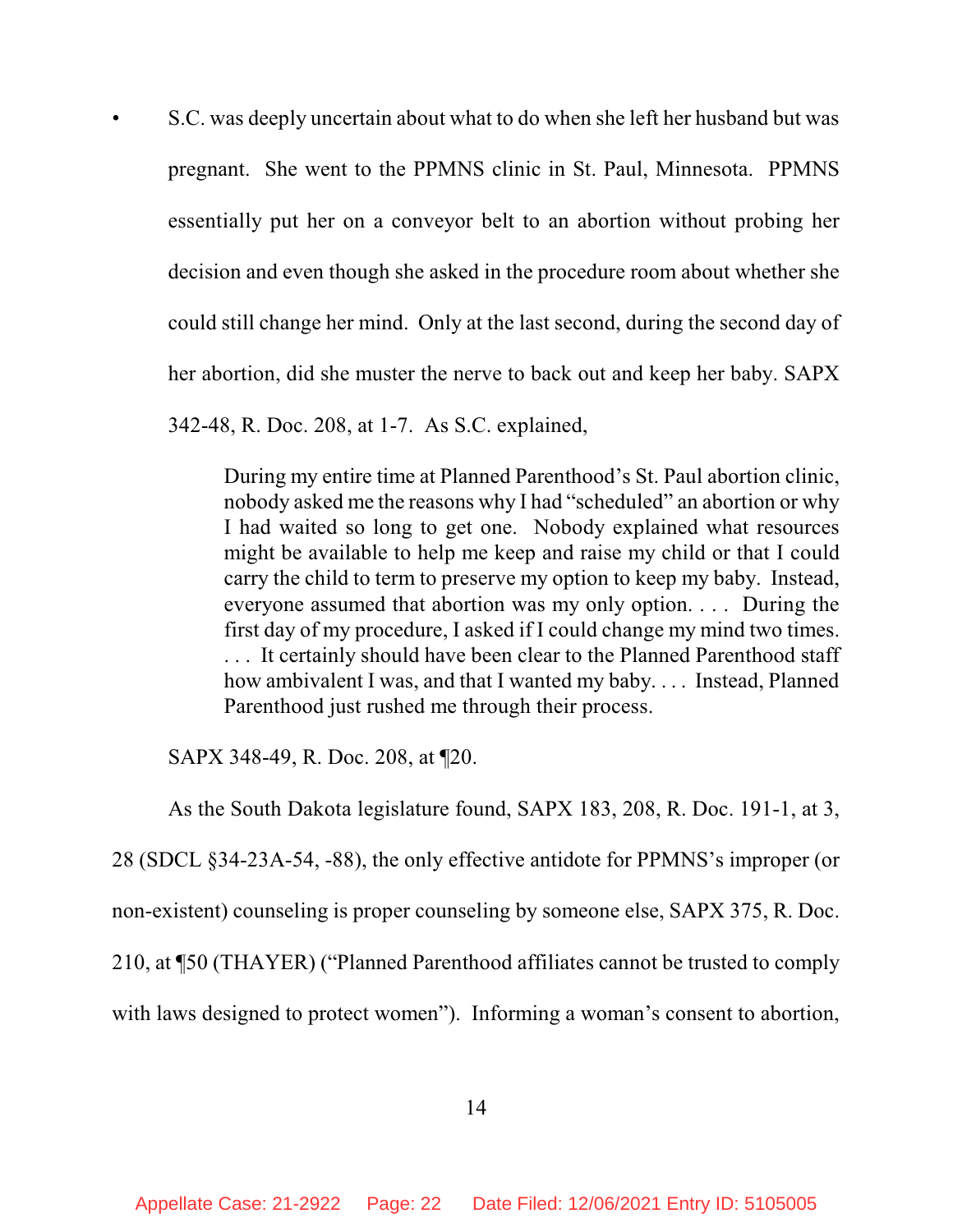effective screening for coercion, and imparting information regarding agencies and organizations offering alternatives to abortion are individualized processes. SAPX 3197 (BALL DEPO. 230/11, 230/23). Such individualized counseling cannot be performed with a generic pamphlet, interactive website, brochure, questionnaire, or checklist. SAPX 3234 (BALL DEPO. EX. 32 at 4) (describing how assessment for coercion cannot be performed via questionnaires or computerized videos but needs to be done verbally).

Even assuming PPMNS physicians are "capable" of obtaining informed and voluntary consent to abortions performed in their facilities, discovery has revealed that they refuse to do so. SAPX 340, R. Doc. 207, at ¶65 (WESTON) (PPMNS "unwilling to counsel pregnant women properly"). As reflected by PPMNS's intake procedures, internal manuals and guidelines, and actual practices (as detailed in declarations and depositions, including from PPMNS practitioners, clinic managers, and patients), PPMNS has been derelict in its duty to fully informits patients' consent and contemptuous of proper coercion screening. SAPX 359-60, R. Doc. 210, at ¶¶9- 10 (THAYER) (clinics trained counselors "always" to "focus on abortion as the best option"; "our job . . . wasto convince women to have abortions"); SAPX 384, R. Doc. 211, at ¶19 (JOHNSON) (philosophy of Planned Parenthood clinics is that any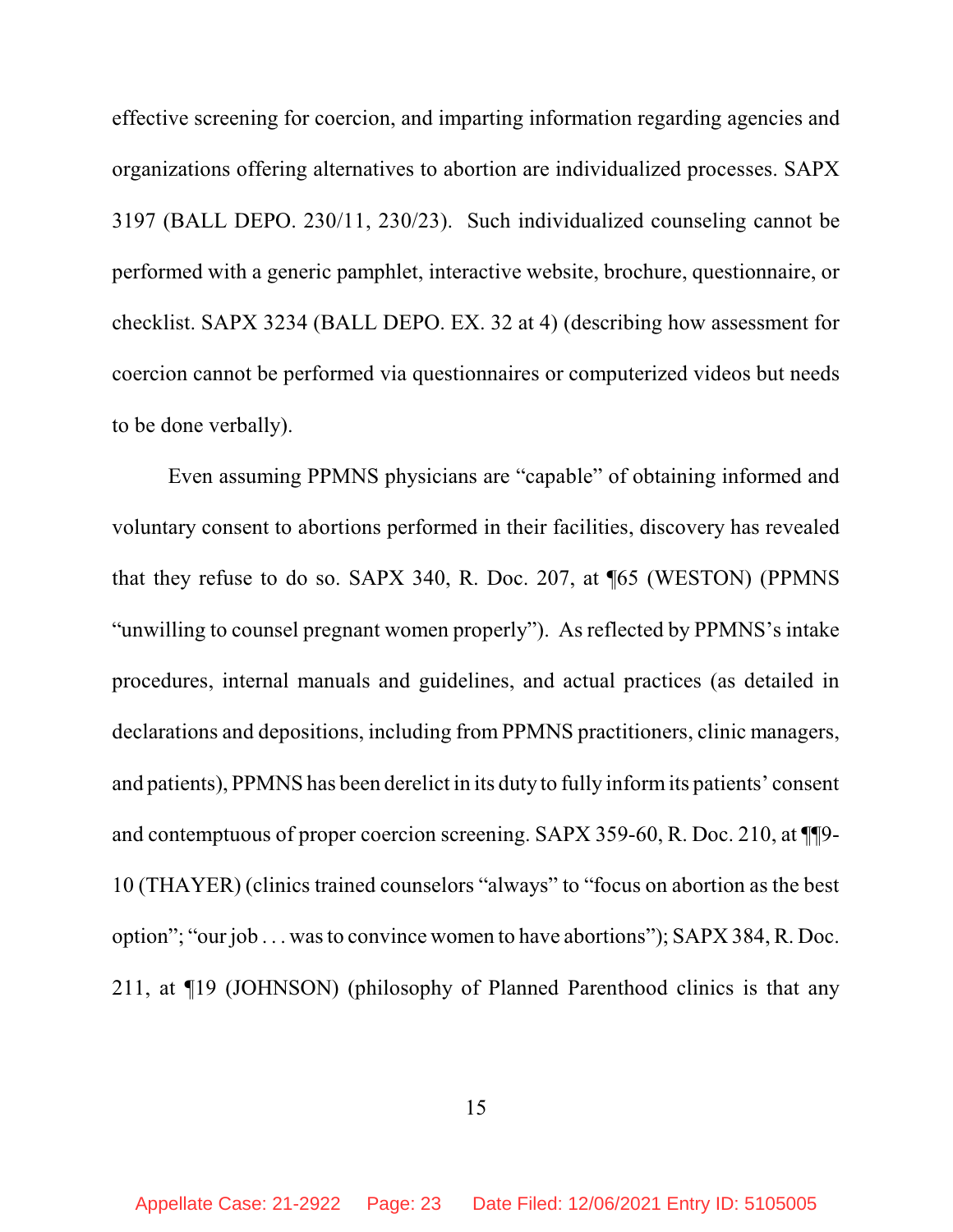"unmarried [woman] with an 'unplanned' pregnancy . . . was best off having an abortion").

## **B. Flawed PPMNS Protocols**

## *i. PPMNS Intake Process*

PPMNS's dereliction of basic duties toward its patients starts with its operating assumption, demonstrated above, that every woman who walks through its door has already "chosen" to have an abortion. "It violates medical ethics to presume that a patient who appears at your facility has already made a knowing and voluntary decision to submit to a medical procedure which has not yet been explained to her." SAPX 2379, R. Doc. 269, at ¶145 (HARTMANN). Nevertheless, PPMNS's policies and practices rest upon this erroneous assumption.

But the reality is that many, many women who have abortions feel uncertain about aborting. SAPX 393, R. Doc. 212, at ¶12 (LANCASTER) (half of the women counseled at Planned Parenthood clinic "were uncertain" about having an abortion; "very few" were "firm in their decisions"); SAPX 344, R. Doc. 208, at ¶2 (S.C.) (consulted PPMNS even though she "was undecided" whether to have an abortion). Even among the "certain," theymay feel "certain" because they are led to believe they have no other option because of pressure, whether from controlling parents, an abusive boyfriend, meddling peers, or a sex trafficker. SAPX 364, R. Doc. 210, at ¶19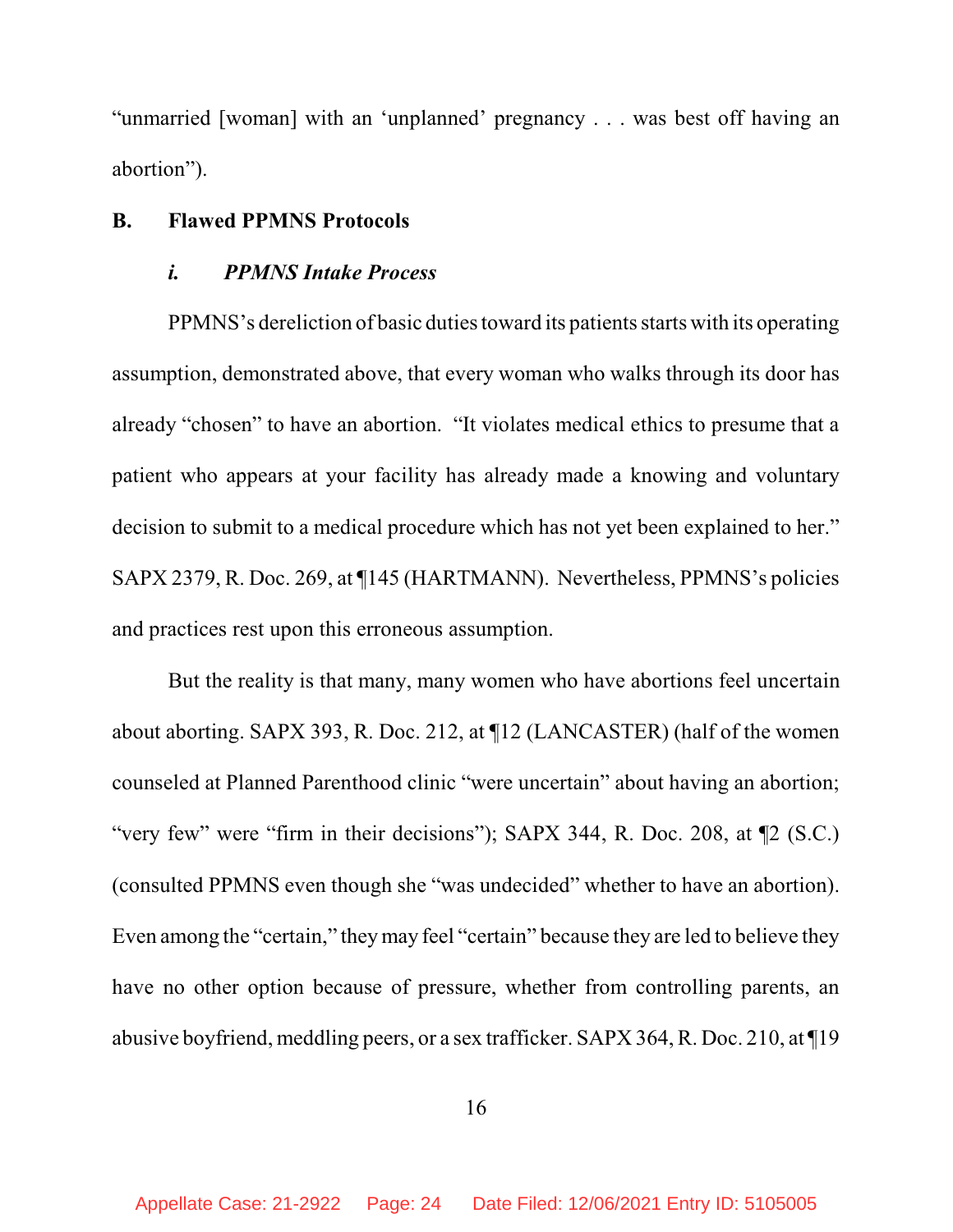(THAYER) ("it was common for women to report that they were being pressured or coerced by someone to have an abortion that they did not want").

The destructive assumption that a woman has "chosen" an abortion simply by appearing at a PPMNS clinic curtails meaningful examination of consent or coercion, assuming PPMNS was ever inclined to do so. SAPX 332, R. Doc. 207, at ¶35 (WESTON) ("treated from start to finish as someone who had already decided she wanted an abortion before [she] ever arrived at the clinic"); SAPX 546, R. Doc. 227, at ¶15 (HURGUY) (wrong to "just assume that if a pregnant woman appears at an abortion clinic, she really wants an abortion"). But discovery has revealed that PPMNS does not meaningfully probe for consent or coercion.

### *ii. PPMNS Manuals and Guidelines*

PPMNS's internal manuals and guidelines govern its counseling practices. SAPX 3191 (BALL DEPO. at 219/1-4) (staff/client interaction must conform to manuals and guidelines). But these manuals and guidelines do not mandate or encourage fully-informed consent or proactive inquiry into whether anyone is forcing or pressuring a woman to have an abortion. SAPX 3192-95, 3200, 3208, 3210, 3235 (BALL DEPO. at 219-21, 242/11-18; BALL DEPO. EX. 18, EX. 20 at 1, EX. 32 at 5). Instead, these documents adopt narrow concepts of "consent" and "coercion," and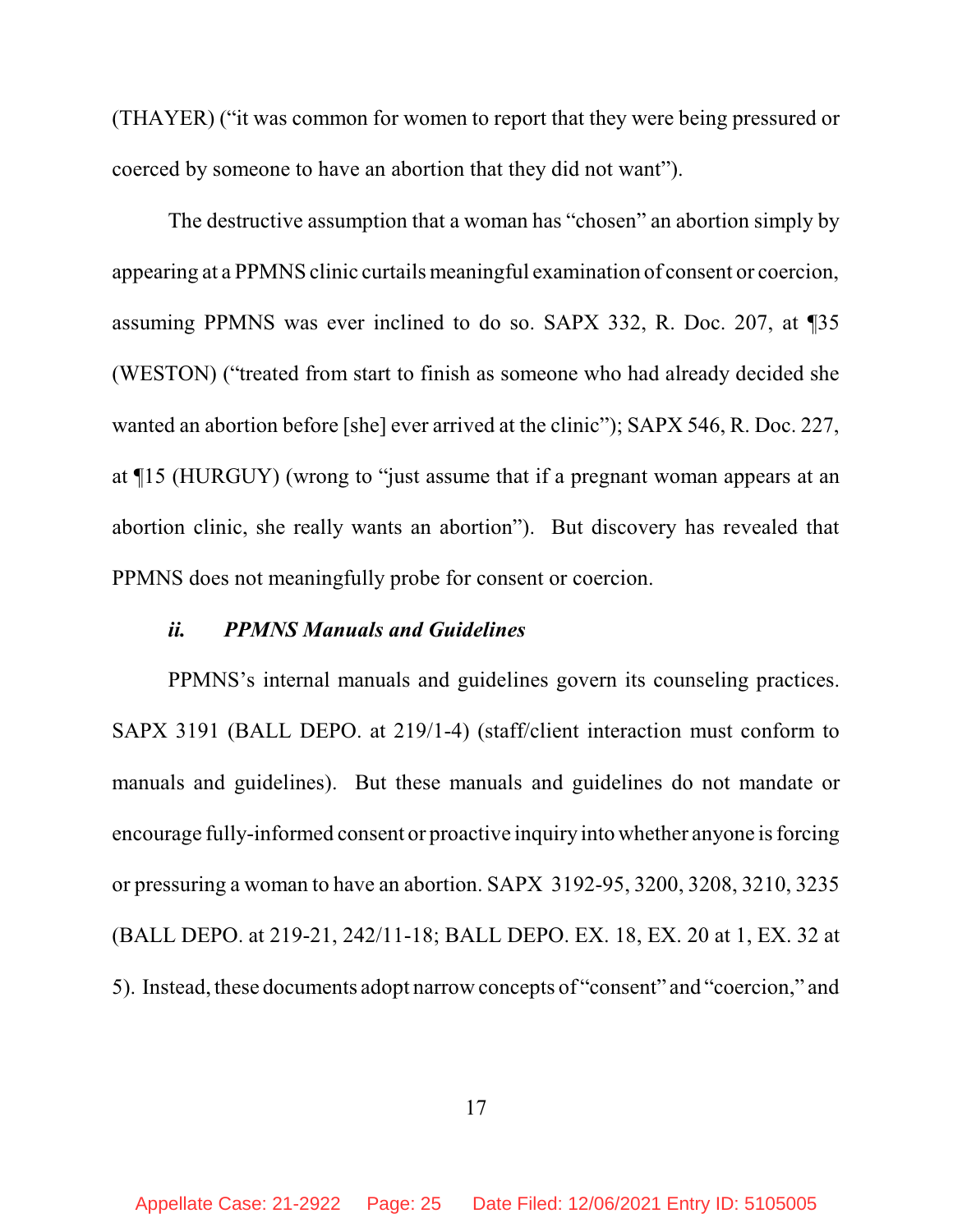prescribe ineffectual procedures, so that PPMNS can *claim* that it properly informs a woman's consent to abortion and screens for coercion without actually doing so.

- The concept of informed consent in PPMNS's abortion manual does not adhere to the reasonable patient standard, which requires disclosure of information that the patient would need to know in order to be an informed participant in the decision *whether*to abort. Instead, PPMNS focuses on the question of *how* to abort: the Abortion Manual deems a patient's consent to abortion to be informed simply if she is informed of (1) her options for medication versus surgical abortion procedures, (2) the efficacy, risks, benefits, and alternative methods of abortion, (3) ultrasound evidence of fetal demise or failed pregnancy, and (4) post-procedure care instructions. SAPX 3223-24 (BALL DEPO. EX. 31 at 013-014).
	- The flaws in PPMNS's parsimonious concept of informed consent are self-evident. For one, as described above, PPMNS assumes the woman is going to have an abortion, SAPX 3189 (BALL DEPO. at 215/3-17), so the decision *whether* to abort is not informed; the only question is *which* abortion *method* to select. This approach excludes alternatives to the abortion itself, such as carrying the child to term, parenting, or adoption. SAPX 3188-89 (BALL DEPO. at 214-15). Above all, there is nothing in PPMNS's concept of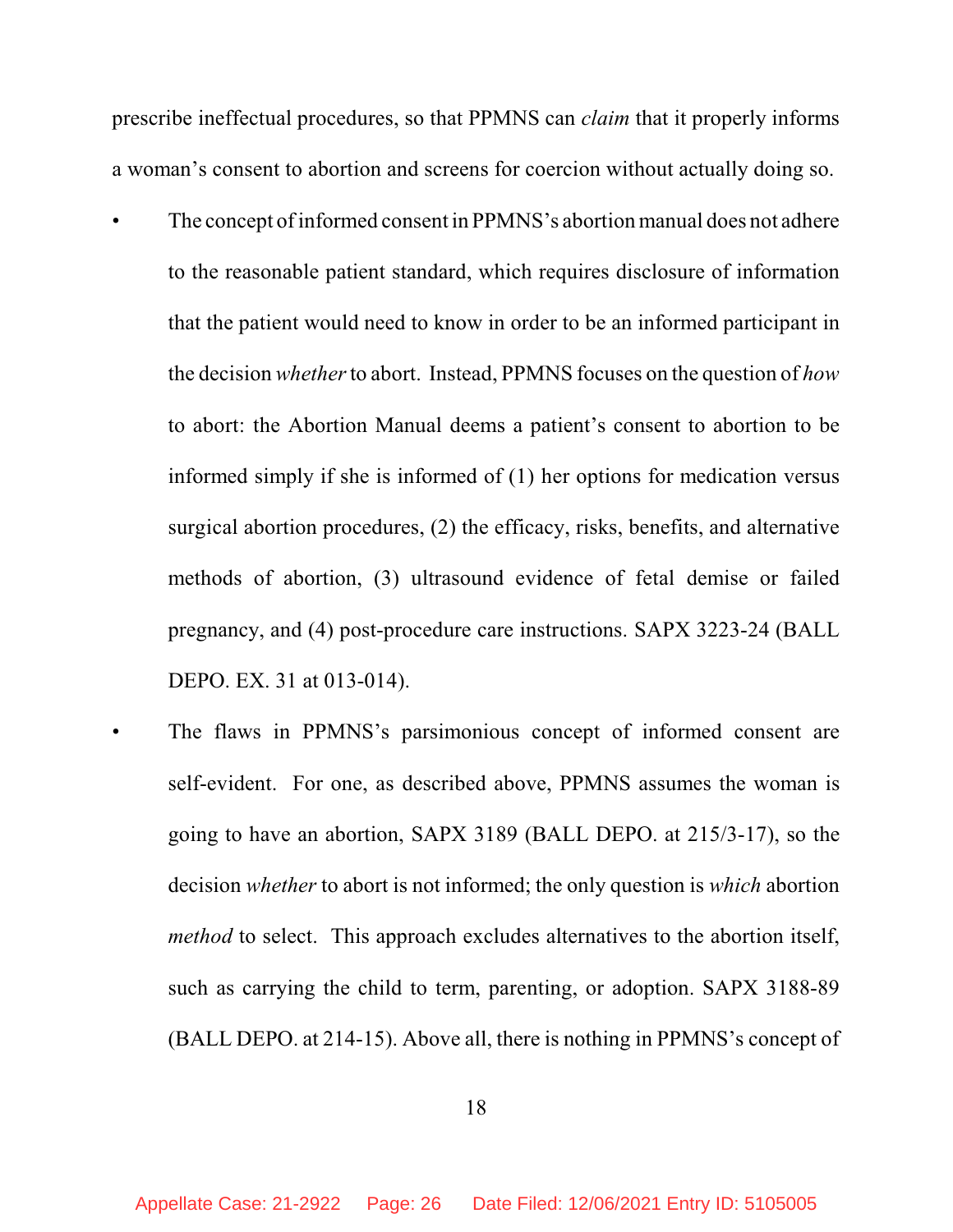informed consent that ensures that women considering abortion are not subject to duress or coercion of any kind. SAPX 3190 (BALL DEPO. at 216/4-15).

Though conceding that "informed consent does not follow from duress and coercion," SAPX 3187 (BALL DEPO. at 204/16-18), PPMNS's duress and coercion screening guidelines are plainly deficient:

- PPMNS does not screen for all forms of coercion, only those forms of coercion which, if found, would help PPMNS to push a woman toward abortion. The concept of "coercion" adopted by PPMNS's Manual of Medical Standards and Guidelines (MMSG) is restricted to whether a man has forced a woman to become pregnant against her will or placed her in fear of informing himshe has a sexually transmitted disease. SAPX 3192-93, 3210, 3235 (BALL DEPO. at 219-20; BALL DEPO. EX. 20 at 1; BALL DEPO. EX. 32 at 5). The MMSG's concept of "coercion" does not encompassthe unfortunately common scenario of a woman being pressured by her intimate partner (or someone else) to have an abortion against her will. SAPX 3193-94, 3200 (BALL DEPO. at 220-21, 242/11-18).
- The MMSG's section on "Important Concepts and Sample Scripts for Harm Reduction" relating to reproductive coercion also avoids the scenario of a woman being pressured by someone to have an abortion against her will.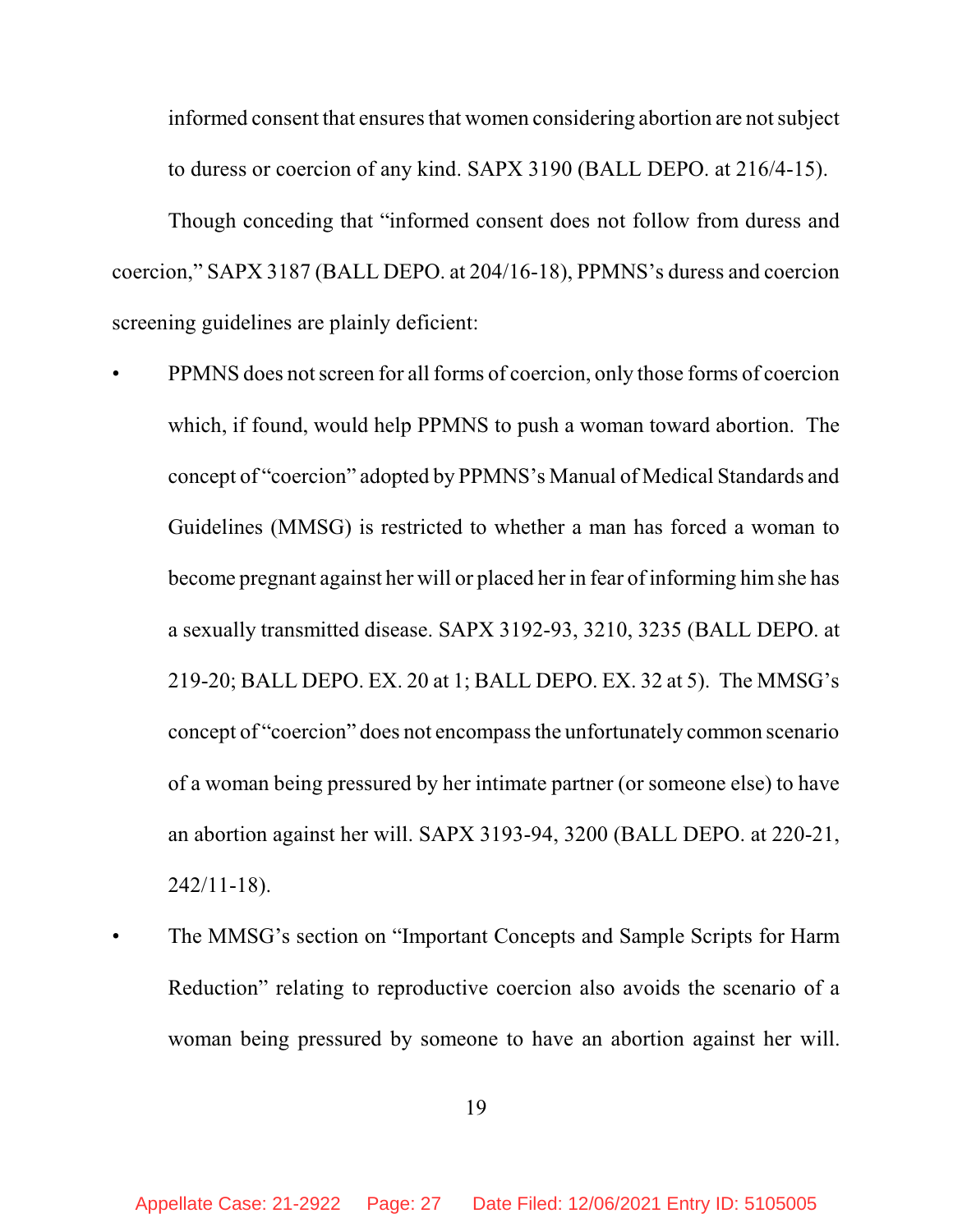SAPX 3193-94, 3200, 3208, 3215-16 (BALL DEPO. at 220-21, 242/11-18; BALL DEPO. EX. 18; EX. 31 at 076-077). When instructing PPMNS personnel what "must" be done if a client has experienced, or feels unsafe due to, intimate partner violence, the MMSG does not affirmatively instruct PPMNS personnel not to do an abortion if her intimate partner is pressuring her to have it. SAPX 3193-94 (BALL DEPO. at 220-21).

- To the minimal extent PPMNS probes for pressure or coercion, it does not do so proactively. Instead PPMNS puts the burden on the woman to volunteer the presence of coercion and pressure on questionnaires; PPMNS willfully disregards signs of ambivalence, distress, or moral reservations. SAPX 383, R. Doc. 211, at  $\P$ 16 (JOHNSON) (Planned Parenthood employees told not to take crying as a sign the woman does not want to abort). *See also infra* pp. 27-28. Even direct evidence of coercion may not be enough for Planned Parenthood. Margie Ayers testified that she repeatedly told a Planned Parenthood clinic her parents were forcing her to abort, but the clinic staff and abortionist did nothing except try to convince her to abort, and then do the abortion. SAPX 480-89, R. Doc. 218, at ¶¶2, 5, 7, 13-14, 18, 21-22, 25, 30, 33.
- PPMNS's questionnaires are not written to encourage or reliably produce accurate disclosures about pressure or coercion. The questionnaires inform a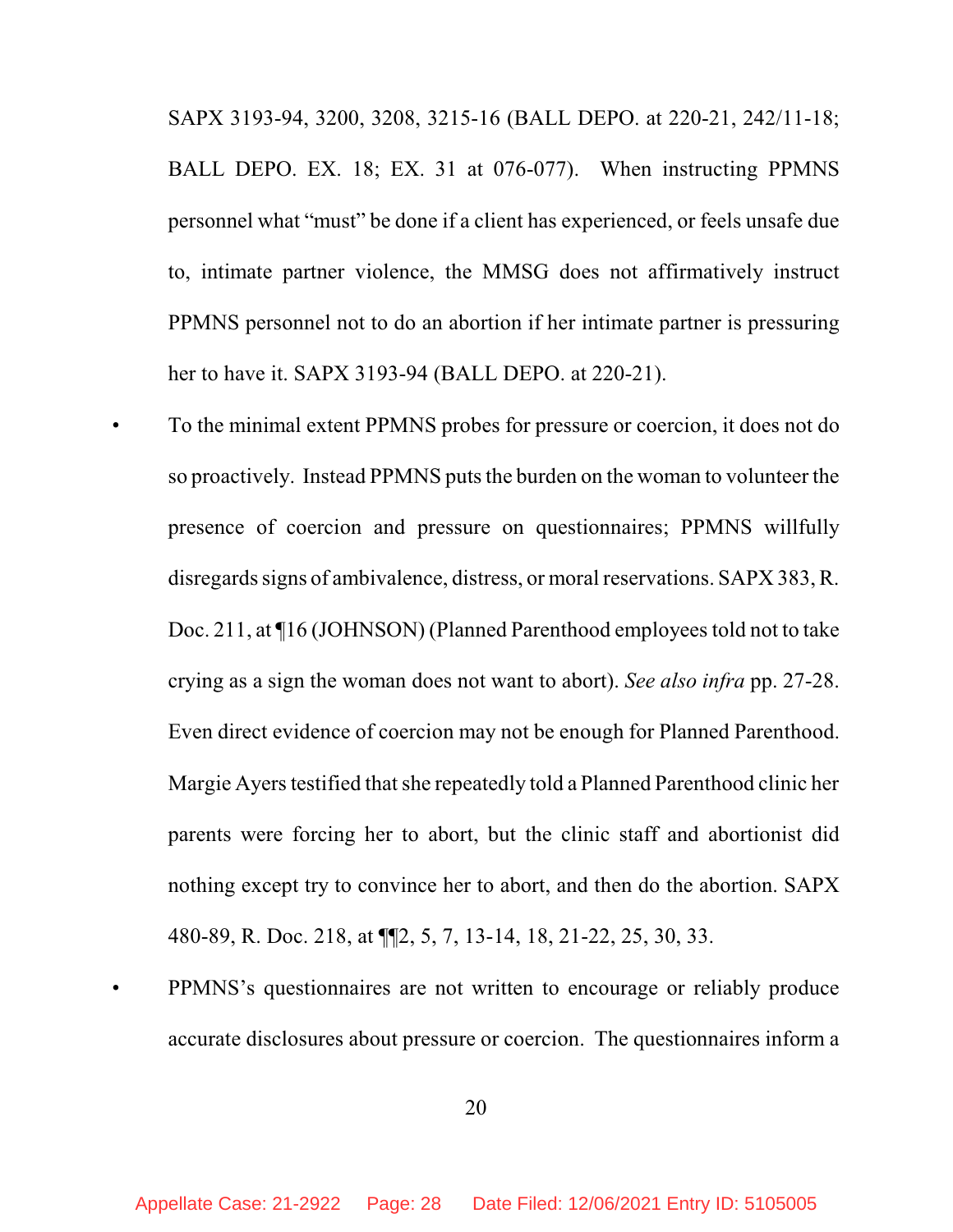woman that "[t]he State of South Dakota requires" PPMNS to ask whether anyone is forcing or pressuring the woman to have an abortion. SAPX 3206,  $3220$  (BALL DEPO. EX. 15 at 1; EX. 21 at 1). This makes it seem that it is the state, not PPMNS, that needs this information, which (1) signals to a woman that PPMNS does not consider the information relevant to the abortion procedure, and (2) discourages women who may be afraid of reporting their male partners' abuse to the state from checking the boxes. SAPX 328, R. Doc. 207, at ¶22 (WESTON) (describing how characterizing advisements as something PPMNS was "required" to impart "gave [Weston] the impression that [PPMNS] didn't think the information was important and read the script only because it was a technicality [it] had to satisfy").

Even if PPMNS's questionnaires reliably produced accurate responses, the evidence shows that PPMNS disregards the answers. A woman who checks these boxes is simply informed that coercion and pressure are associated with an increased risk of negative psychological or emotional reactions and then will be given an abortion if she indicates that she understands the risk. Amazingly, PPMNS will thus – admittedly – proceed to do an abortion it *knows* is being coerced. SAPX 3197, 3220 (BALL DEPO. at 229/10-231/7; BALL DEPO. EX. 21). *See also infra* pp. 27-28 (same).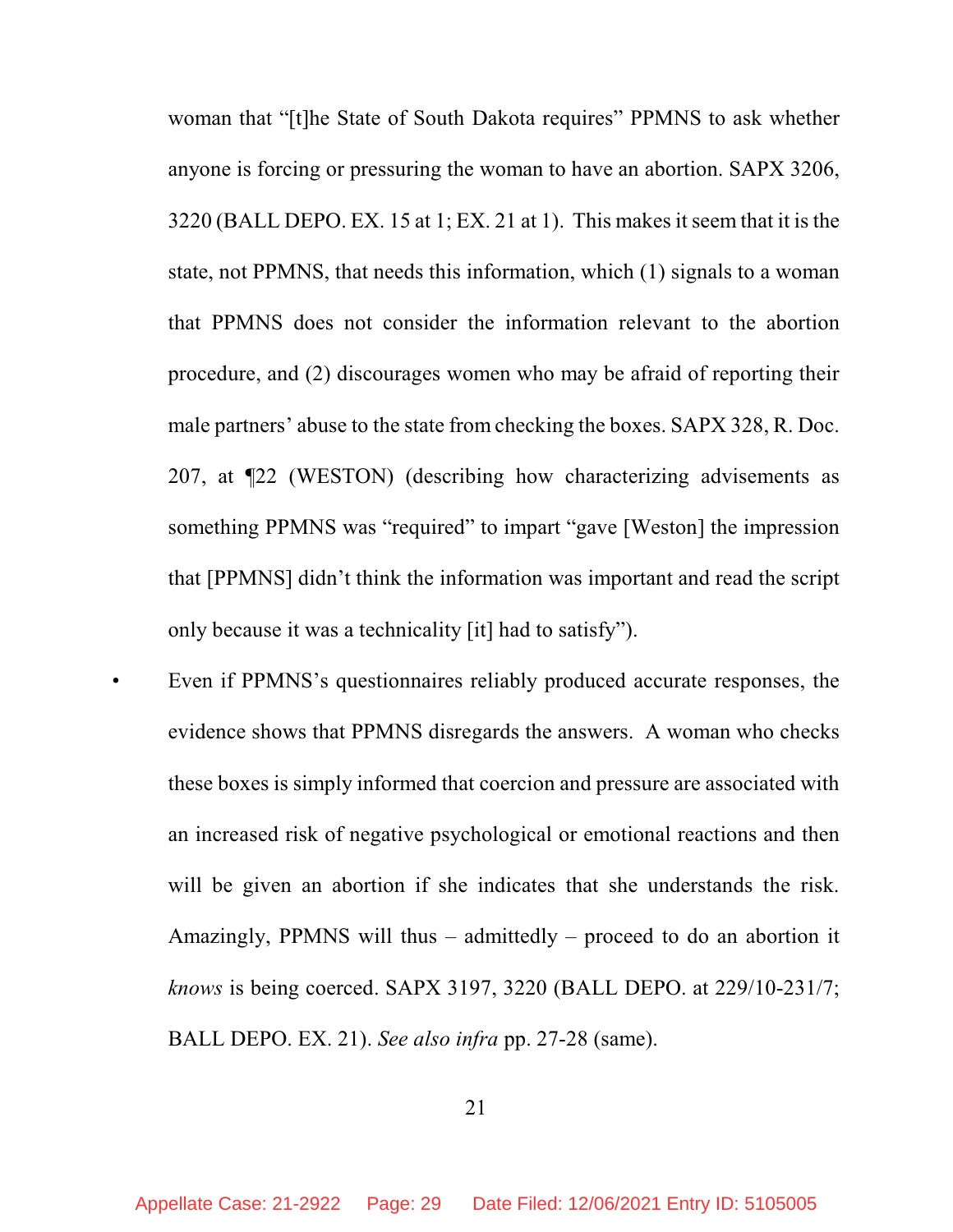#### *iii. PPMNS Practices*

PPMNS's mode of conducting informed consent and coercion counseling is more deficient than its ostensible "guidelines." According to former PPMNS practitioners and clinic managers, thisis a direct byproduct of PPMNS'srevenue- and ideology-driven business model:

- Planned Parenthood operates on the assumption that a woman made the decision to have an abortion before she arrived at the clinic so "consent" and "counseling" are afterthoughts. *Supra* pp. 5-6, 17. Planned Parenthood views the informed consent process as a nuisance and imposition. SAPX 576, R. Doc. 232, at ¶34 (GIEBINK).
- Planned Parenthood conducts no "real counseling" or actual screening for coercion. SAPX 386, R. Doc. 211, at ¶22 (JOHNSON); SAPX 574, R. Doc. 232, at ¶¶29-30 (GIEBINK); SAPX 359, R. Doc. 210, at ¶9 (THAYER); SAPX 401, R. Doc. 213, at ¶10 (TREVINO). Planned Parenthood has adopted a "don't ask, don't tell" policy toward probing for pressure or coercion. SAPX 365, R. Doc. 210, at ¶20 (THAYER); SAPX 383-84, R. Doc. 211, at ¶¶16-17 (JOHNSON); SAPX 393, R. Doc. 212, at ¶13 (LANCASTER). Planned Parenthood staff ignore indications and cues that a woman is conflicted or ambivalent, such as actual disclosures by, or overt indicia of pressure on, the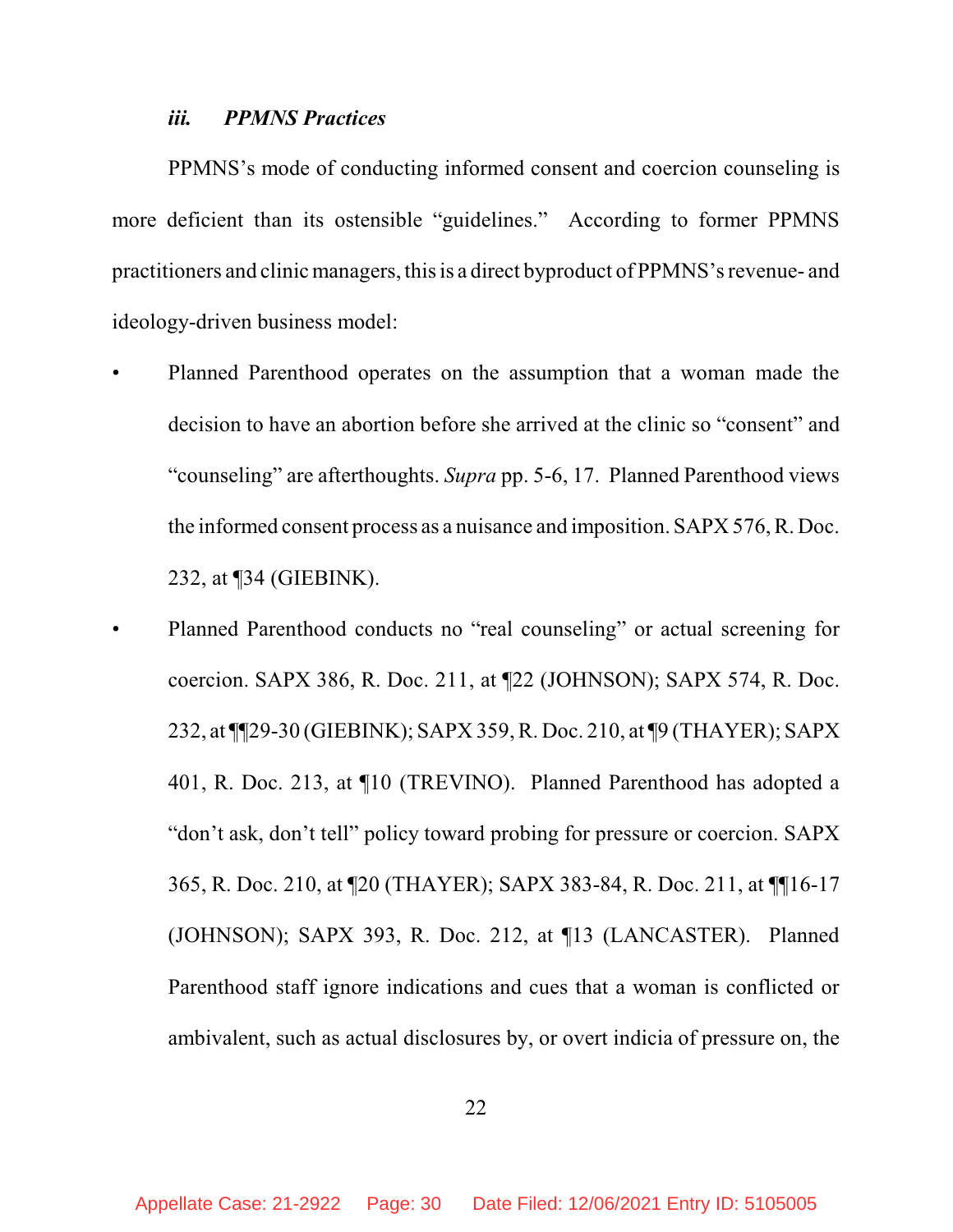patient or crying during intake or the procedure. SAPX 383, R. Doc. 211, at ¶¶16-17 (JOHNSON); SAPX 353, R. Doc. 209, at ¶9 (CARLSON).

• PPMNS "counselors" are, in reality, sales agents for abortion. They have no expertise in medicine, biology, embryology, psychology, or even counseling. Their principal training is in overcoming a woman's misgivings about abortion. "Counselors" do not actually counsel for consent or coercion or a woman's options for keeping her child. The objective of that "counseling" is to probe for factors that might dispose a woman toward abortion, employ them to persuade her that abortion is her "best option," and secure her signature on the necessary forms. SAPX 359-63, R. Doc. 210, at ¶¶9-11, 13, 16 (THAYER); SAPX 379, 381-86, R. Doc. 211, at ¶¶6, 13-22 (JOHNSON); SAPX 391-93, R. Doc. 212, at ¶¶8, 10-12 (LANCASTER); SAPX 399-401, R. Doc. 213, at ¶¶8, 10 (TREVINO); SAPX 569-70, R. Doc. 232, at ¶14 (GIEBINK); SAPX 3210, 3234-35 (BALL DEPO. EX. 20 at 1; EX. 32 at 4-5). Post-abortive women have reported feeling that "people at the abortion clinic thought it was best for me to have an abortion," and that "the abortion counselor just wanted me to go through with the procedure." SAPX 1236-37, R. Doc. 257, at ¶30, Table 2; ¶79 (COLEMAN).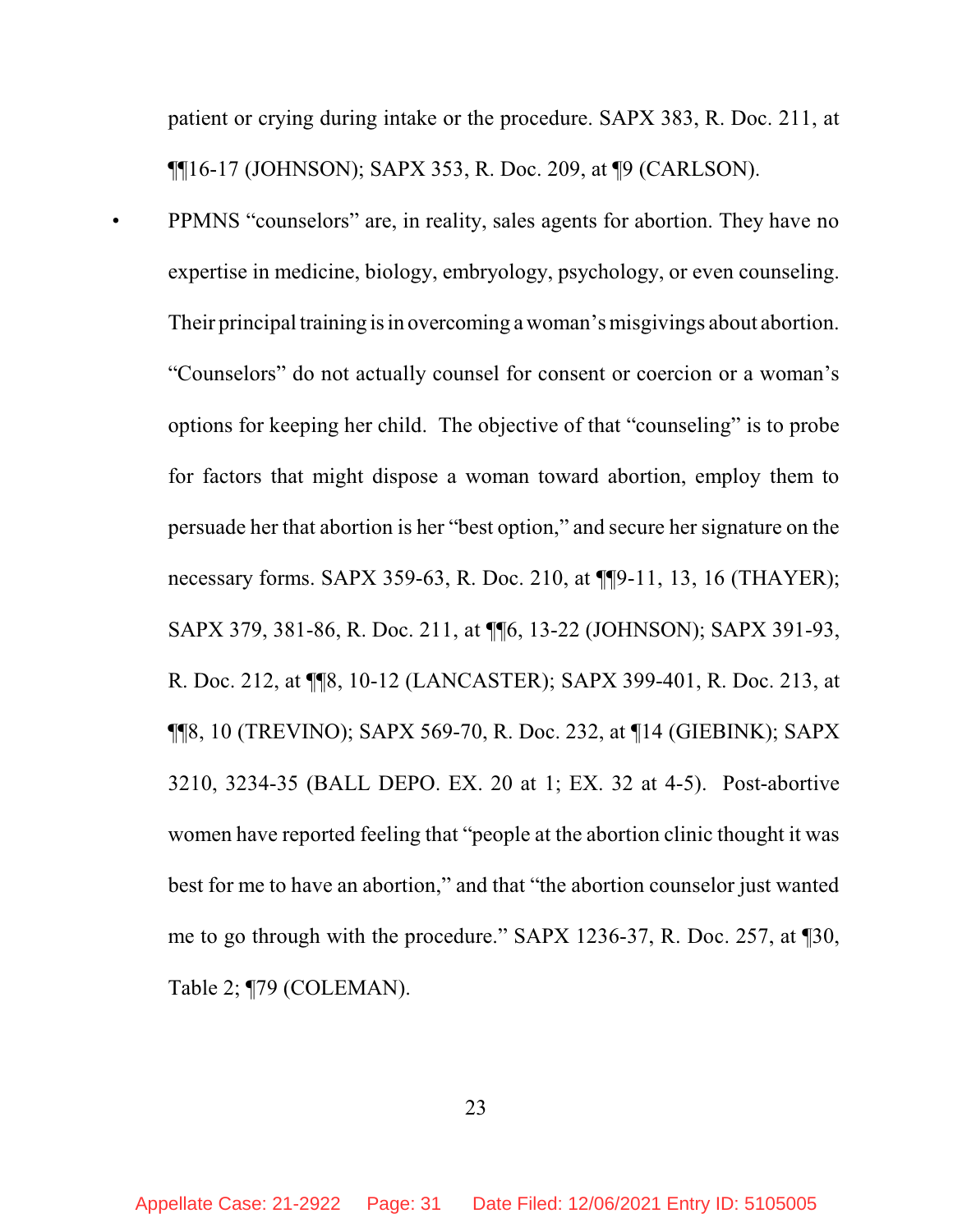- Planned Parenthood counselors are instructed to "hurry through" counseling and trained not to discuss a woman's options for keeping her child or supply information about agencies that can help. SAPX 359, R. Doc. 210, at ¶9 (THAYER); SAPX 399-400, R. Doc. 213, at ¶8 (TREVINO). Planned Parenthood counseling aims to overcome a woman's misgivings and steer her into abortion. SAPX 361, R. Doc. 210, at ¶13 (THAYER); SAPX 384-85, R. Doc. 211, at  $\P$ [17, 21 (JOHNSON).
	- Planned Parenthood's clinics pressure staff to "sell" abortions via monthly quotas and revenue targets imposed on affiliate clinics by the national organization. SAPX 573, R. Doc. 232, at ¶23 (GIEBINK); SAPX 358, 367, R. Doc. 210, at ¶¶7, 28 (THAYER); SAPX 384, R. Doc. 211, at ¶18 (JOHNSON); SAPX 398-99,R. Doc. 213, at ¶¶5, 7 (TREVINO). Clinicsthat meet corporate quotas are rewarded with pizza parties. SAPX 367, R. Doc. 210, at ¶28 (THAYER). This places the financial interests of PPMNS and its staff in direct conflict with the interests of pregnant mothers. SAPX 375, R. Doc. 210, at ¶50 (THAYER); SAPX 393, R. Doc. 212, at ¶13 (LANCASTER). Planned Parenthood's revenue-driven business model interferes with proper counseling of women. *Id.*; SAPX 573, R. Doc. 232, at ¶23 (GIEBINK).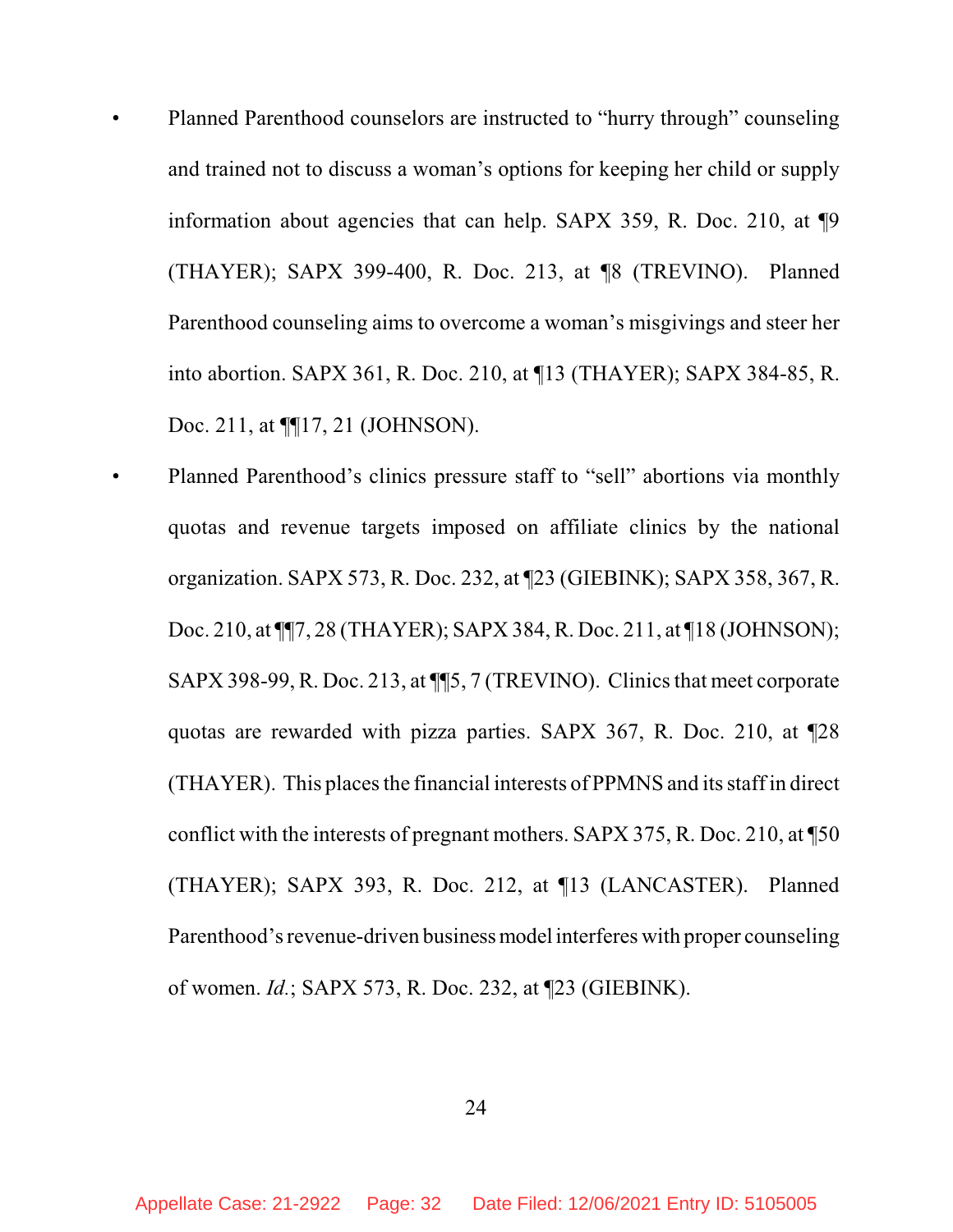• Planned Parenthood's "informed consent" and "counseling" practices are substandard by design, oriented toward persuading a woman to submit to an abortion procedure. SAPX 362-63, R. Doc. 210, at ¶15 (THAYER). Planned Parenthood cannot be trusted to comply with laws designed to protect women. SAPX 375, Doc. 210, at ¶50 (THAYER). Planned Parenthood operates in "an abortion culture, not a health care culture." SAPX 393, R. Doc. 212, at ¶12 (LANCASTER).

The compelling goal of "protecting a woman from being forced against her will to have an abortion and . . . informing a woman<sup>['s]"</sup> consent to abortion, SAPX 86, R. Doc. 39, at 12, is not, according to the reports of its own former personnel and patients, being met via PPMNS's practices and procedures.

## *iv. Reports of PPMNS's Former Personnel and "Patients"*

However "capable" PPMNS might in theory be of informing a woman's consent to an abortion or screening for coercion or pressure, its former personnel and "patients" report, as described above, that it is resistant to appropriate counseling to the point that it fails to provide it. PPMNS's interest, according to veteran personnel from its facilities and former "patients," is to perform as many abortions as possible with as little "counseling" as possible. This business model precludes appropriate attention to the interests of both women who feel certainty about the abortion decision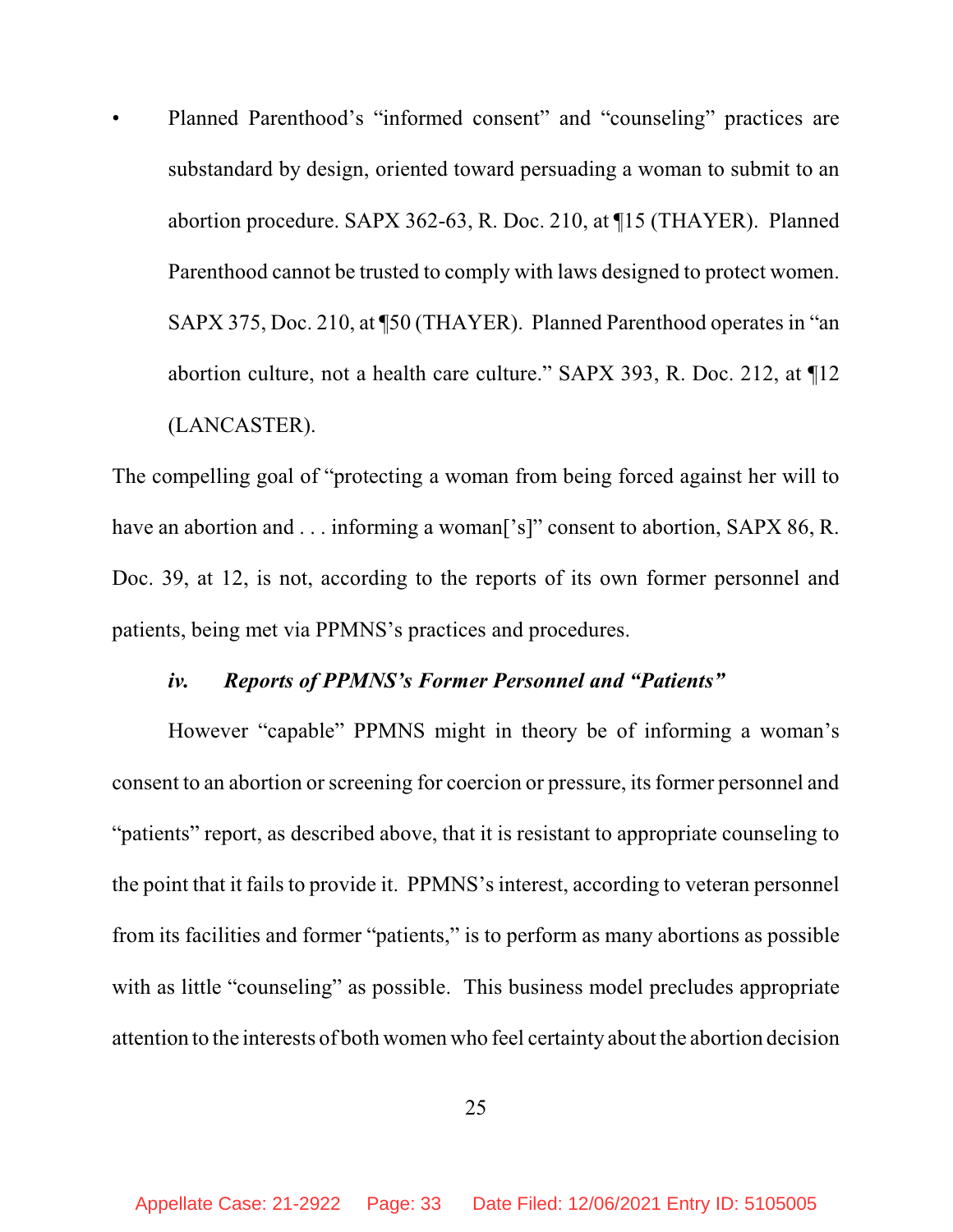(but who might feel differently if properly informed of their options and screened for coercion) and women who feel ambivalent toward, or even morally or religious object to, the procedure. SAPX 366, R. Doc. 210, at ¶23 (THAYER).

The reality of the practices at PPMNS clinics is far from *Roe*'s ideal of a "woman and her responsible physician" making the abortion decision in "consultation" with each other. *Roe v. Wade*, 410 U.S. 113, 153 (1973). SAPX 362, R. Doc. 210, at ¶14 (THAYER). Instead, at PPMNS "counseling" is performed by non-medical personnel with no particular expertise in abortion counseling who impart the minimum information necessary in a hurried fashion and who seek to overcome a woman's misgivings about abortion and secure her signature on the necessary forms. *Supra* pp. 23-24; SAPX 314-15, R. Doc. 206, at ¶14 (B.H.). The function of counseling at PPMNS is "convincing women to have abortions." SAPX 384-85, R. Doc. 211, at ¶20 (JOHNSON).

In an environment that "move[s] each woman through the process as quickly as possible," where women are herded toward abortions like "cattle in the chute," there is no opportunity to form a meaningful physician/patient relationship or effectively avoid doing coerced abortions. SAPX 362-64, R. Doc. 210, at ¶¶15, 18 (THAYER). Planned Parenthood "deliberately structur[es its] appointment schedule to be at maximum capacity," so counselors and physicians "ha[ve] very little time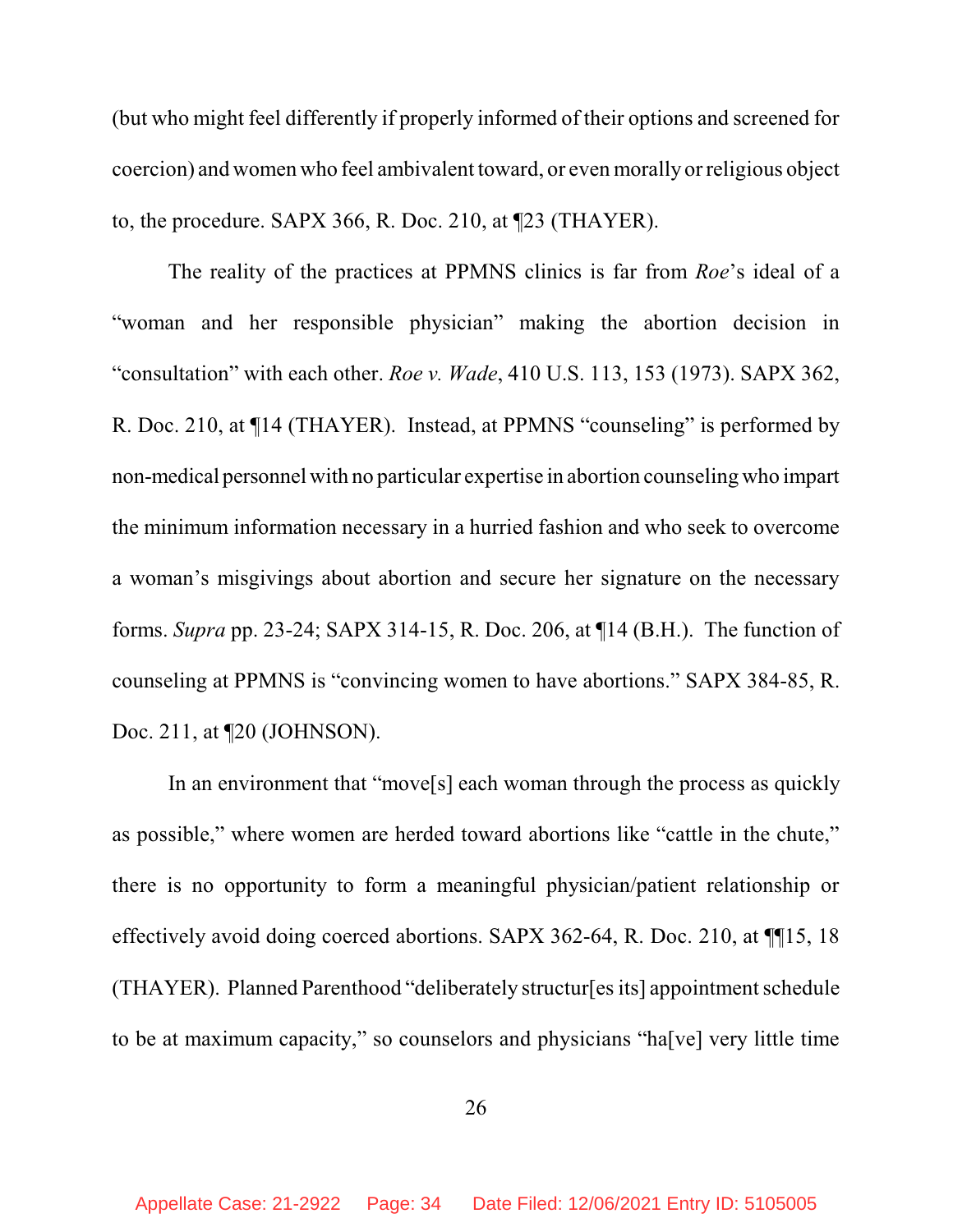with each client so [they] never discuss<sup>[]</sup> the women's situations or needs." SAPX

399, R. Doc. 213, at ¶6 (TREVINO).

Abortions are performed even when women are obviously ambivalent,

conflicted, or being subject to coercion or pressure.

Frequently, we would see older men accompanying younger girls whose pursuit of an abortion did not appear to be voluntary. You could almost always spot these women by their countenance or body language which suggested that they were just doing what they had been told to do. When the controlling male figure insisted on being present for any "counseling" so that the woman would never be alone with the "counselor," we were trained to comply with that request. In this situation, we were directed not to ask any questions. We simply hurried them along and moved on to the next woman who was always waiting.

SAPX 366, R. Doc. 210, at ¶24 (THAYER). Another former employee confirmed

this deliberate avoidance:

Frequently, the pre-abortion counseling would reveal that the woman was being subjected to coercion or pressure by other people to have an abortion that she did not want. Usually, it wasthe father of the child or the woman's parents who were forcing her to have an unwanted abortion. When these situations arose, we hurried through the counseling session to avoid asking any questions which would confirm that she was being forced to have an abortion.

SAPX 393, R. Doc. 212, at ¶13 (LANCASTER).

Worse still, Planned Parenthood would even *take the side of those forcing the*

*abortion*. As one former employee testified:

One common example would be parents of a young woman, 16 or 17 years of age, demanding that their daughter have an abortion. The parents would take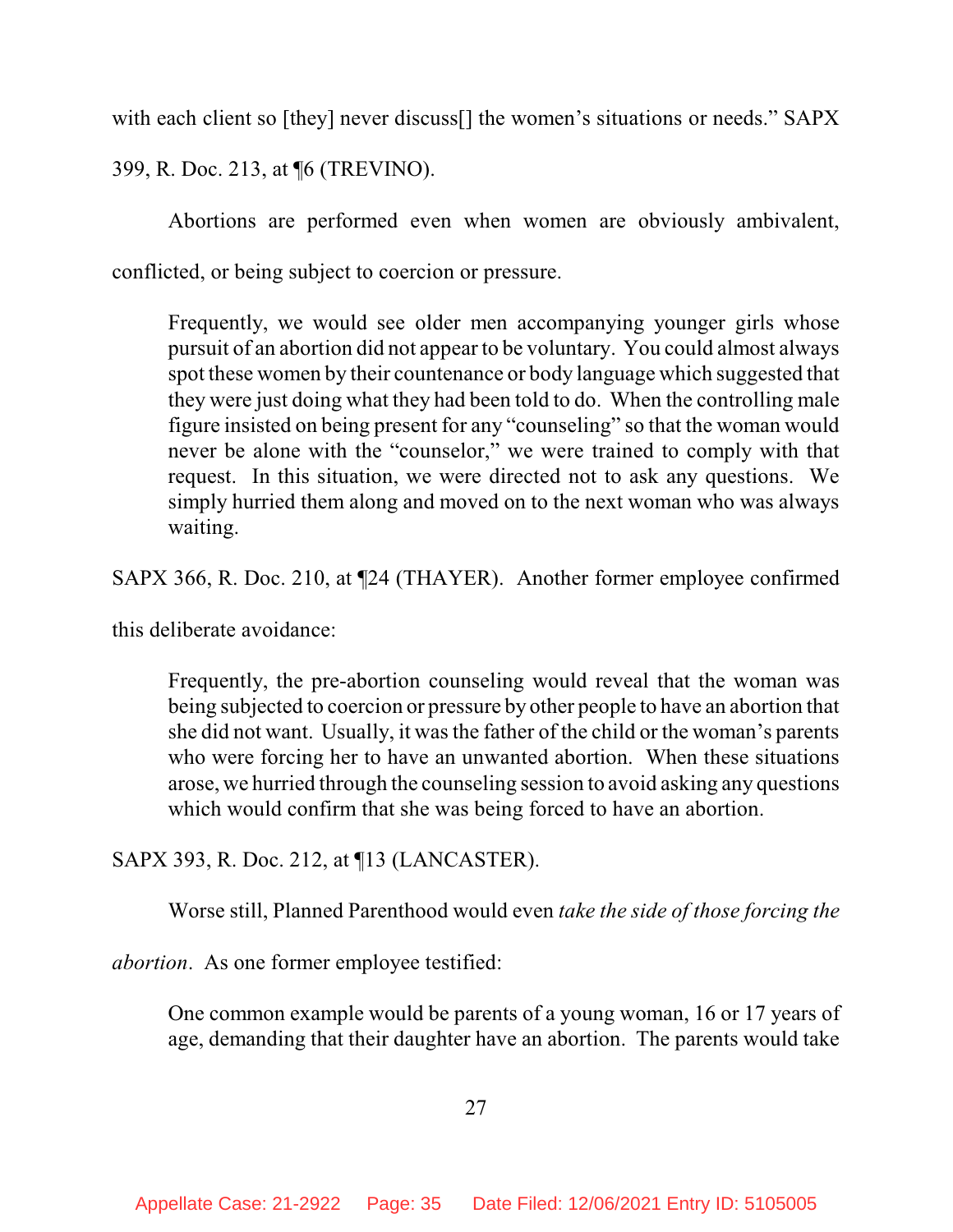the girl into our clinic and when they could not convince their daughter to get the abortion, we would take over the job of convincing the woman that their parents were right. We had ways to persuade them to have the abortions. This philosophy came from Houston and New York and is systemic throughout Planned Parenthood nationwide.

SAPX 384-85, R. Doc. 211, at ¶20 (JOHNSON). Sadly, but unsurprisingly, this happened at PPMNS. *Supra* pp. 12-14 (citing instances).

PPMNS's practice of not fully informing the consent of women who obtain abortions exposes those women to traumatizing experiences. One woman who obtained a medication abortion at a Planned Parenthood clinic called the clinic afterward "yelling and cursing . . . things like 'what the hell, I just saw a f------ baby in the toilet!'" SAPX 364, R. Doc. 210, at ¶18 (THAYER). Another woman came into a Planned Parenthood clinic and "pulled a Ziplock bag from her pocket with a seven to nine week old baby in it and screamed, 'you never told me it was a baby!'" *Id.* Other women, like Stacy Zallie, suffer after the fact to the point that they become suicidal. SAPX 584-86, R. Doc. 233, at ¶¶2, 9 (ZALLIE) (suicide committed by 21-year-old woman after being pressured by boyfriend and his father to have an abortion; suicide note said "Now I can be with my unborn child"); SAPX 471-72, R. Doc. 217, at  $\mathbb{Z}$  (MEKALA) (attempted suicide after being forced to abort).

Proper counseling does not just wave through women whom proper screening would protect from coercion or from profound misunderstanding of what abortion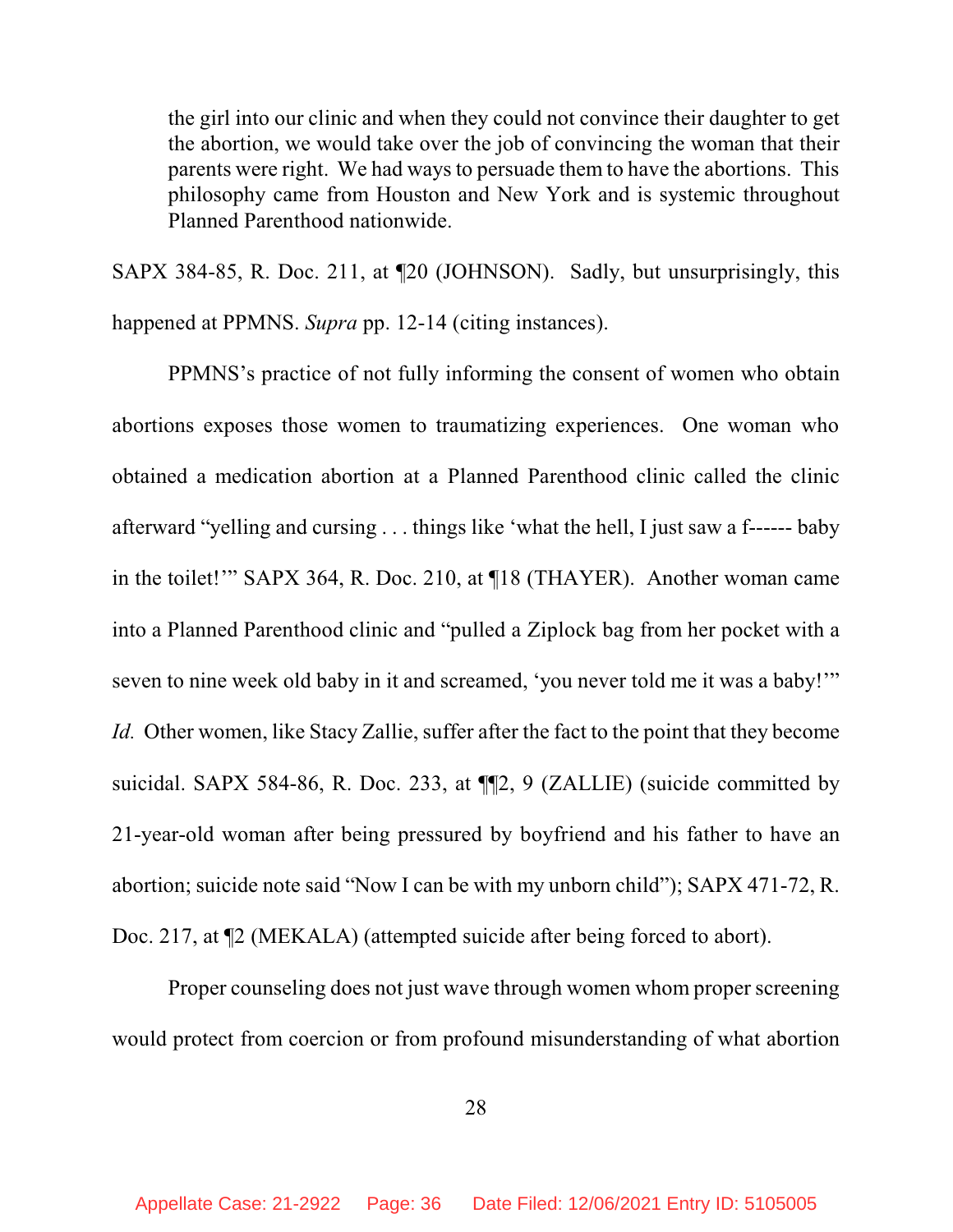entails. "[I]t is self-evident that a mother who comes to regret her choice to abort must struggle with grief more anguished and sorrow more profound when she learns, only after the event, what she once did not know" but that might have affected her decision, *Gonzales v. Carhart,* 550 U.S. at 159-60. The likelihood and severity of regret and grief are even greater when the woman did not even want the abortion in the first place. *Supra* pp. 9-11.

An organization that systemically seeks to "perform as many abortions as possible" and "treats the informed consent process as a nuisance" clearly does not have the interests of women in mind. SAPX 573, 576, R. Doc. 232, at  $\P$ [23, 34] (GIEBINK); SAPX 384, R. Doc. 211, at ¶17 (JOHNSON). PPMNS has embraced the ideological line that abortion is "best" for every woman who enters its clinics for so long that it now conflates what is best for PPMNS with what is "best" for women. The reality is that PPMNS's "financial and ideological interests are in direct conflict with the interests of pregnant mothers." SAPX 388, R. Doc. 211, at  $\text{\textsterling}25$  (JOHNSON). Planned Parenthood insiders report that "Planned Parenthood is the last place a pregnant mother should be making the decision of whether or not to terminate her relationship with her child." *Id.*; SAPX 1132, R. Doc. 255, at ¶¶55, 56 (CASEY) ("abortion clinic is the worst place" for a woman to be counseled on her interest in

29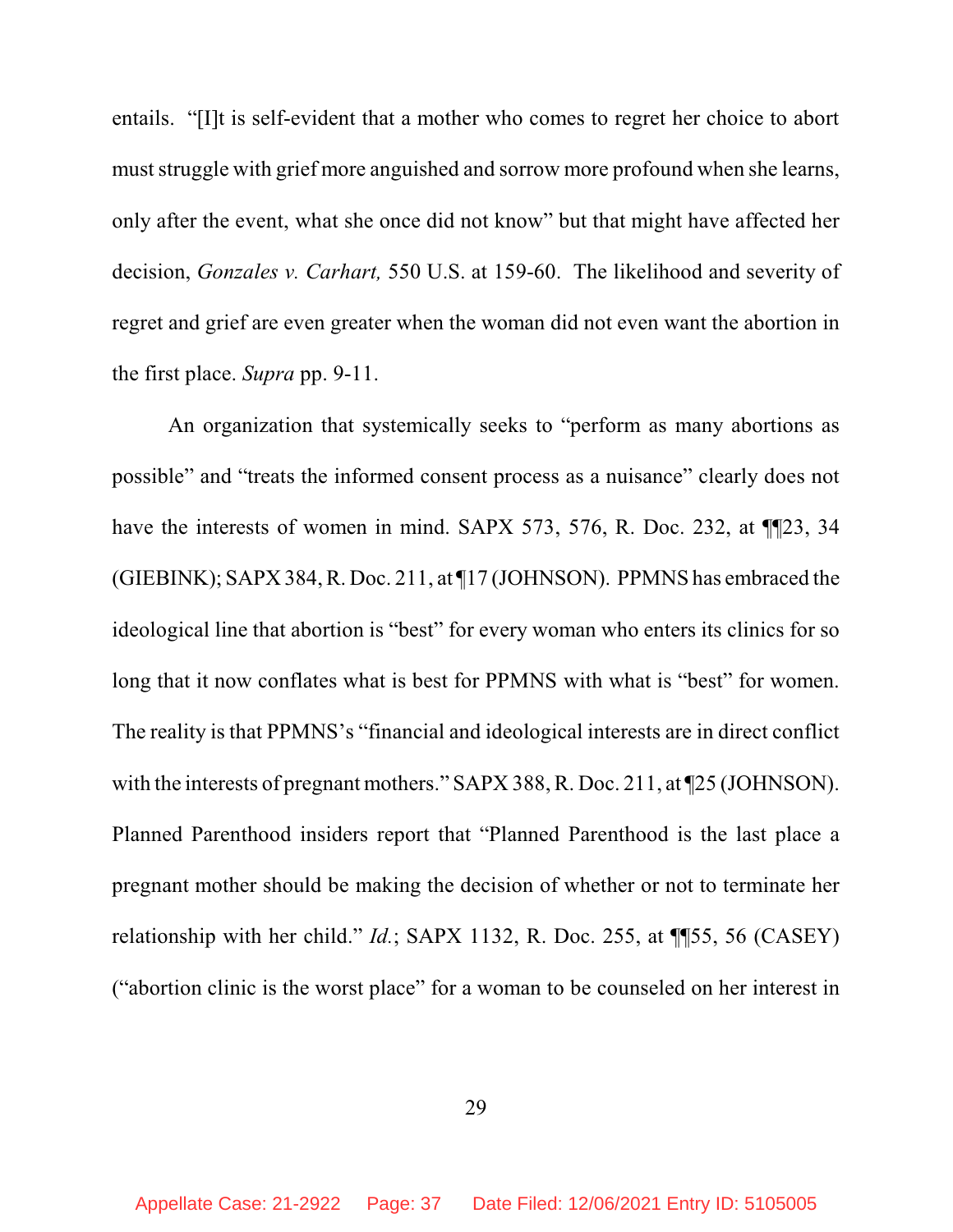carrying her child to term). The experiences of former PPMNS "patients" bear this out:

• B.H. "desperately needed" PPMNS to counsel her properly to "protect [her]" from pressure from her father to abort her child. SAPX 318-19, R. Doc. 206, at ¶¶32, 35. Instead, PPMNS steered her into an abortion she did not want. Today, B.H. is heartbroken by the realization that, had South Dakota's counseling statute not been enjoined at the time, she would have had "a chance to go to [counseling and] would have [her] child today." SAPX 318-19, R. Doc. 206, at ¶¶32, 33. As she explained:

> What is especially upsetting and offensive to me, is that I now understand that Planned Parenthood claimed that they had the right to go to court to litigate *my rights,* or what *they* claimed were my rights. . . . Planned Parenthood didn'trepresent me and my interests, and they don't represent the interests of other women like me. . . . Planned Parenthood does not care about my rights . . . . Without Planned Parenthood's interference, my babywould probably be alive, and I could have enjoyed a lifetime with my child. Planned Parenthood made sure my father got what he wanted and ensured that I alone would suffer the emotional consequences of being forced to have an abortion that I didn't want.

SAPX 319-20, R. Doc. 206, at ¶35, 36 (emphasis in original).

Similarly, Brittany Weston felt "helpless" to resist pressure from her boyfriend to abort her child. SAPX 332, R. Doc. 207, at ¶32. "I was being pressured to have an abortion, and all Planned Parenthood was doing was making that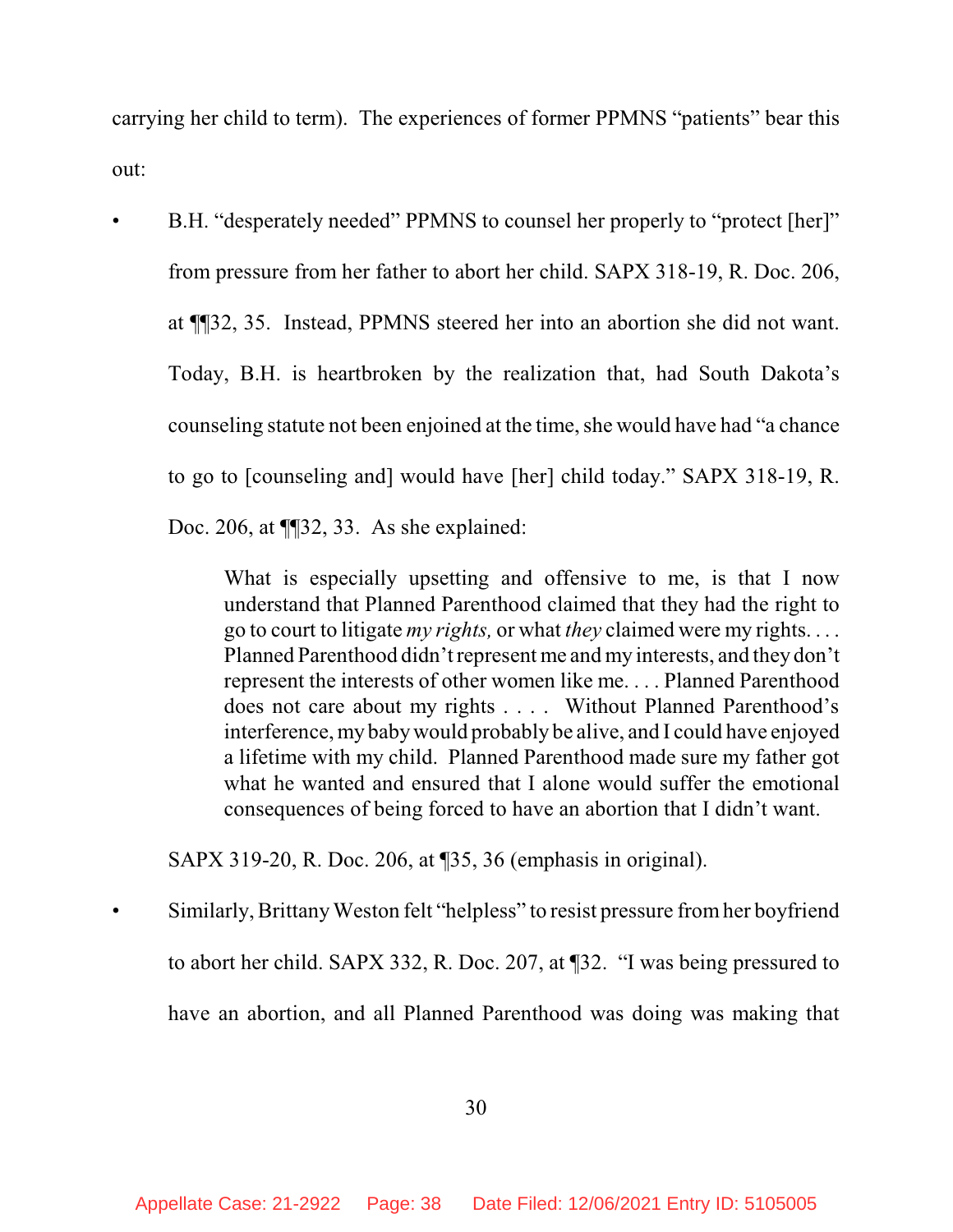abortion happen." *Id.* Though she was "bawling" and "totally distraught" during the five-minute "counseling" session, "there wasn't a single question about . . . whether anyone was pressuring [her]." SAPX 330-32, R. Doc. 207, at ¶¶29, 31, 33. Though she had cried out "I feel like I'm killing my baby if I go through with this," there was no "effort to understand what [she] was feeling or why [she] was crying." SAPX 332, R. Doc. 207, at ¶35. Though the physician had been informed that she had been distraught during the "counseling," the physician "never asked [her] why she was so upset." SAPX 333-34, R. Doc. 207, at ¶¶38, 43. In fact, the physician "really didn't talk to [her] at all" except for "a technical explanation of how he would place a tube in [her] and how a machine would vacuum the 'pregnancy' from [her] uterus." SAPX 334, R. Doc. 207, at ¶41. Weston saw the physician "for about a total of five minutes." *Id.* (¶39). Later, Weston read "a 'certification' in which [the physician] certifie[d] that [Weston] had 'given informed consent freely and without coercion to this abortion," which Weston did not understand because the physician "never discussed anything with [her], and [she] d[id] not know how he could make such a certification." SAPX 335, R. Doc. 207, at ¶46.

• S.C. narrowly averted an unwanted abortion at a PPMNS clinic in St. Paul, Minnesota. S.C. was pregnant by her estranged husband and was concerned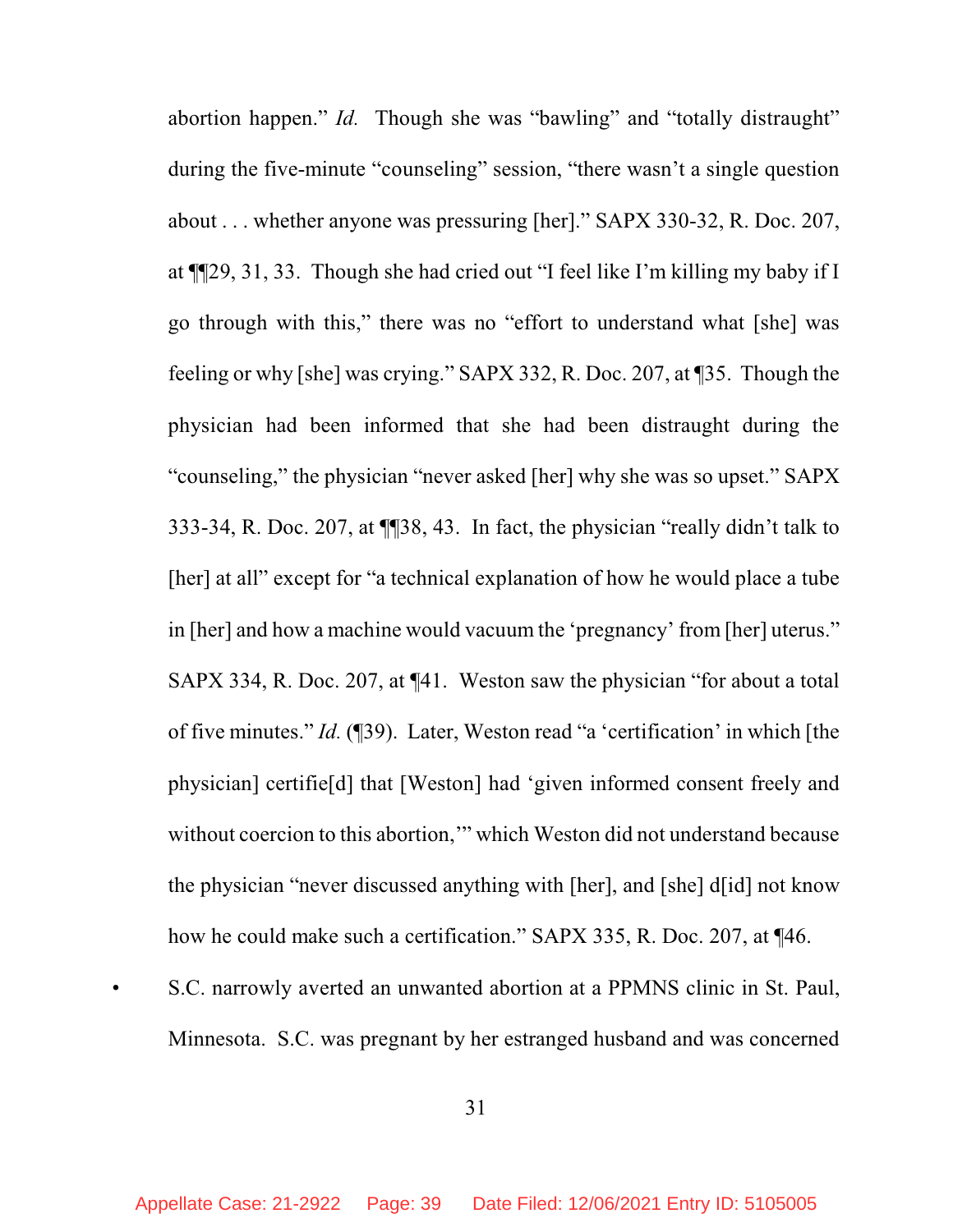about supporting a new child on her own in addition to her two-year-old daughter. SAPX 343, R. Doc. 208, at ¶3. PPMNS personnel scheduled an abortion for S.C. over the phone without any discussion about how she arrived at a decision to abort, whether her decision was definite, or what was involved in the abortion procedure. *Id.* (¶5). S.C. arrived at PPMNS's clinic "undecided" and "want[ing] someone to talk to." SAPX 344, R. Doc. 208, at ¶8. Nevertheless, S.C. "was permitted to start an abortion without [her]seeing a doctor or receiving any semblance of meaningful counseling." SAPX 351, R. Doc. 208, at ¶25. S.C. was "extremely nervous," but the nurse "didn't ask any questions about whether [S.C.] wanted to have an abortion," "what [S.C.'s] circumstances were, or whether [she] had given any thought to the possibility of raising [her] baby." SAPX 344, R. Doc. 208, at ¶¶7, 8. S.C. "didn't feel that anyone there was interested in helping [her]." *Id.* (¶8). "Even though [S.C.] indicated that [she] may not want the abortion, [the nurse] gave [her] the [pre-abortion] pill anyway and had [her] swallow it," without answering S.C.'s question "if [her] baby could be hurt if [she] took the pill" and even though she openly "talked about stopping the procedure." SAPX 344, R. Doc. 208, at  $\P$ 10. In the procedure room, as the doctor fumbled to inject a fluid "which would stop the fetus's heartbeat," "the reality of the abortion procedure was brought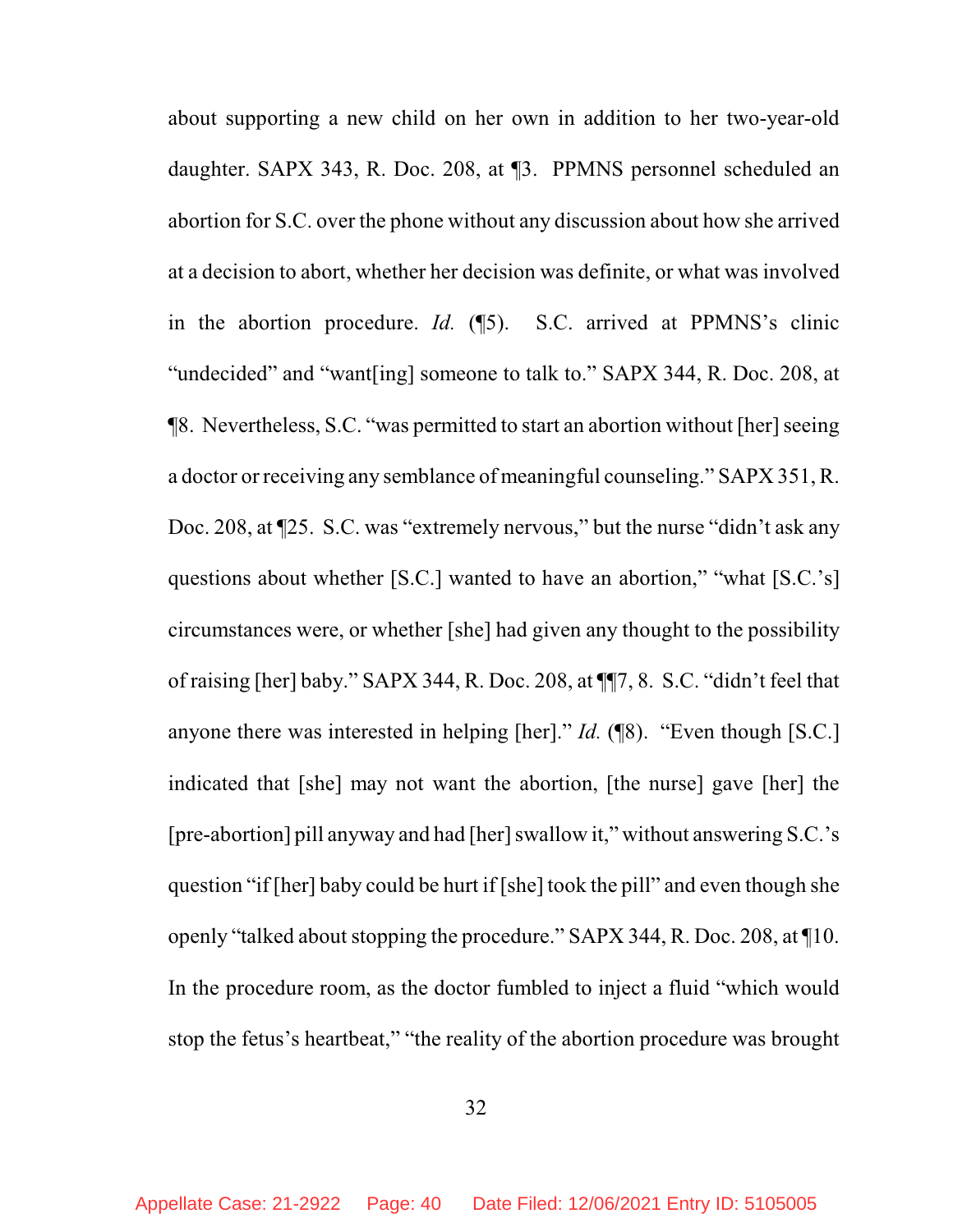home to [S.C.]. It finally dawned on [her] that [she] was allowing the doctors to kill [her] baby." SAPX 347, R. Doc. 208, at ¶¶14-15. What S.C. "really wanted was for somebody – anybody – to show that they cared about [her] and help [her] figure out how to keep the baby that [she] wanted." *Id.* (¶14). The physicians "[n]ever appreciated the fact that [she] never really decided to have an abortion but had been swept along by Planned Parenthood's process." SAPX 348, R. Doc. 208, at ¶18. S.C. was crying and "[f]inally, the doctors relented and agreed to remove the dilators." *Id.* During the entire time S.C. was at PPMNS's clinic, "nobody asked [her] the reasons why [she] had 'scheduled' an abortion" or "what resources might be available to help [her] keep and raise [her] child," SAPX 348-49, R. Doc. 208, at ¶20. "Instead, everyone assumed that abortion was [her] only option." *Id*. S.C. had "asked if [she] could change [her] mind two times – before taking the pill to stop the baby's development and before having the dilators inserted," so "[i]t certainly should have been clear to the Planned Parenthood staff how ambivalent [she] was, and that [she] wanted [her] baby." *Id.* PPMNS "never bothered to find out what [S.C.'s] interests really were." SAPX 350, R. Doc. 208, at ¶24. "It was all about abortion, not about how [PPMNS] could help [S.C.], or any woman in [her] situation, keep their baby." *Id.*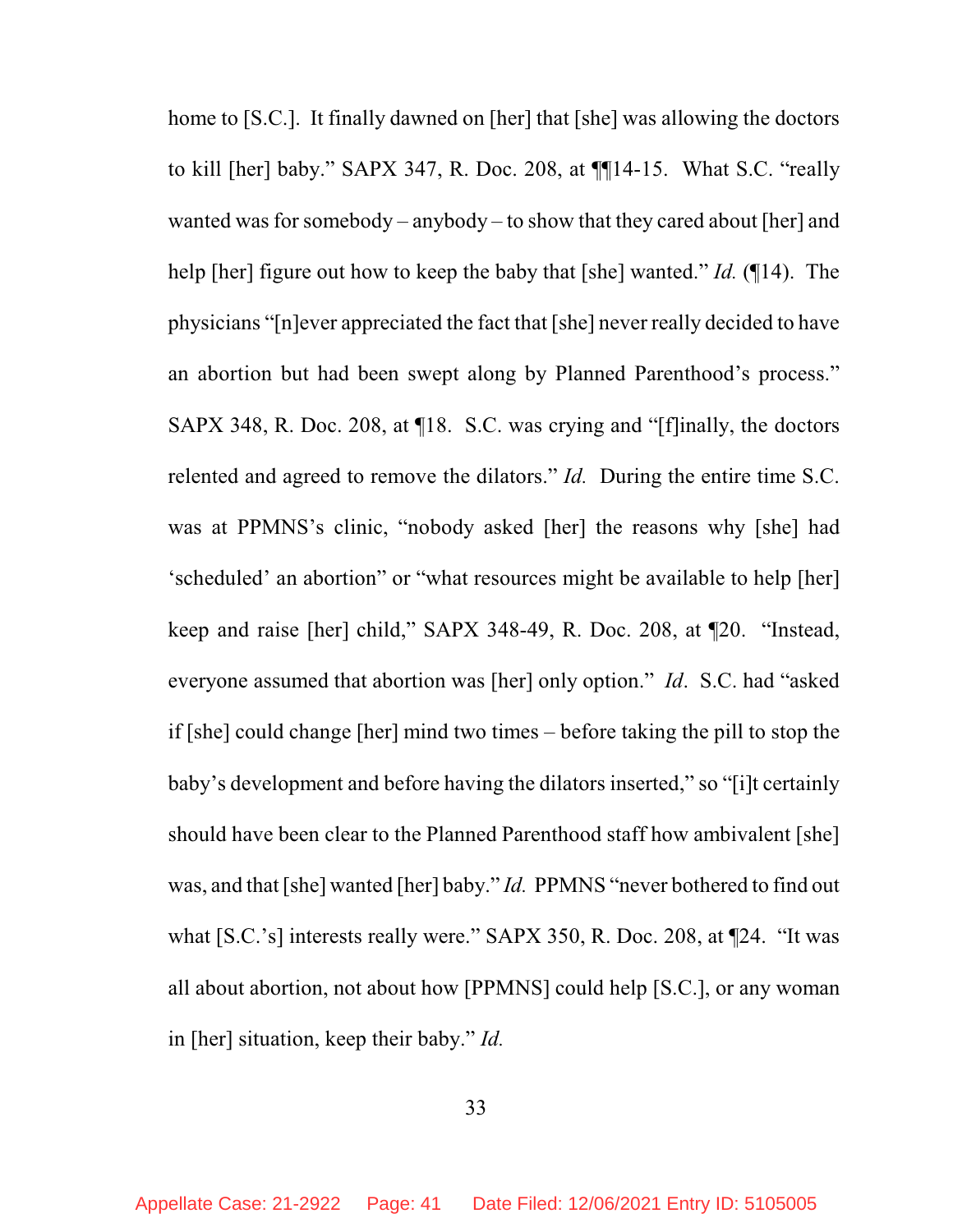L.M.'s experience reveals that PPMNS continues to abdicate its responsibility of properly informing the consent of its "patients" and screening them for coercion or pressure. SAPX 2649-50, R. Doc. 302, at 3-4. L.M. describes being emotionally and economically blackmailed by her older boyfriend to have an abortion she did not want. Though she was openly crying at PPMNS's clinic and talked on speakerphone with her boyfriend, in the presence of a PPMNS counselor, trying to convince the boyfriend not to force her to abort, PPMNS performed the abortion anyway. *Id*.

The experiences of these women are not merely anecdotal. According to PPMNS personnel, 25% of the pregnant mothers arrive at PPMNS clinicsteary eyed, some with tears running down their cheeks and some openly weeping. SAPX 2207, 2210-11, R. Doc. 267-52, at 161, 267-54, at 163-64 (JAIME DEPO.). PPMNS performed abortions on them anyway. SAPX 2236, R. Doc. 267-60, at 70 (JAIME DEPO.). *See* SAPX 1132, R. Doc. 255, at ¶55 (CASEY) ("abortion practitioner only sees his or her role as one of terminating the mother's relationship [with the child] by abortion"). Post-abortive women report that they wished that someone had offered the support they needed to carry their baby to term. SAPX 1236, R. Doc. 257, at Table 2, No. 6 (COLEMAN).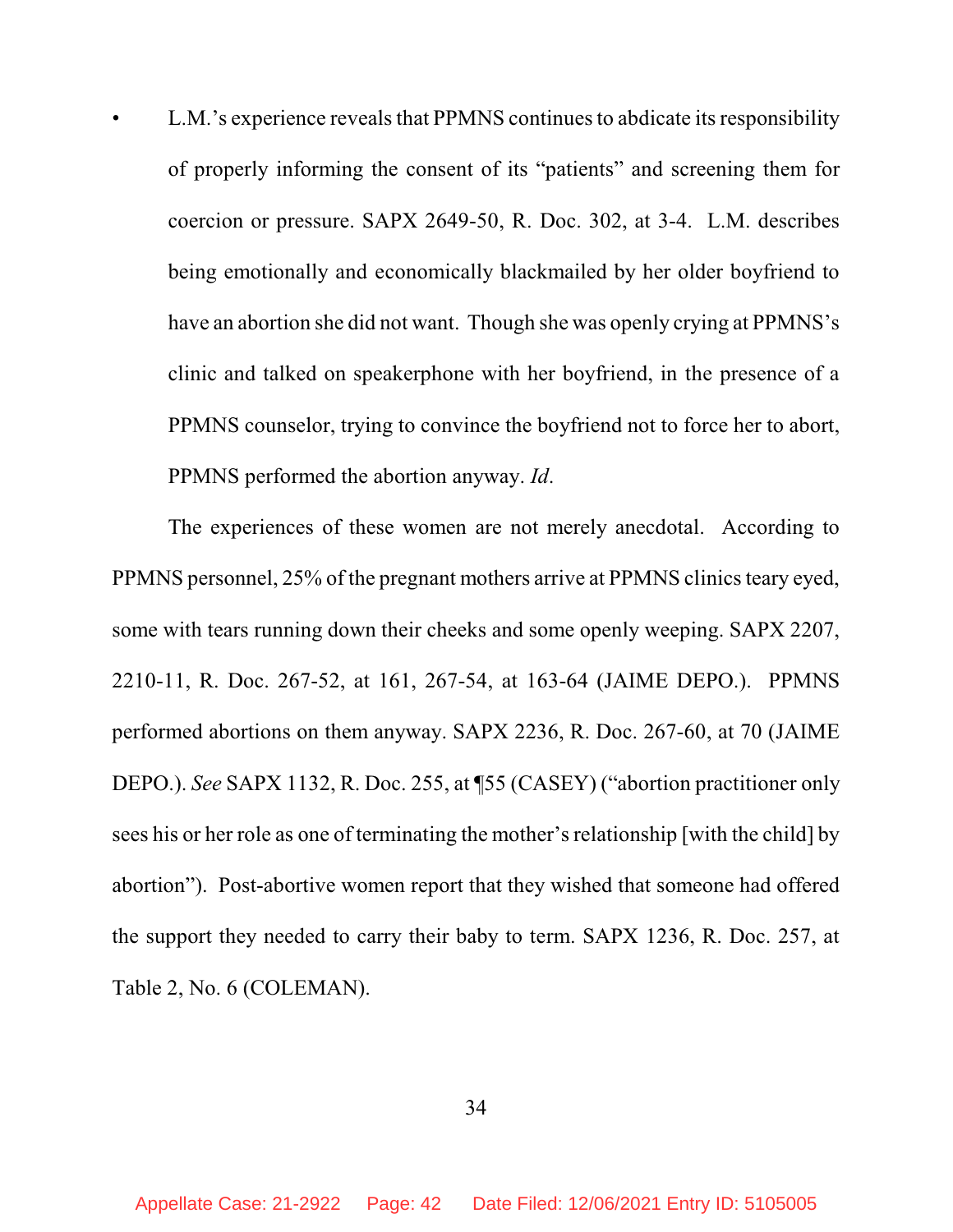Women who "rely upon Planned Parenthood to do [what] was in [their] interest[s]inmaking an informed decision" learn too late that PPMNS's plan for them is not parenthood. PPMNS "do[es] not care about [their] most important interests and rights and the things they do care about conflict directly with [their] interests and rights." SAPX 324, 339, R. Doc. 207, at ¶¶6(c), 62 (WESTON). Women's experiences with Planned Parenthood reveal "that Planned Parenthood is not a proper party to [be] represent[ing their] interests and rights in court," SAPX 350, R. Doc. 208, at ¶24 (S.C.) (expressing outrage "that Planned Parenthood claims to represent the interests of women like me" and questioning how "can Planned Parenthood represent my interests when they never bothered to find out what my interests really were" and do "not respect my right to keep and raise my child").

The discovery in this case thus starkly illustrates the divergence of interest between PPMNS and the women who turn to it for help.

### *v. PHC Practices and Guidelines*

Meanwhile, the district court erroneouslypresumed that pregnancy help centers would permit their ideology to interfere with objective, non-judgmental counseling. The district court assumed pregnant women will be "compelled" to disclose information to a person who "is opposed to her decision to undergo an abortion." SAPX 84, Doc. 39, at 10 (footnote omitted). The court below further assumed that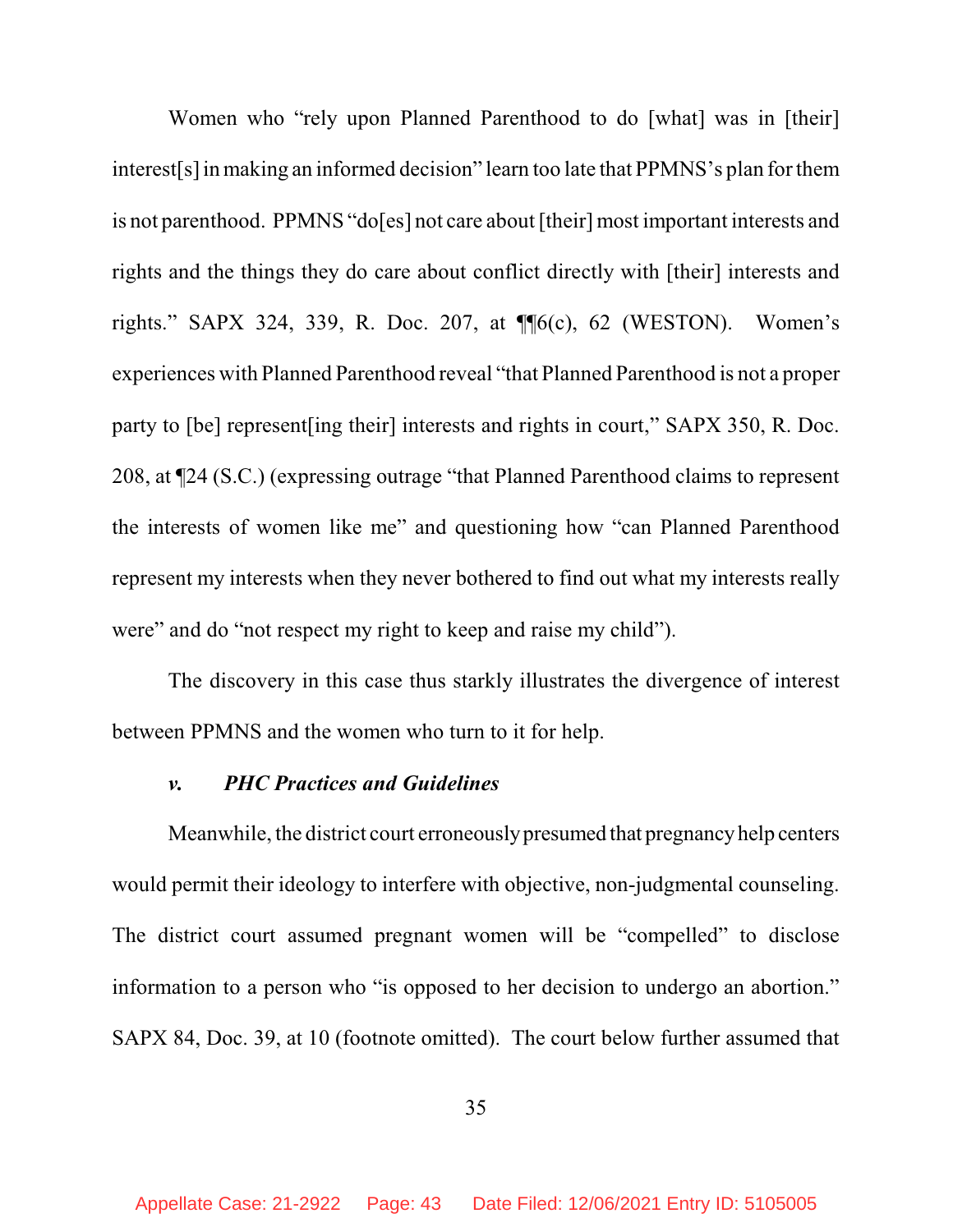a pregnancy help center client will fear being "berated, belittled," "ridiculed, labeled a murderer, subjected to anti-abortion ideology and repeatedly contacted by the pregnancy help center" and subjected to "having their decision to have an abortion become public information." SAPX 94, 100, R. Doc. 39, at 20, 26. These assumptions and fears are entirely unfounded.

The governing South Dakota pregnancy help center guidelines are more sensitive and developed toward a woman's autonomy than PPMNS's. As expert witness Dr. Elizabeth Flanagan of Yale Medical School testified, "The [PHC] counseling guidelines provide one of the most stringent regulatory frameworks for counseling that I have ever seen." SAPX 2928, R. Doc. 358, at ¶19. These Policy and Procedure Guidelines, SAPX 794 *et seq.*, R. Doc. 246-2 (RIDDER Ex. 2), establish important bounds on PHC counseling under the law. Consistent with a woman's right not to abort because of coercion or deception, the "main purpose of the [PHC] counseling is to help the pregnant mother keep her child, if that is what she truly prefers." SAPX 845, R. Doc. 246-2, at 47. To that end, PHC clients receive counseling in the statutorily-required areas of coercion screening and explaining what programs exist to assist in caring for a child should a client choose to not terminate her pregnancy. SAPX 804, R. Doc. 246-2, at 6. "The entire session must be welcoming and warm, and one that reaffirms [a woman's] autonomous decision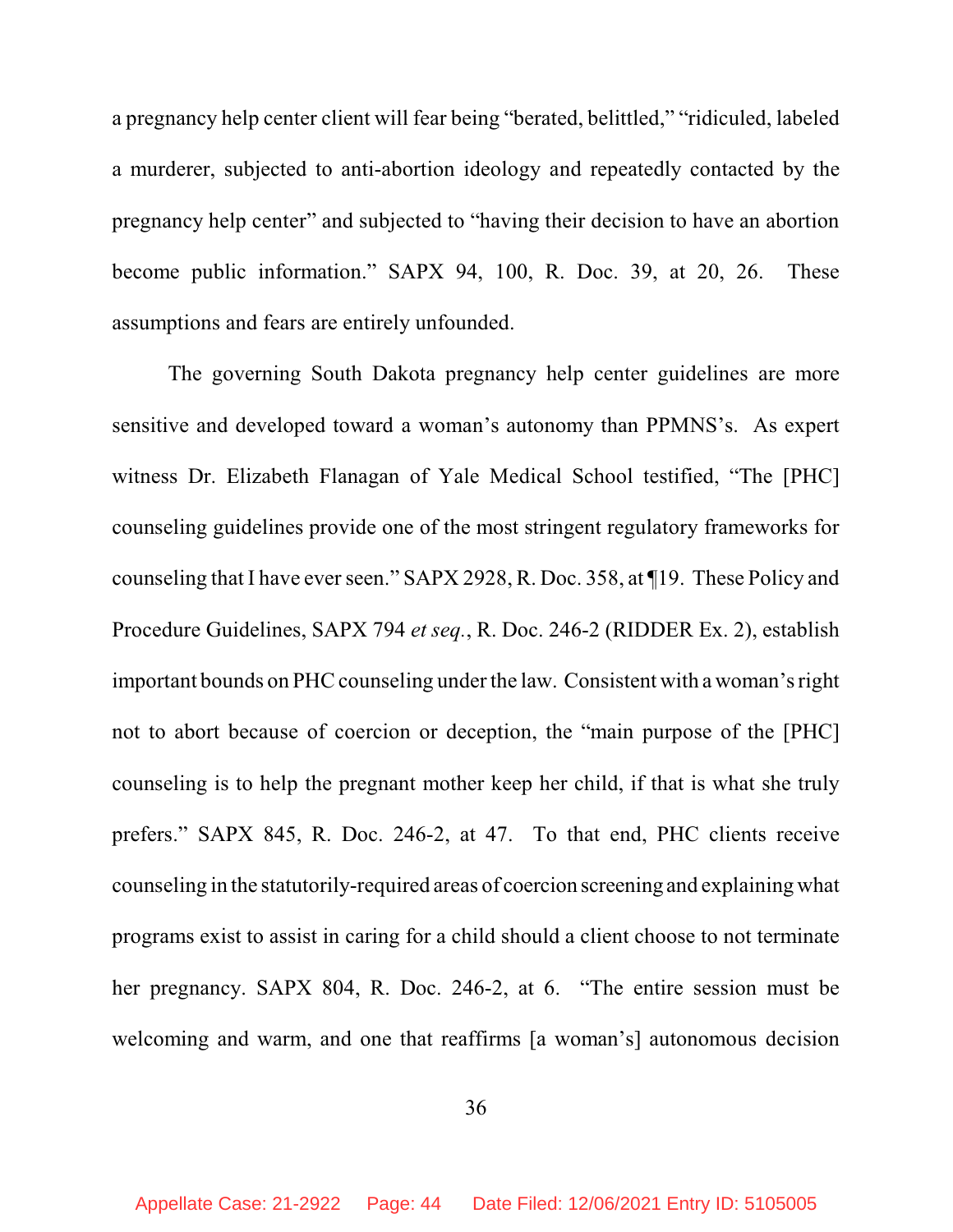making, without any signs of disapproval of her desires or preferences." SAPX 830, R. Doc. 246-2, at 32. Indeed, per applicable guidelines, "[i]t is inconsistent with the purpose of the counseling session for a counselor to attempt to persuade a pregnant mother who truly wants an abortion to forgo an abortion." SAPX 829, R. Doc. 246-2, at 31. "[T]he entire purpose of the counseling . . . is to reinforce the pregnant mother's autonomous decision making." SAPX 829-30, R. Doc. 246-2, at 31-32.

Consequently, a counselor "should not express disapproval of abortion" to the client. SAPX 829, R. Doc. 246-2, at 31. "Under no circumstances may the . . . counselor discussthe abortion procedure or the risks of abortion" with a client. SAPX 846, R. Doc. 246-2, at 48. Such medical considerations are left to a physician. Also, "[i]t is not legal to subject a pregnant mother to a religious discussion against her will." SAPX 805, R. Doc. 246-2, at 7. Counselors "may not discuss religious beliefs" of either those of the pregnant mother, or those of the counselor, unless the pregnant mother signs a written consent prior to any such discussion." SAPX 843, R. Doc. 246-2, at 45. Such written consent can be sought "[o]nly if the pregnant mother first raises the topic of religion, or makes it clear that she believes her decision, of whether or not to have an abortion, involves a moral issue in her mind," *Id*. A client's consultation is subject to "strict confidentiality" and HIPAA standards*.* SAPX 808, 826, R. Doc. 246-2, at 10, 28.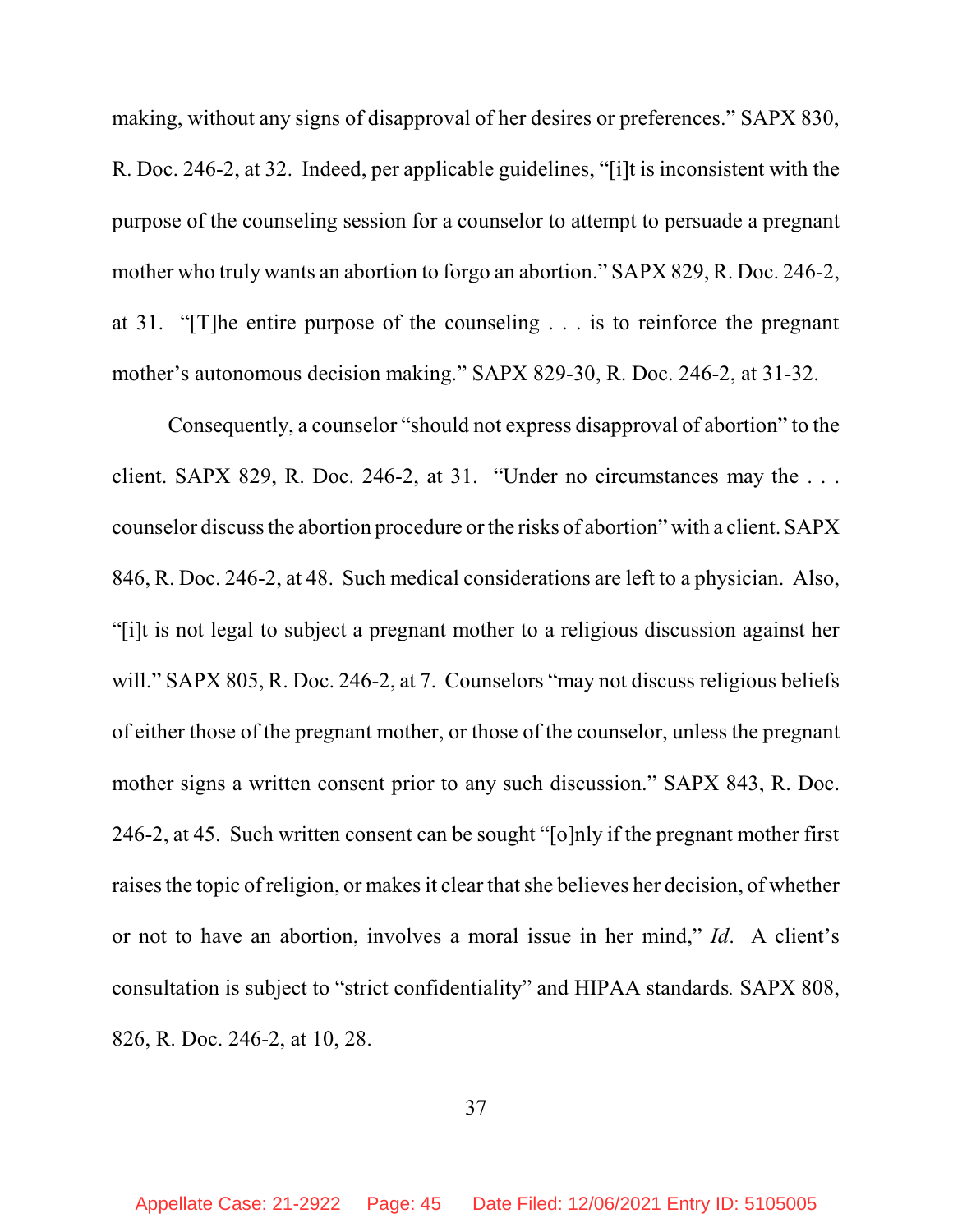The sensitivity of the applicable counseling guidelines exposes the error of the district court's speculation that in "nearly every instance" women who "had not chosen to consult with a pregnancy help center on [their] own" would be "forced into a hostile environment" and "experience a high degree of degradation" from"someone who is fundamentally opposed to" her presumed ultimate preference to abort. SAPX 92-93, 100, R. Doc. 39, at 18-19, 26.

### **Course of proceedings**

Plaintiffs PPMNS *et al.* challenged in federal district court various provisions of South Dakota abortion law. Pertinent to the present appeal, the district court granted a preliminary injunction against the third-party counseling requirement on June 30, 2011. SAPX 75, R. Doc. 39. After PHCs joined the case as intervenors and after nearly ten years of discovery, motion practice, other litigation, and amendments to the relevant statutes, the state defendants and intervenors filed a joint motion to dissolve the preliminary injunction against the third party counseling requirement. SAPX 244, R. Doc. 204. The district court denied that motion on August 20, 2021. SAPX 3100, R. Doc. 374. The state and intervenors then appealed. R. Doc. 375, 376.

### **SUMMARY OF ARGUMENT**

1. The state has a compelling interest in preventing coerced abortions.

38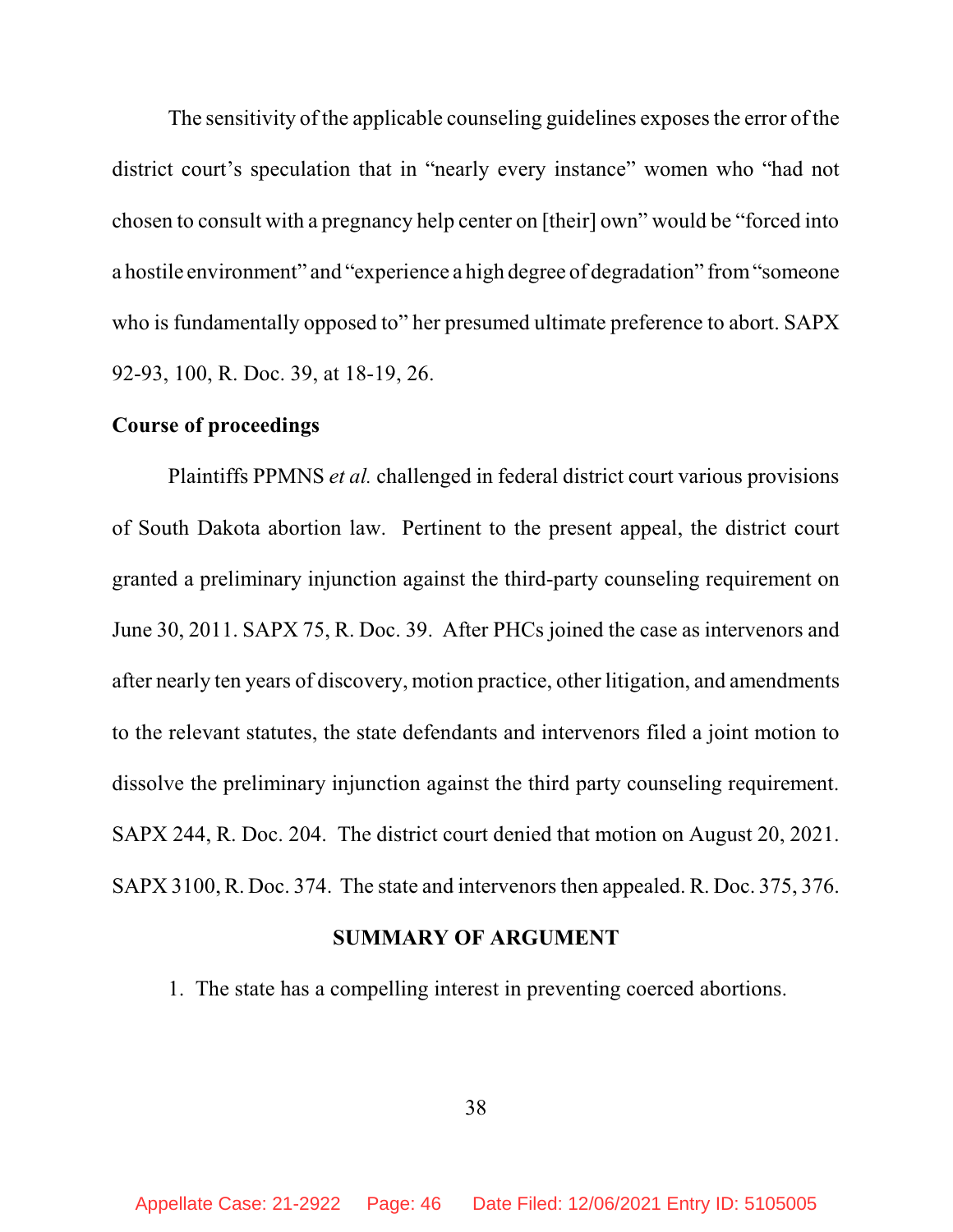a. Abortion is unique. The Supreme Court has said so repeatedly, and it is correct. No other procedure involves the intentional termination of the life of "a whole, separate, unique, living human being," *Planned Parenthood v. Rounds*, 530 F.3d 724, 735, 738 (8th Cir. 2008) (en banc), "a child assuming the human form," *Gonzales v. Carhart*, 550 U.S. at 160. No other procedure *irretrievably* severs the bond between a mother and the child she carries and eliminates, prospectively, that entire lifelong relationship. Moreover, the mother's genuine, informed, voluntary consent is what distinguishes abortion from potential tort liability.

b. Safeguarding the woman who gives the consent to an abortion from coercion, like preventing deception or ill-informed decision-making, istherefore both understandable and compelling. A woman who aborts when she does not want to, when she is being pressured or coerced, or when, had she had adequate information about alternatives, would not have wanted to abort, suffers the catastrophic and irrevocable loss of her freedom, her own child, and a lifelong relationship with that child, potentially leading to unimaginable suffering over an act she cannot undo.

2. The record in this case shows that abortion providers, specifically the national Planned Parenthood chain, and PPMNS in particular (the only provider in South Dakota), are completely unreliable – incorrigibly, even willfully so – in securing full, free, informed consent. On the contrary, their priority is to maximize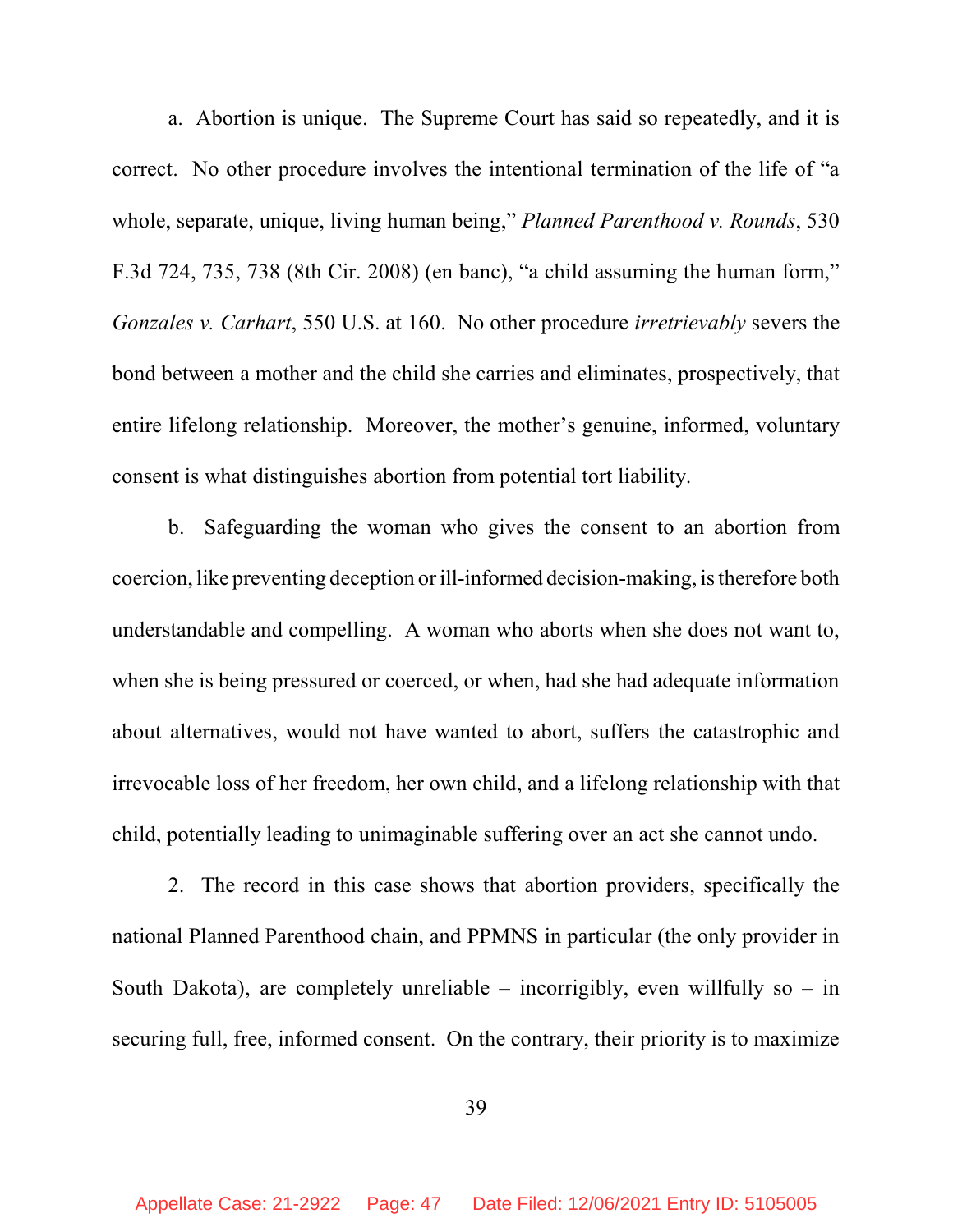the volume of abortions done, including meeting abortion quotas and incentives, even if that involves disregarding signs of ambivalence or coercion or even helping to railroad women into abortions they do not want.

3. To counteract PPMNS's deficient practices, the state requires women considering abortion to meet with independent, highly regulated third-party counselors as a precondition to giving final consent for abortion. For those women who are resolute about having abortions and who remain so when informed of resources and alternatives, it may seem the exercise was a sidetrack and annoyance – though even these women may benefit from making a more informed decision. For those women who are ambivalent or uninformed, however, the visit to the pregnancy center may be a lifesaver.

4. As a matter of balancing harms or assessing burdens, the scales are lopsided in favor of the third-party counseling requirement. On one side is the inconvenience to those for whom third-party counseling turns out not to seem beneficial. On the other side is the profound and irreversible injustice and harm done to many women – perhaps a majority – who undergo coerced or uninformed abortions that the women do not want and that take the lives of theses women's children. Thus, even assuming PPMNS has standing, despite its obvious conflict of interest, to raise the rights of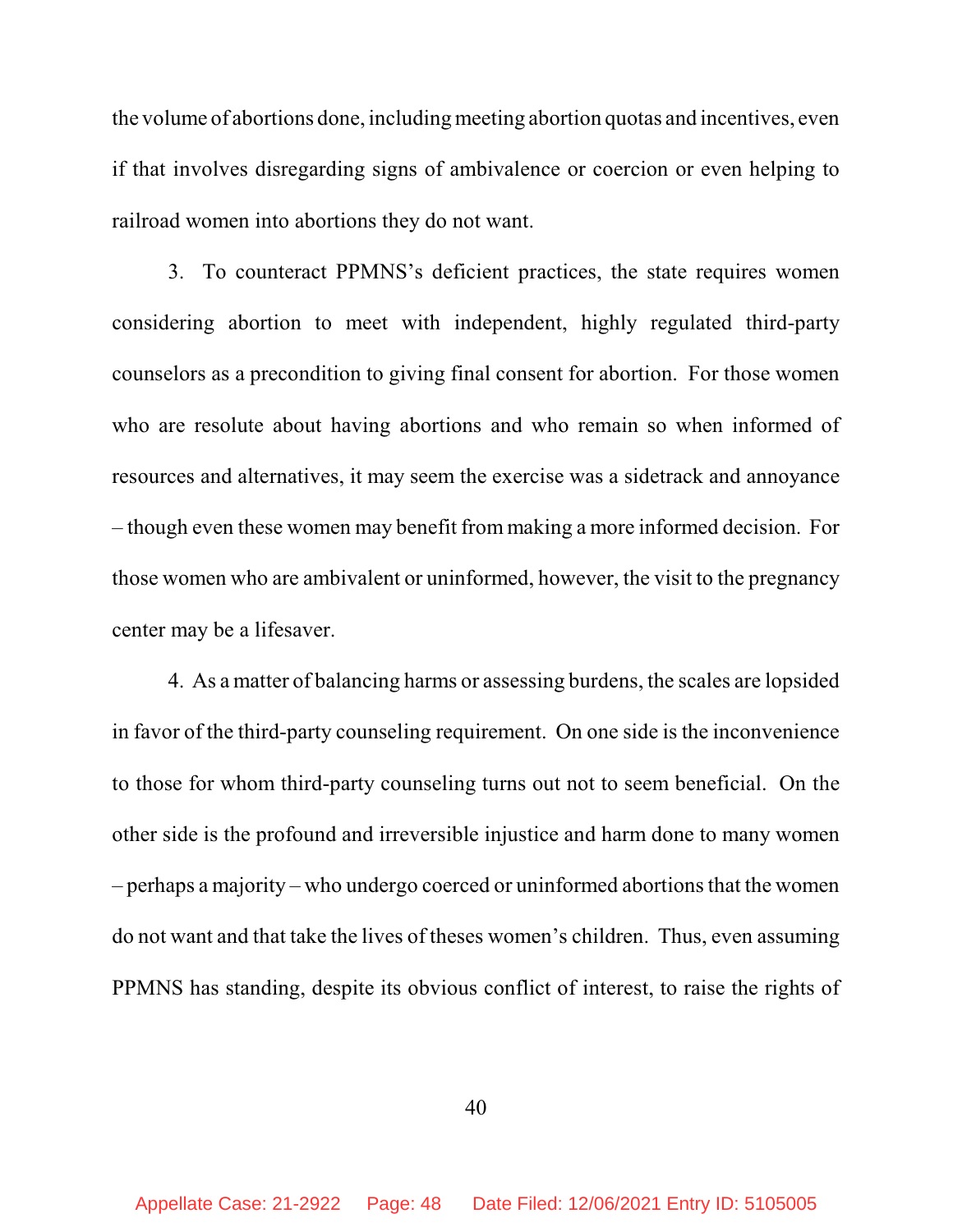patients against this patient protection law, the balance of harms weighs heavily – overwhelmingly – in favor of South Dakota's measure.

5. The district court was wrong to conclude that requiring third party counseling likely runs afoul of the First Amendment. By its nature, informed consent requires verbal give and take. The state has a strong interset in assuring that women are not railroaded into abortions through pressure or ignorance of alternatives. Here, the record demonstrates that PPMNS is precisely the wrong entity to depend upon for counseling and screening to safeguard informed consent and prevent coerced abortions.

6. Abortion is a medical procedure, and hence regulation of informed consent in this context is subject to a less demanding standard of First Amendment review "as part of the practice of medicine, subject to reasonable licensing and regulation by the State." *Planned Parenthood v. Casey*, 505 U.S. 833, 884 (1992). This case is therefore quite unlike the compelled speech cases upon which the district courtrelied.

7. PPMNS has no legitimate right to do abortions on women who are coerced or deceived into them. Ultimately, what PPMNS is saying is that a fairly minor annoyance to those women who are dead set on aborting – and a loss of PPMNS's revenue – outweighs the immeasurable tragedy, guilt, and sorrow of those women for whomabortion is not a free, fully informed choice, not to mention the needless deaths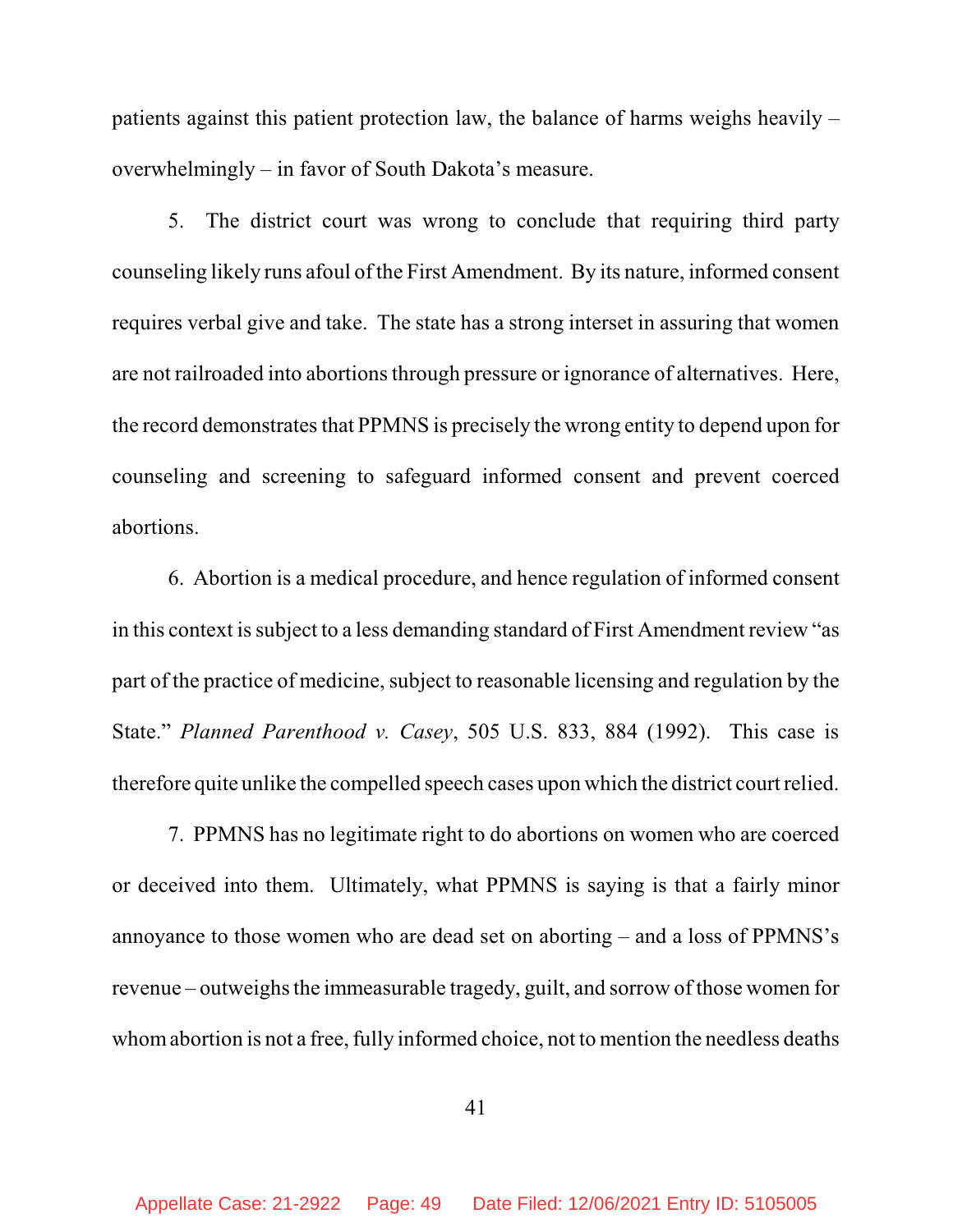of children whom those women wanted to keep. To state the competing harms is to answer the question.

The preliminary injunction as to third-party counseling should be dissolved. The order of the district court must be reversed.

### **ARGUMENT**

The central question on appeal is whether the state must stand by while women are railroaded into abortions they do not want. PPMNS insists the state must essentiallytolerate forced abortions because it would be an inconvenience to PPMNS, and perhaps to some women set on getting abortions, to require those considering abortion to visit an independent counseling facility that will screen for coercion. As a matter of justice, constitutional law, and balance of harms, South Dakota must be permitted to take the quite modest step of requiring independent counseling before a pregnant woman consents to the irremediable abortion of her offspring. No more women should have to suffer the grievous loss and harm undergone by women, some having submitted declarations in this case, who were pressured into abortions they did not want, while abortion providers were deliberately indifferent or even hostile to such women's plight.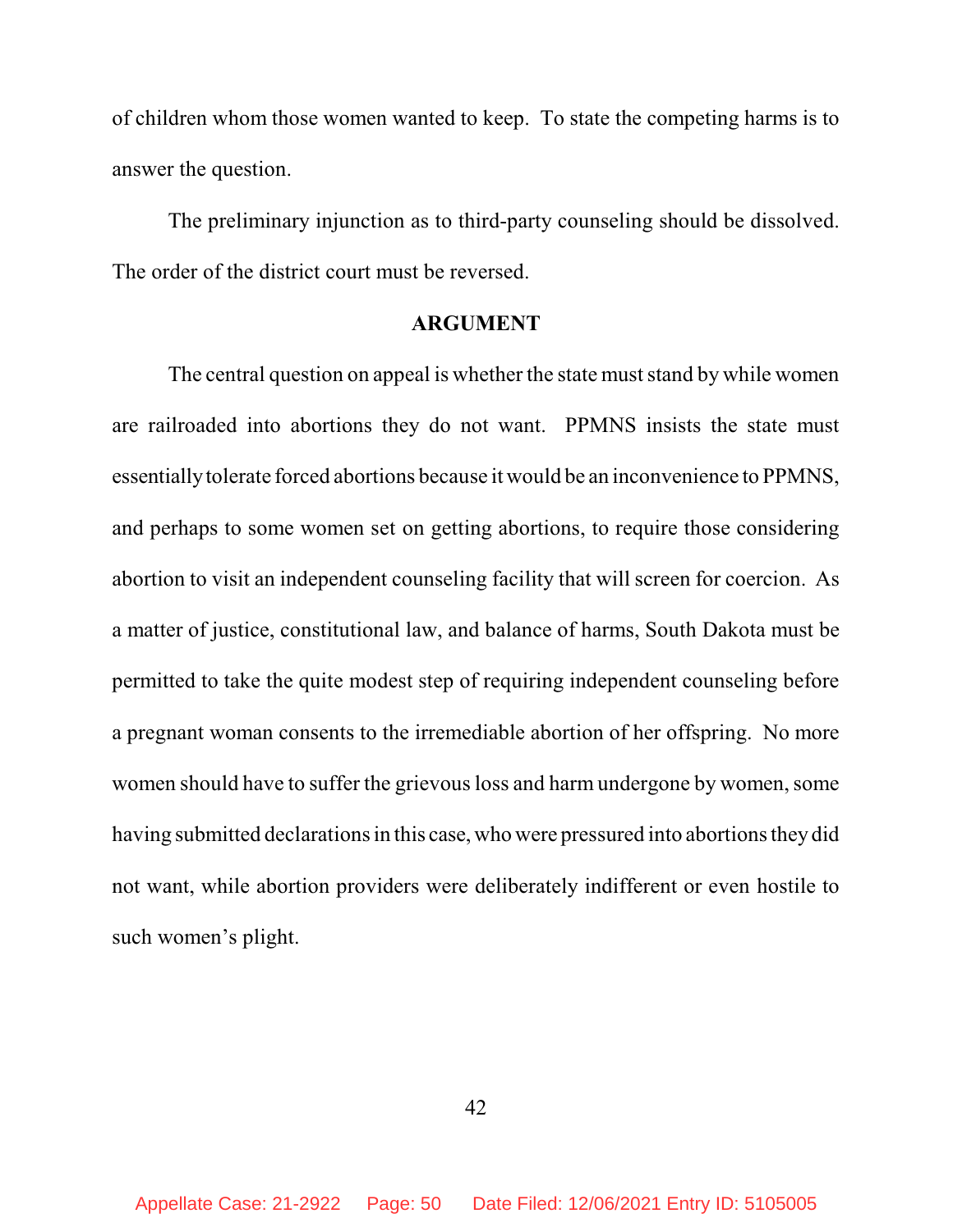#### **1. Abortion Standards in General**

Though *Roe v. Wade* is one of the Supreme "Court's most notoriously incorrect decisions, *Timbs v. Indiana*. 139 S. Ct. 682, 692 (2019) (Thomas, J., concurring in the judgment), and should be overruled, <sup>8</sup> South Dakota's counseling statute can be upheld within the framework of existing abortion jurisprudence. Even *Roe* acknowledged that its "concept of personal liberty" is "broad enough to encompass a woman's decision . . . *not* to terminate her pregnancy." *Roe*, 410 U.S. 113, 153 (1973) (emphasis added). *Casey* pointedly underscored that *Roe*'s holding was fully compatible with the a woman's right to reject coerced abortions. *Casey*, 505 U.S. at 859. The district court therefore rightly recognized the "compelling" state interest in preventing coerced abortions. SAPX. 86, R. Doc. 39, at 12. Likewise, this Court has recognized that a pregnant woman "is legally and constitutionally protected against being forced to have an abortion." *Planned Parenthood v. Rounds*, 653 F.3d 662, 669 (8th Cir. 2011).

Moreover, it is "desirable and imperative" that a woman make such a profound decision as the one to abort "with full knowledge of its nature and consequences." *Planned Parenthood v. Danforth*, 428 U.S. 52, 67 (1976). *Roe* recognized that a

<sup>8</sup>South Dakota has joined with other states in calling upon the Supreme Court to overrule *Roe* in a currently pending case. *See* Brief for the States of Texas *et al.*, *Dobbs v. Jackson WHO*, U.S. No. 19-1392 (July 29, 2021).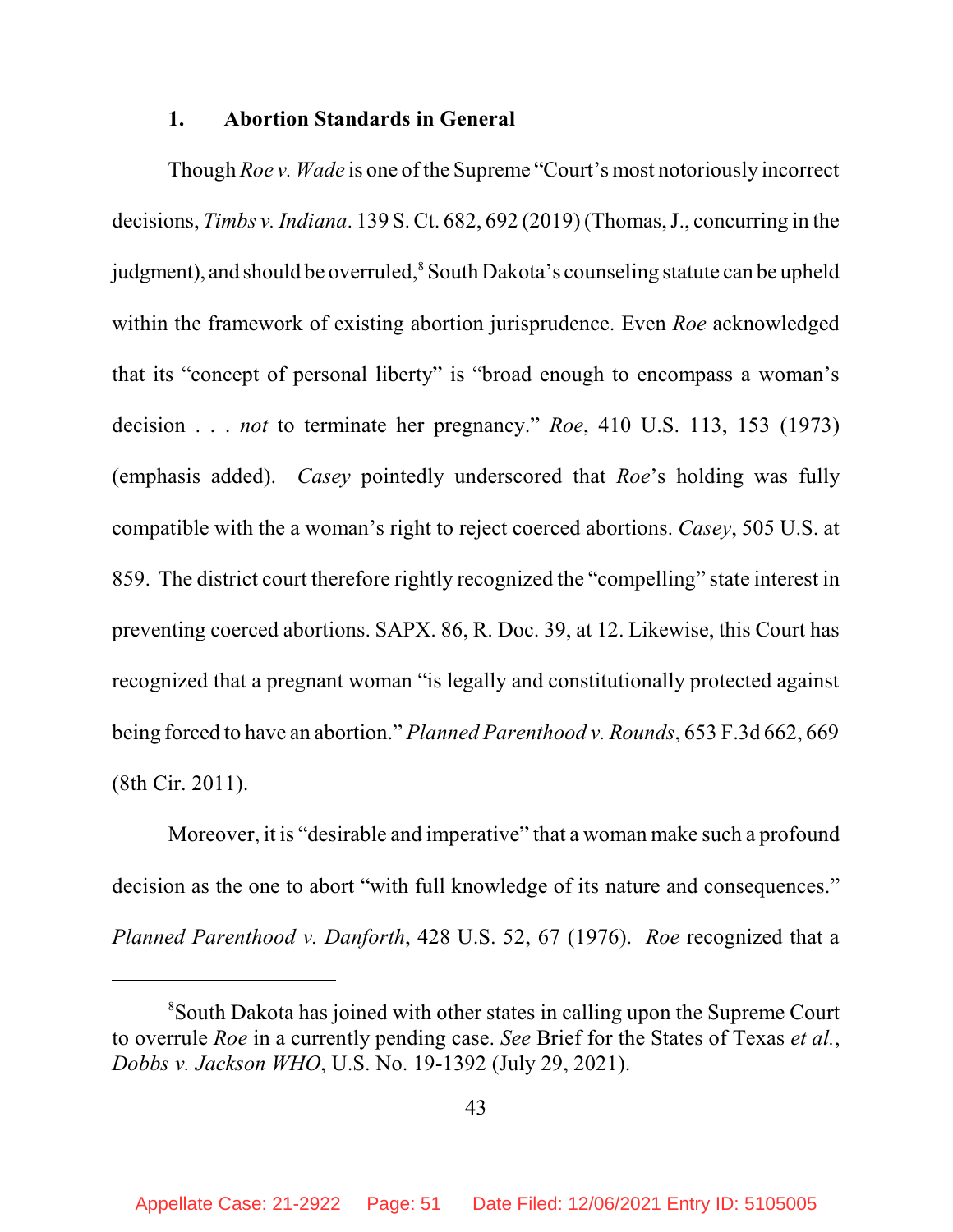"pregnant woman cannot be isolated in her privacy." *Roe*, 410 U.S. at 159, and that a right to abort was "not a right to be insulated from all others in doing so." *Casey*, 505 U.S. at 877. A state "has legitimate interests from the outset of the pregnancy," *id*. at 846, "in the health of the woman and in protecting the potential life within her," *id.* at 871. *Accord Gonzales v. Carhart*, 550 U.S. at 159.

And while acknowledging "the right of [a] physician to administer medical treatment according to his professional judgment," *Roe* extended this right only "up to the point where important state interests provide compelling justifications for intervention." 410 U.S. at 165-66. Such justifications exist when a "practitioner abuses the privileges of exercising proper medical judgment," *id.* at 165-66. Here, PPMNS's abuses necessitated the state's intervention.

#### **2. Standards Applicable to Dissolution of a Preliminary Injunction**

When seeking to prevent "implementation of a duly-enacted state statute," a movant must make a "more rigorous showing" than usual "that it is likely to prevail on the merits." *Planned Parenthood of Ark. & E. Okla. v. Jegley*, 864 F.3d 953, 957-58 (8th Cir. 2017). "This is necessary to ensure that preliminary injunctions that thwart a state's presumptively reasonable democratic processes are pronounced only after an appropriately deferential analysis." *Id*. at 958.

44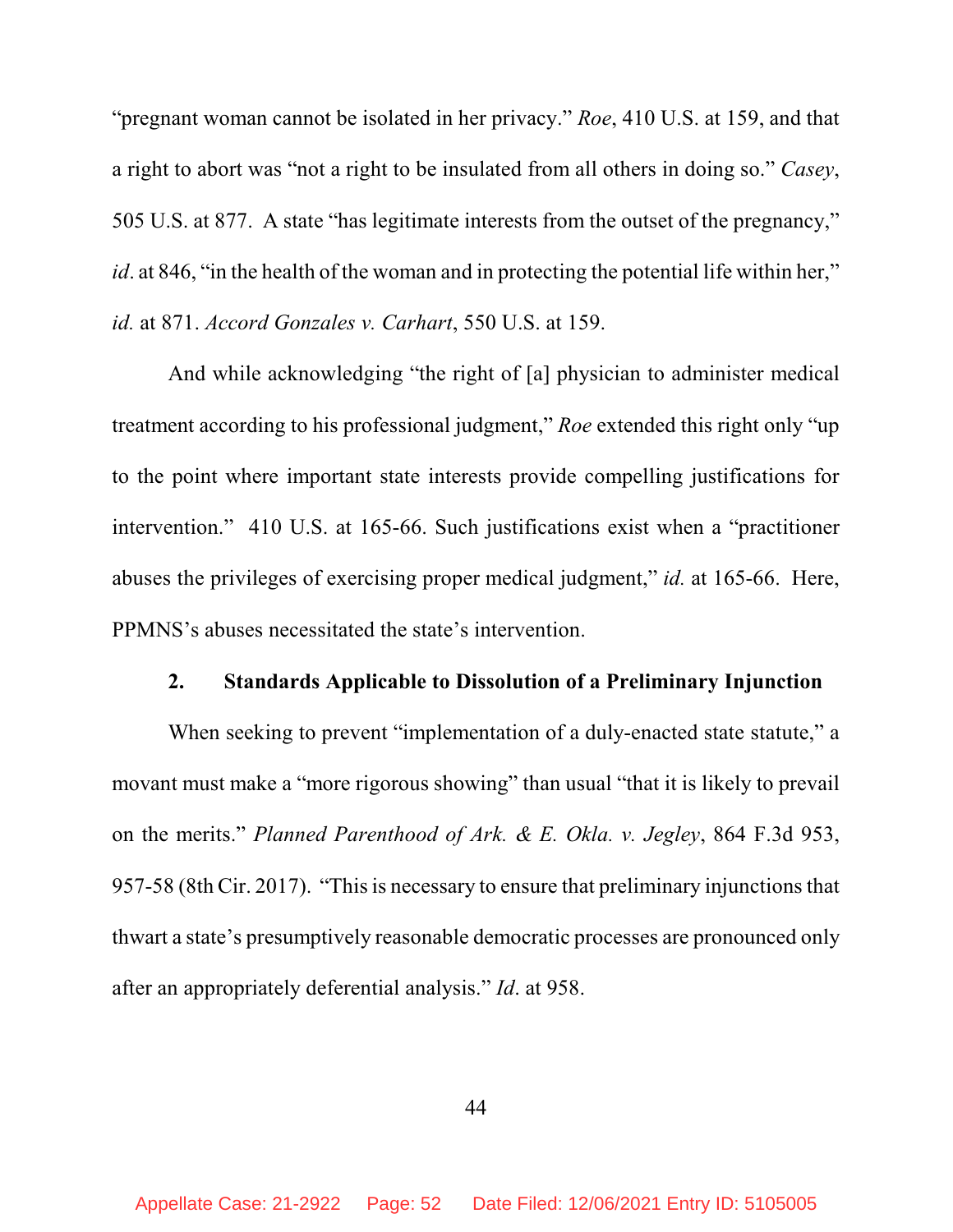"When considering whether to modify a preliminary injunction, a district court is not bound by a strict standard of changed circumstances but is authorized to make any changes in the injunction that are equitable in light of subsequent changes in the facts or the law," *Ahmad v. City of St. Louis*, 995 F.3d 635, 640 (8th Cir. 2021) (internal quotation marks and citation omitted), "or for any other good reason,*" Movie Systems, Inc. v. Mad Minneapolis Audio Distributors*, 717 F.2d 427, 430 (8th Cir. 1983). Good reason exists when the plaintiffs have made an "inadequate" showing of entitlement to a preliminary injunction. *Minnesota Ass'n. of Nurse Anesthetists v. Unity Hosp.*, 59 F.3d 80, 84 (8th Cir. 1995). An inability to meet any element of injunctive relief is grounds to dissolve it. *E.g., Local Union No. 884 v. Bridgestone/Firestone, Inc.*, 61 F.3d 1347, 1355 (8th Cir. 1995) ("the absence of irreparable harm is sufficient grounds for vacating a preliminary injunction") (internal quotationmarks and citation omitted); *Siebersma v. Vandeberg*, 64 F.3d 448, 450 (8th Cir. 1995) (party's failure to establish the requisite likelihood of success required dissolution of injunction, even where all other prerequisites were met). Since plaintiffs on the current record cannot satisfy the elements for preliminary injunctive relief, the preliminary injunction must be dissolved. This Court should accordingly reverse the district court and remand with instructions to vacate the remainder of the preliminary injunction.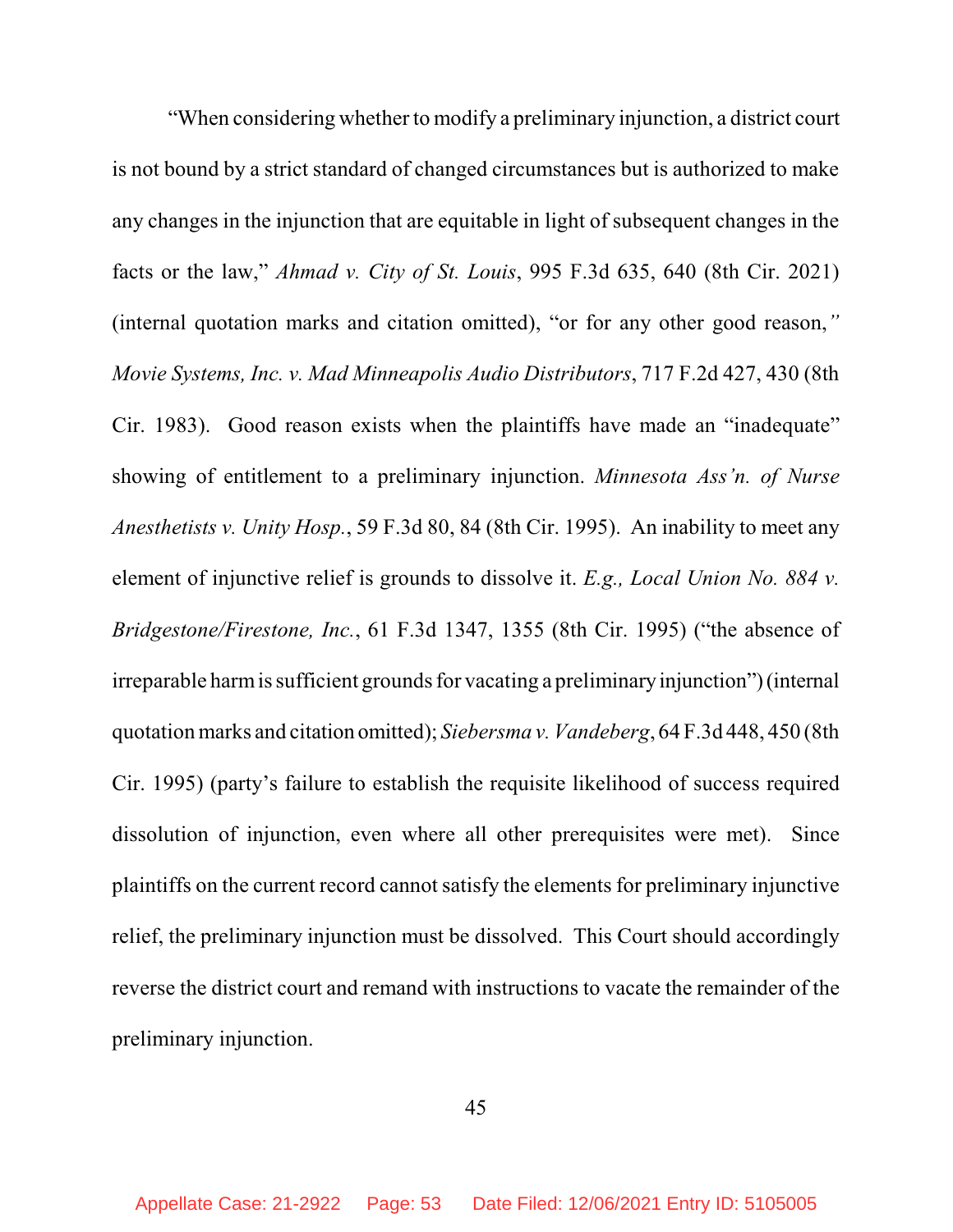The standard of review governing the issuance or maintenance of a preliminary injunction is abuse of discretion. *Ahmad*, 995 F.3d at 640. Factual findings are examined for clear error, and legal conclusions are considered *de novo*. *Brakebill v. Jaeger*, 932 F.3d 671, 676 (8th Cir. 2019).

## **I. STATES HAVE A COMPELLING INTEREST IN PROTECTING WOMEN FROM COERCED ABORTIONS.**

The district court acknowledged what should be obvious: "There is a compelling state interest in protecting a woman from being forced against her will to have an abortion." SAPX. 86, R. Doc. 39, at 12. Indeed, there is "no dispute" about this. *Id.* Lest this point be too hastily passed, however, it merits pausing to look more closely at this interest.

"Abortion is a unique act." *Planned Parenthood v. Casey*, 505 U.S. 833, 852 (1992). "[I]t is an act fraught with consequences for others[, including] for the woman who must live with the implication of her decision." *Id.* "Abortion is inherently different from other medical procedures," *Harris v. McRae*, 448 U.S. 297, 325 (1980), as it terminates the life of "a child assuming the human form," *Gonzales v. Carhart*, 550 U.S. at 160, indeed of "a whole, separate, unique, living human being," *Planned Parenthood v. Rounds*, 530 F.3d 724, 735, 738 (8th Cir. 2008) (en banc) (PPMNS failed to show that this assertion "is anything but truthful [and] non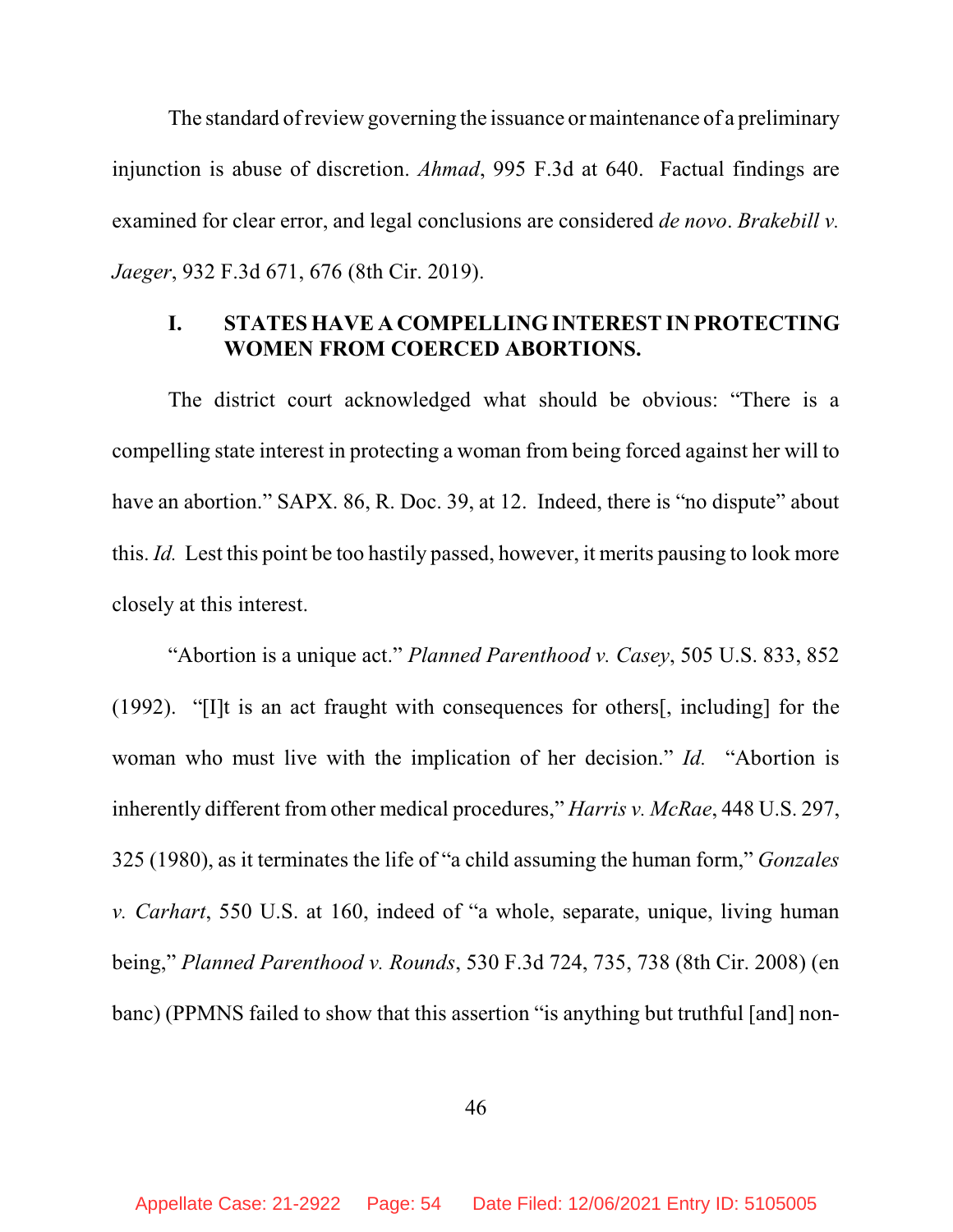misleading"). As the *Casey* Court acknowledged, abortion is a procedure "some deem nothing short of an act of violence against innocent human life," 505 U.S. at 852. No other procedure, moreover, leaves women pondering what the children they aborted would have been like. SAPX 403, R. Doc. 213, at ¶15 (TREVINO); SAPX 317, R. Doc. 206, at ¶27 (B.H.) ("during a quiet time, I sat and cried for over an hour just thinking about all the joy I could have had with my daughter which has been forever lost"). *Compare Santosky v. Kramer*, 455 U.S. 745, 758-59 (1982) (a mother's interest in her relationship with her child is "far more precious than any property right");<sup>9</sup> *Gonzales v. Carhart*, 550 U.S. at 159 ("Respect for human life finds") an ultimate expression in the bond of love the mother has for her child").

Further, some jurists have observed that abortion, absent genuine informed consent, is potentially a wrongful death or battery under tort law. *Nat'lInst. of Family & Life Advocates v. Becerra*, 138 S. Ct. 2361, 2373 (2018) (quoting Justice Cardozo for the proposition that an operation done without consent is an assault); *Wiersma v. Maple Leaf Farms*, 1996 SD 16, 543 N.W.2d 787 (SD 1996). Because the mother's *consent* to the abortion is all that stands between the abortionist and potential tort liability, the state "has an interest in ensuring that so grave a choice is well informed,"

<sup>&</sup>lt;sup>9</sup>Plaintiff Ball concedes the preciousness of this right. SAPX 1640, R. Doc. 266-1, at 49.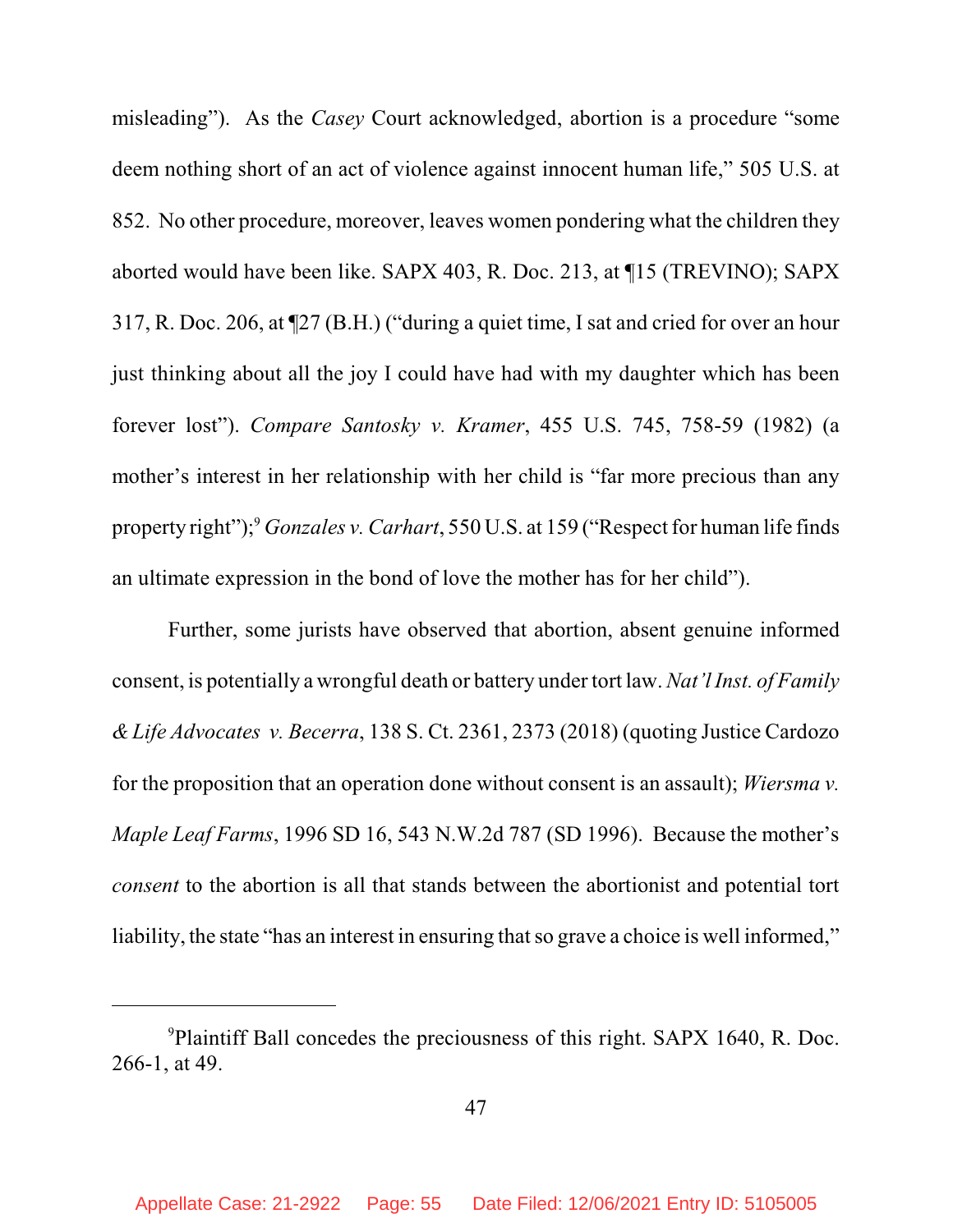*Gonzales*, 550 U.S. at 159 – and freely given. Coerced or uninformed abortions impair a woman's right to bear her child. *Cf. Skinner v. Oklahoma*, 316 U.S. 535, 541 (1942) ("Marriage and procreation are fundamental to the very existence and survival of the race"). *Planned Parenthood v. Rounds*, 653 F.3d 662, 669 (8th Cir. 2011) (statement that a pregnant woman "is legally and constitutionally protected against being forced to have an abortion" is "truthful" and "relevant").

As discussed below, *Casey* explicitly approved a government purpose "to create a structural mechanism by which the State . . . may express profound respect for the life of the unborn," 505 U.S. at 877. The measures South Dakota has taken here are certainly "reasonable," given the appalling record of coerced abortions and PPMNS's failure to provide adequate safeguards.

Furthermore, the state need not be indifferent to the choice between abortion and childbearing. While current Supreme Court case law does not permit states to outlaw abortion, those cases "impl[y] no limitation on the authority of a State to make a value judgment favoring childbirth over abortion," *Maher v. Roe*, 432 U.S. 464, 474 (1977), including in the informed consent context, *Casey*, 505 U.S. at 883. In other words, the state is not required to treat the pursuit of abortion as good or even indifferent. "The Constitution does not forbid a State or city, pursuant to democratic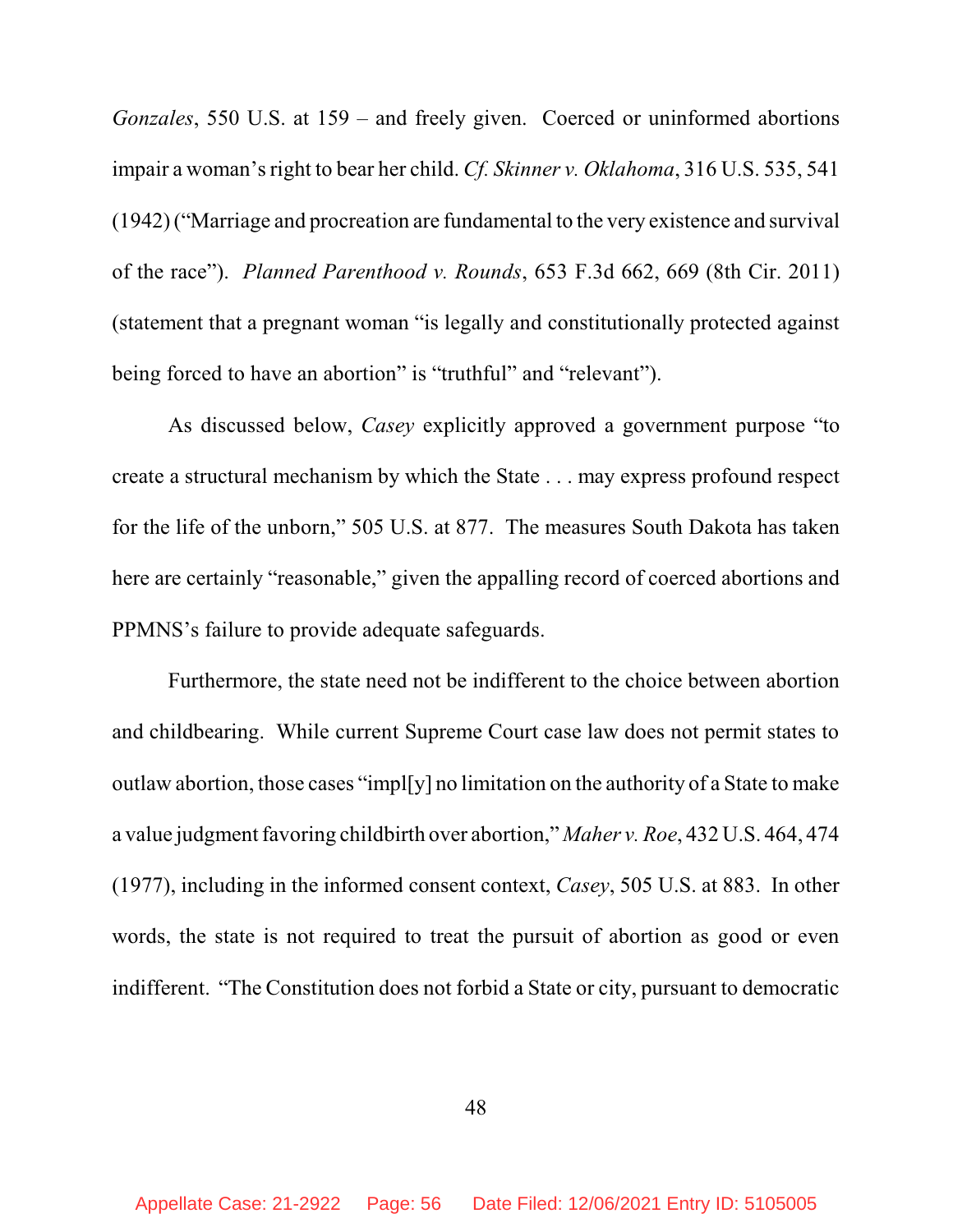processes, from expressing a preference for normal childbirth." *Casey*, 505 U.S. at 872.

Thus, given "the unique nature of the abortion decision," *Bellotti v. Baird*, 443 U.S. 622, 642 (1979) (plurality), states have an exceedingly strong interest in assuring that abortion not be undertaken under circumstances of undue influence, pressure, or coercion. A woman who aborts when she does not want to, when she is being pressured or coerced, or when, had she had adequate information about alternatives, would not have wanted to abort, suffers the catastrophic and irrevocable loss of her freedom, her own child, and a lifelong relationship with that child, potentially leading to unimaginable suffering over an act she cannot undo. *Supra* pp. 12-13.

# **II. THE STATE HAD MORE THAN ENOUGH EVIDENCE TO CONCLUDE THAT PPMNS WAS NOT ADEQUATELY PROTECTING WOMEN FROM COERCION.**

The record in this case, discussed at great length above, shows that abortion providers, specifically PPMNS (the only provider in South Dakota), are completely unreliable – willfully so – in screening pregnant women for coercion. The state could rightly conclude that the priority of PPMNS in particular, and the Planned Parenthood chain in general, is to maximize the volume of abortions done, and thus to maximize the abortion providers' bottom line revenue, even if that comes at the expense of women pushed into abortions they do not want. Indeed, the record in this case shows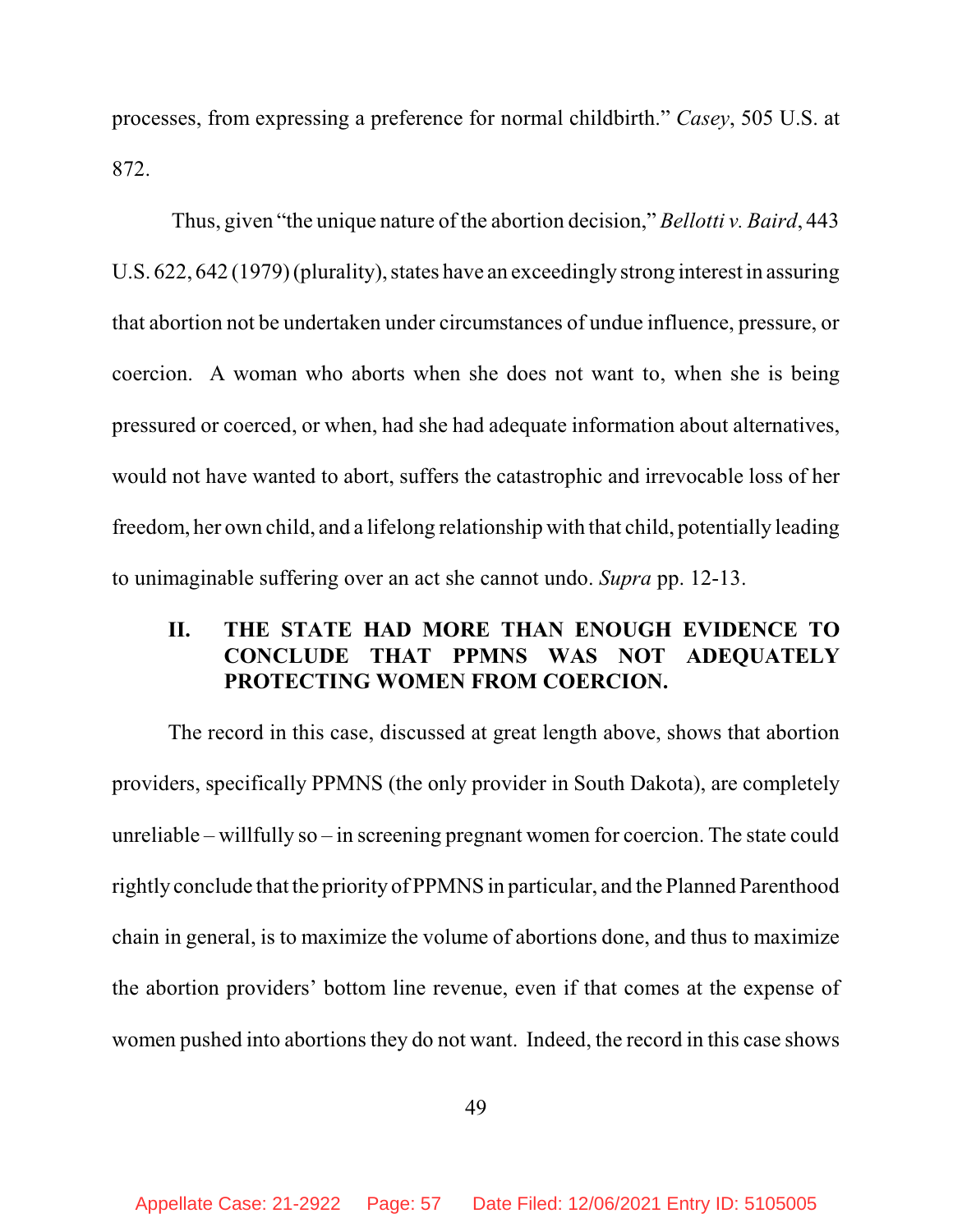PPMNS and other abortion providers, as a routine matter, disregarding signs of ambivalence or coercion, downplaying or undercutting anyfactual considerationsthat might lead a woman not to choose abortion, and even helping push women into abortions they do not want. The state could therefore reasonably conclude that it simply could not rely upon PPMNS to protect women from coerced abortions.

# **III. REQUIRING INDEPENDENT THIRD-PARTY COUNSELING WAS LIKELY A CONSTITUTIONALLY PERMISSIBLE RESPONSE TO THE PROBLEM OF ILL-INFORMED AND COERCED ABORTIONS.**

Facing the tragedy, even outrage, of women being railroaded into abortions they do not want and may bitterly regret for the rest of their lives, the state had a duty to take remedial measures. One response could have been for the state to shut the offending providers down altogether. Since PPMNS is the sole abortion provider in South Dakota, that would have the *de facto* effect of shutting down abortion in the state. South Dakota, however, has taken a far less restrictive, more narrowly tailored approach, namely, outsourcing part of the consent process. The state therefore requires women considering abortion to meet with independent, highly regulated third-party counselors as a precondition to giving final consent for abortion.

The district court, in undertaking its "undue burden" analysis under *Casey*, completely bracketed out of consideration all those women who are uncertain or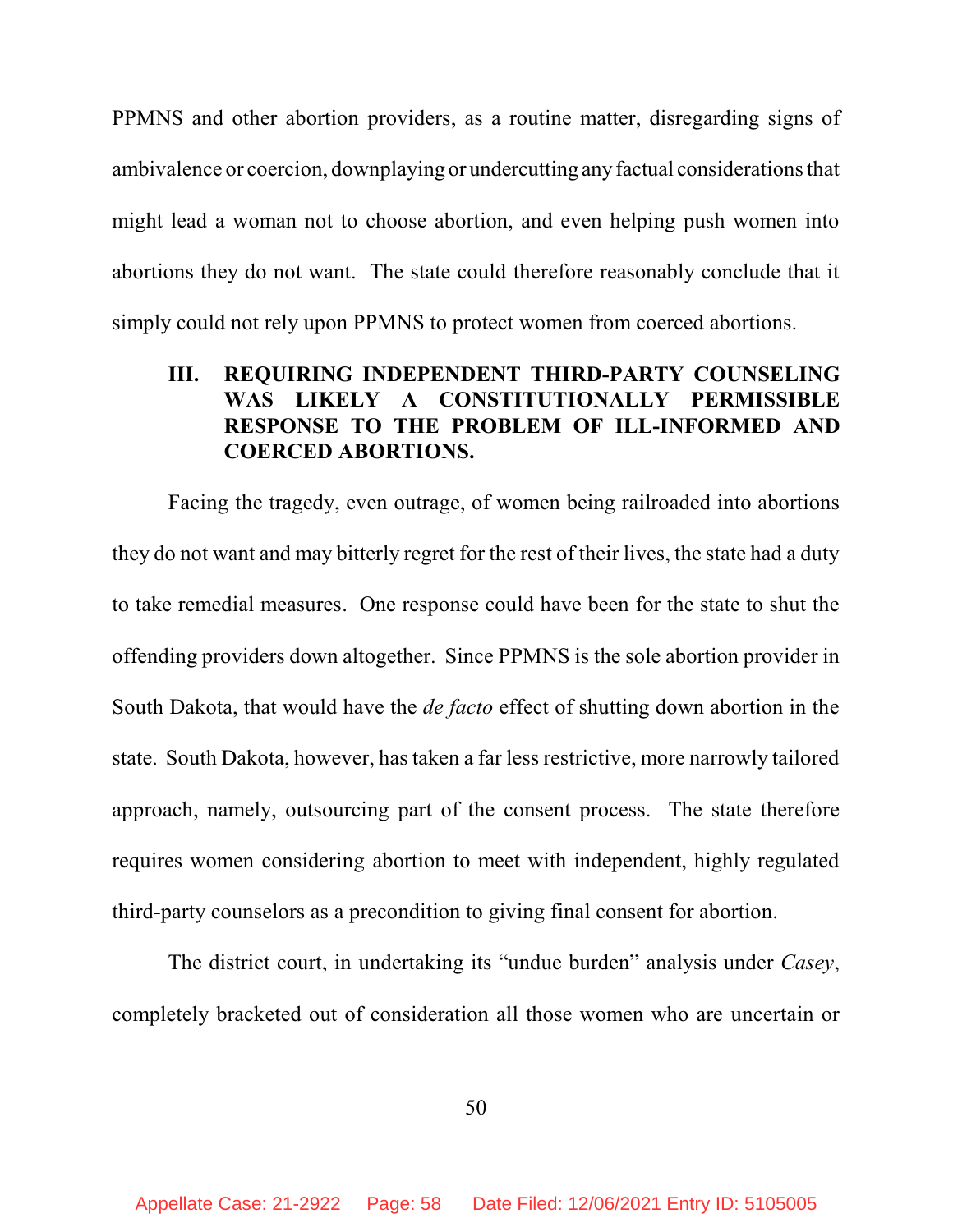being pressured to abort: "the Pregnancy Help Center Requirements would not apply if the woman has not chosen to undergo an abortion or is uncertain about whether or not she wishes to obtain an abortion." SAPX 92, R. Doc. 39, at 18; SAPX 3119-20, R. Doc. 374, at 20-21. But as the record discussed above overwhelmingly demonstrates, there are many, many women going into abortion facilities who are uncertain about or even opposed to having an abortion. The third-party counseling requirement applies to, and was adopted precisely for the sake of, such women; for the district court to define them out of the equation is grievous error.

Having defined out of consideration the very women the law was designed to help, the district court focused exclusively upon women who are resolute about having abortions and who will remain so when informed of resources and alternatives. *But see supra* p. 7 (any such women are few and far between). For such hypothetical women, the district court opined, the third-party counseling is humiliating and degrading. SAPX 93, R. Doc. 39, at 19; SAPX 3120-21, R. Doc. 374, at 21-22. But the district court's opinion runs counter to the record in this case, which establishes that the relevant pregnancy centers are tightly regulated, and are forbidden from judging, much less humiliating, the women they counsel. *Supra* pp.35-38. Moreover, the district court did not even begin to justify its apparent conclusion that for 100% of those (few) women who are determined to get an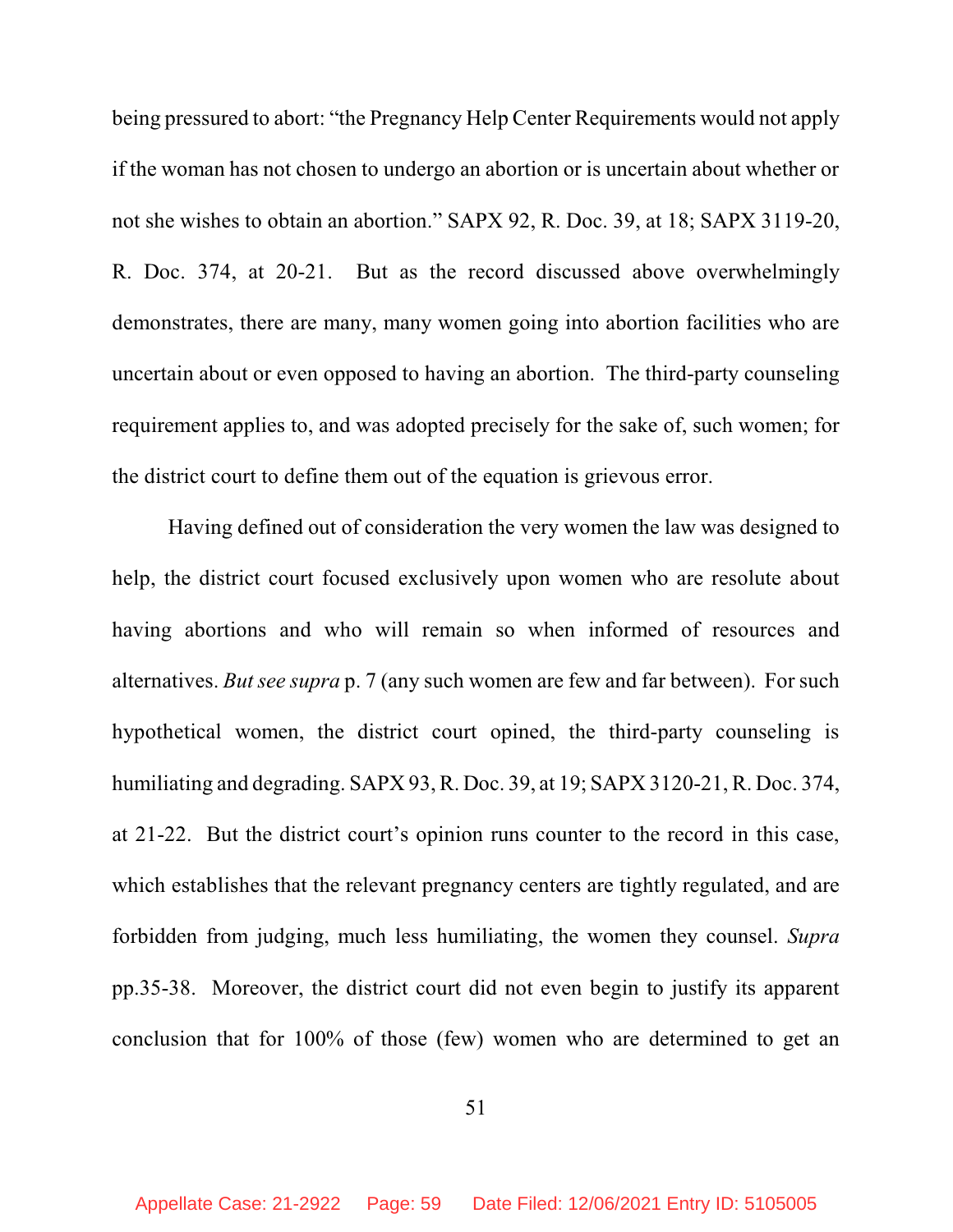abortion, the counseling requirement would rise to the level of a "substantial" obstacle, and not just a lesser nuisance. Ultimately, the district court's "large fraction" analysis therefore rests on speculation, not evidence, and represents reversible error. *PP v. Jegley*, 864 F.3d at 958-60 (vacating injunction where district court erred in its "undue burden" analysis).

The district court postulated that "[e]ven if . . . the counseling session is ideologically neutral and the counselor . . . expresses zero signs of disapproval," the pregnancy centers themselves are opposed to abortion, and therefore a woman will "fear" being ridiculed or judged. SAPX 3122, R. Doc. 374, at 23. But third-party counseling has long been an instrument of the law– for those in need of addiction treatment, family counseling, adoption screening, etc. Such counseling remedies proceed on the assumption that professional counselors are conscious of a client's fear of being blamed or judged for their circumstances or choices and that counselors allay those fears and eschew condemnation. Condemnation, after all, would be counterproductive to the goals of helping the person in question. While it has been observed that abortion jurisprudence isrife with "ad hoc nullification" of many larger legal principles, this practice should not result in a special legal presumption that pro-life counseling agencies are less compassionate or competent than other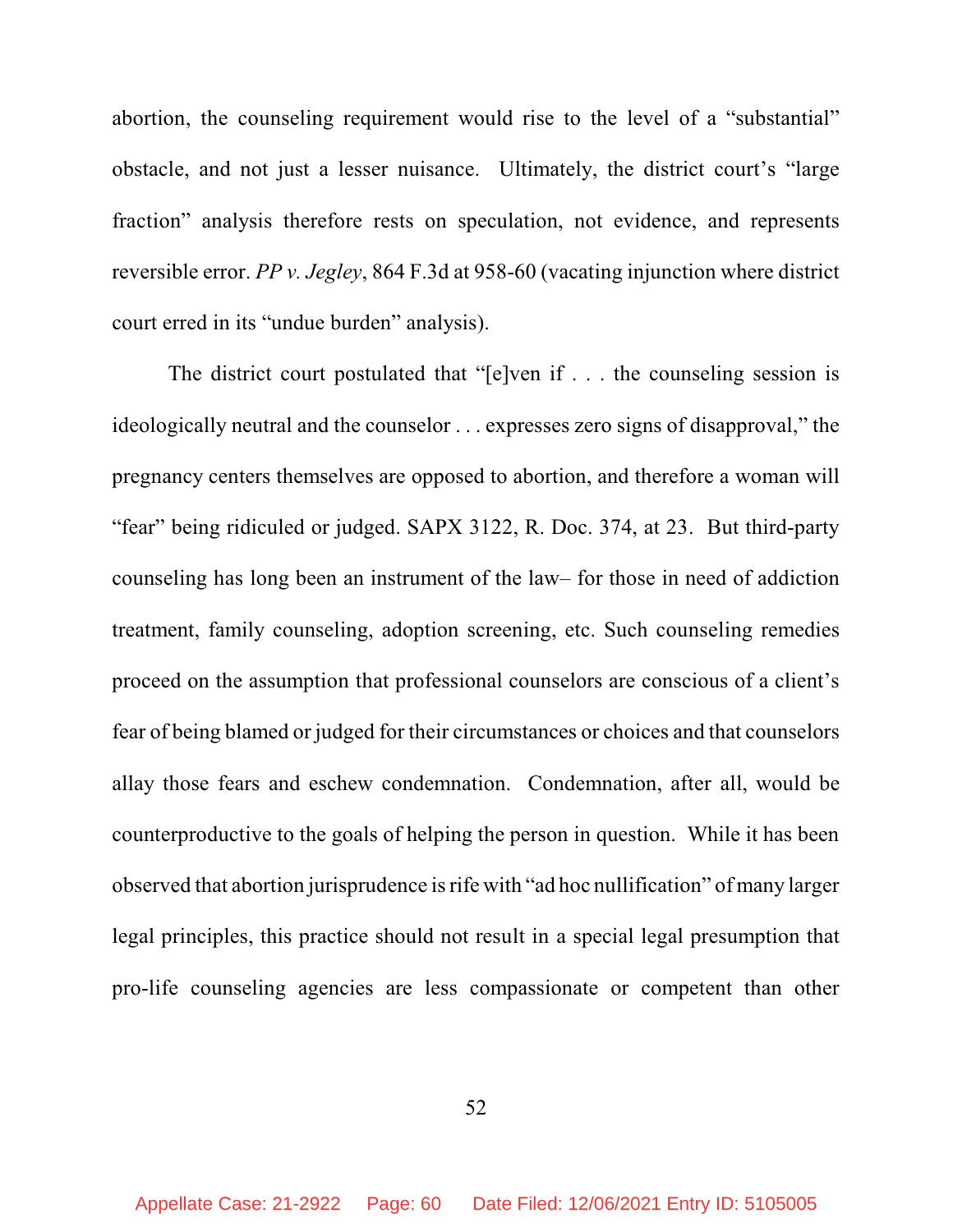counselors who act at the direction of the law. *Thornburgh v. American College of Obstets. & Gynecs.*, 476 U.S. 747, 814 (1986) (O'Connor, J., dissenting).

The district court also speculated about the fear of women having private information revealed to the public, SAPX 94-95, R. Doc. 39, at 20-21; SAPX 3123- 24, R. Doc. 374, at 24-25, but the record also refutes that concern, *supra* p. 37. The district court acknowledged steps the South Dakota legislature has taken that have improved privacy protections, SAPX 3123-24, R. Doc. 374, at 24-25, but found fault with the *theoretical possibility* of "negligent or unintentional disclosures," SAPX 3124, R. Doc. 374, at 25. The district court cited no authority, however, for the proposition that privacy protections must be the strictest imaginable in order to pass constitutional muster. "Undue burden" analysis is not strict scrutiny. Indeed, given the stakes for women being pushed into unwanted abortions, it would seem a bizarre inversion of priorities to say that hypothetical concerns about unintentional disclosures bar a state from using third-party counseling to protect women being forced to abort babies they want.

What remains is that the third-party counseling requirement may well be, for those firmly set on getting an abortion, an inconvenience, a nuisance, or a delay that the resolute abortion-seeker does not want. But "not every law which makes a right more difficult to exercise is, *ipso facto*, an infringement of that right." *Casey*, 505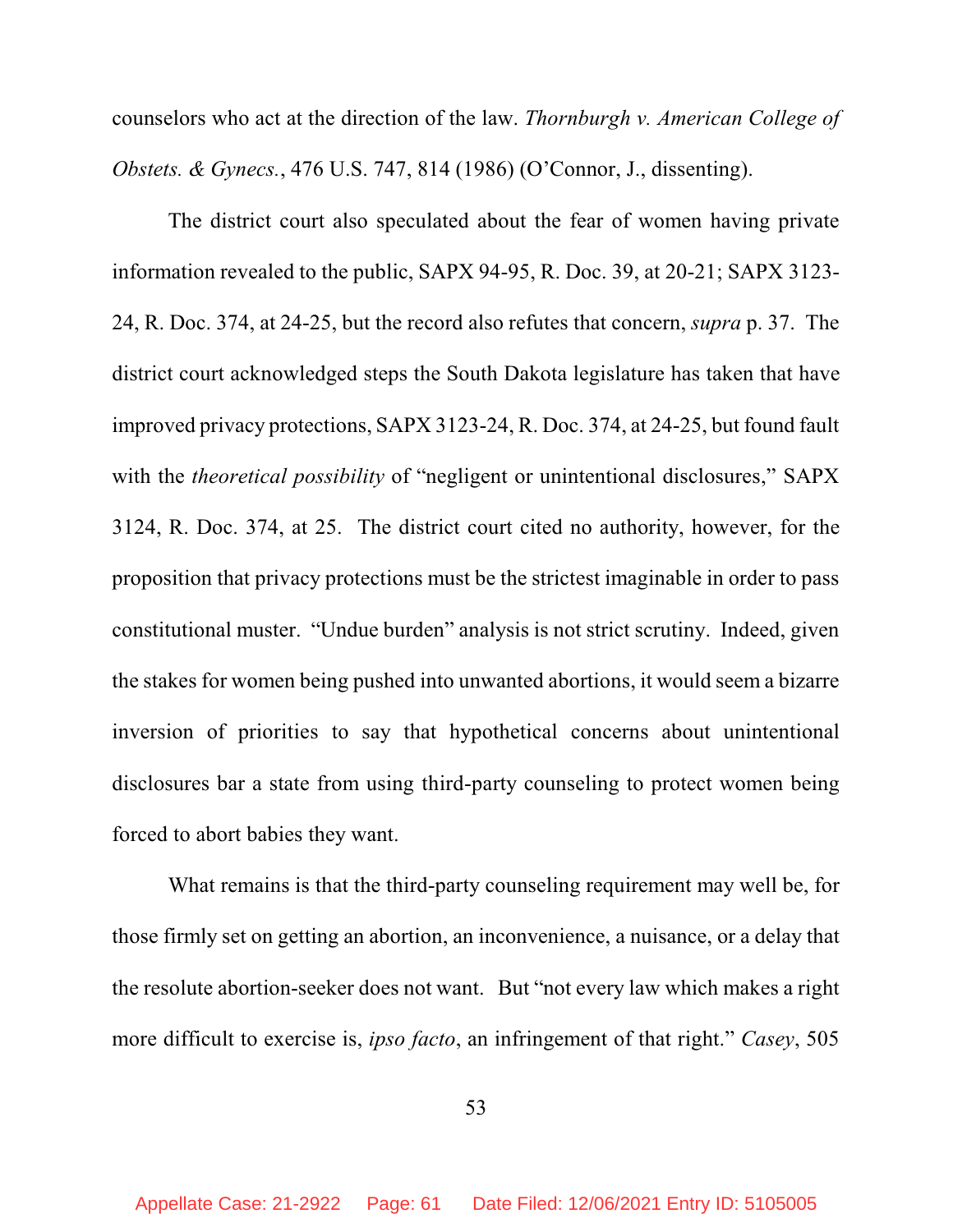U.S. at 873. "The fact that a law which serves a valid purpose, one not designed to strike at the right itself, has the incidental effect of making it more difficult or more expensive to procure an abortion cannot be enough to invalidate it." *Id*. at 874.

The district court's perspective is deficient for additional reasons. First, the state *cannot know in advance* which women are facing pressure to abort against their will or better judgment. Nor can the state – or PPMNS – know in advance which women who seem fully committed to going through with the abortion have private reservations or will reconsider when counseled outside of the context of a facility that essentially sells abortions as its business. For women who are undecided, ambivalent, or – worse – having their arms twisted to "take care of" a pregnancy that *someone else* does not want, the visit to an independent third-party counselor may be a lifesaver.

Second and more fundamentally, the district court's depiction of the case fails to consider the women's rights on the *other* side of the equation, women who may well represent the majority (or close to it) of abortion clients. "A district court abuses its discretion when it fails to consider a relevant factor that should have been given significant weight," *PP v. Jegley*, 864 F.3d at 957. To use the *Casey* terminology, there is assuredly a burden – a very grave burden – on women coerced into abortion, a burden which the district court effectively ignored. *Casey* explicitly stated that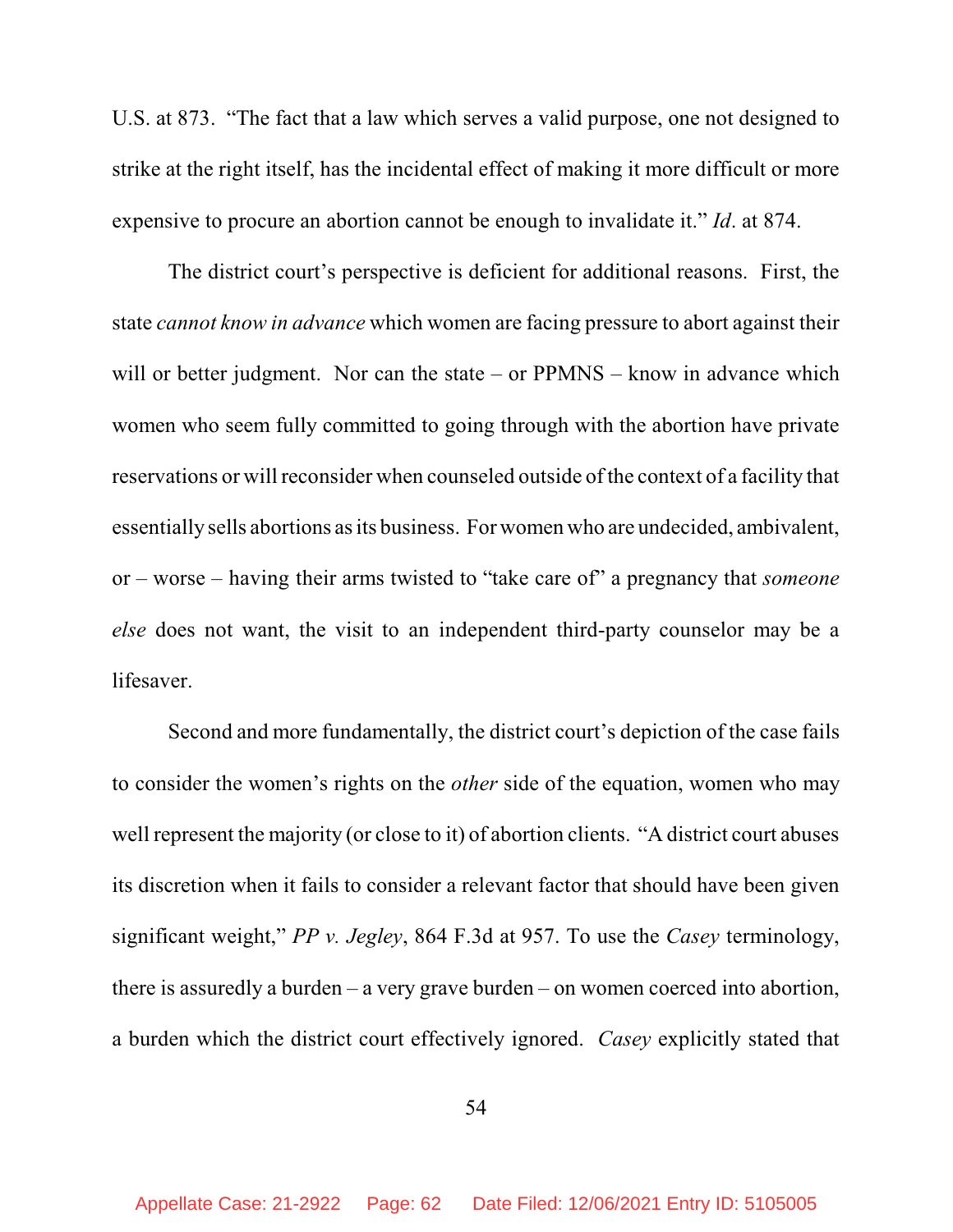there is no "substantial obstacle," and thus no "undue burden," entailed in informed consent measures that "express a preference for childbirth over abortion" and "might cause the woman to choose childbirth over abortion." 505 U.S. at 883. All the more so here. A pregnant woman has a right *not* to be forced to abort a baby she wants. *Supra* pp. 43, 46. As the record in this case starkly illustrates, it is simply false to assume that every woman who walks in the door of an abortion facility has made up her mind to abort – or even wants to abort. No analysis of the situation, for constitutional purposes, will be adequate if it focuses only on those for whom the third-party counseling will ultimately make little or no difference. The judicial assessment has to take into consideration as well those women for whom third-party counseling is precisely the lifeline they and their prenatal offspring need to get out from under someone else's thumb.

In short, the proper approach is to assess the balance of harms, not just on the question of injunctive relief *vel non*, but on the merits question of the likelihood of success of the constitutional challenge at issue here. In that balance, the scales are lopsided in favor of the third-party counseling requirement. On one side is any inconvenience to those who consider third-party counseling, after the fact, not to have been beneficial. On the other side is the profound and irremediable injustice and harm done to those women who undergo coerced abortions that the women do not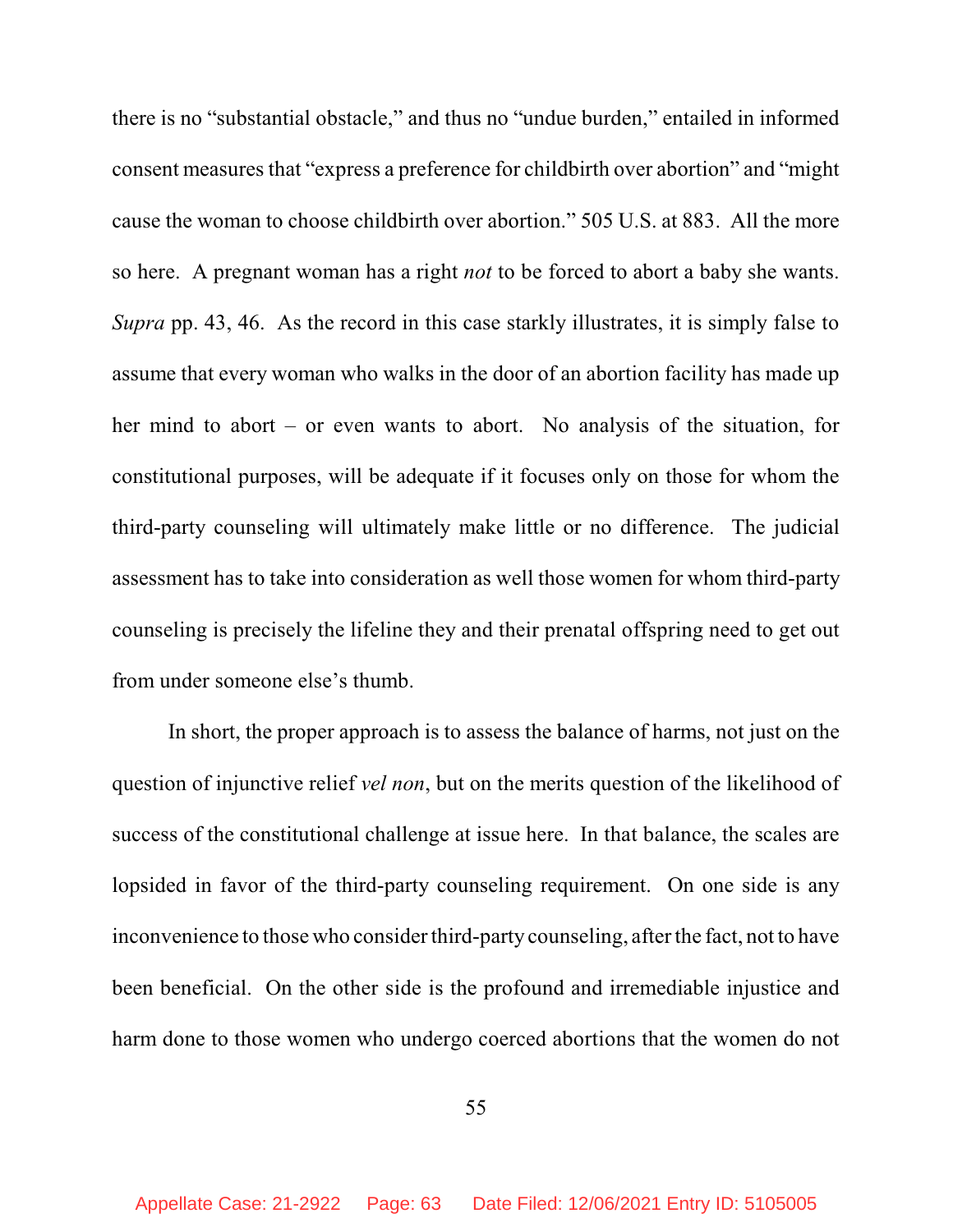want and who thereby suffer the loss of their children's lives. Thus, even assuming PPMNS has standing here, despite its obvious conflict of interest, to argue the rights of its patients – the very persons this patient protection law was designed to protect against PPMNS's malfeasance – the balance of harms weighs decidedly – overwhelmingly – in favor of South Dakota's measure.

# **IV. REQUIRING INDEPENDENT THIRD-PARTY COUNSELING DOES NOT LIKELY FACIALLY VIOLATE THE FIRST AMENDMENT.**

The district court erred by concluding that the third-party counseling requirement likely runs afoul of the First Amendment. As explained *supra* p. 43-44. 47-48, the Supreme Court permits a state to "tak[e] steps to ensure that this choice is thoughtful and informed," to "enact rules and regulations designed to encourage her to know that there are philosophic and social arguments of great weight that can be brought to bear in favor of continuing the pregnancy to term," to "create a structural mechanism by which the state . . . may express profound respect for the life of the unborn," and to "enact regulations to further the health or safety of a woman seeking an abortion," so long as such measures are "reasonably related" to the state's goals. *Casey*, 505 U.S. at 872, 877, 878. South Dakota's counseling requirement was enacted for these very purposes, and the *Casey* Court gave no indication such measures would create First Amendment problems.

56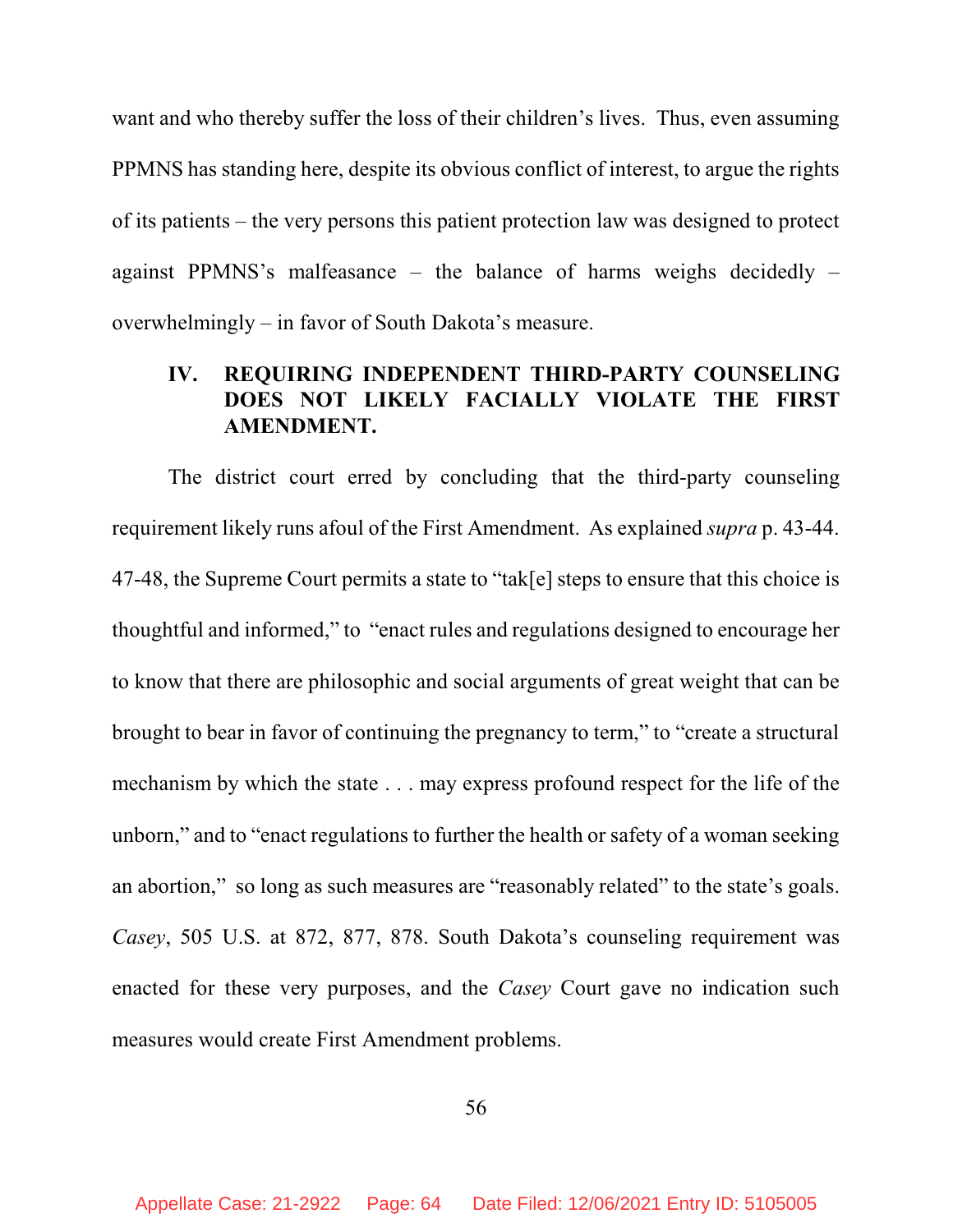There is powerful and abundant evidence that women are being pressured into abortions they do not want, and that PPMNS not only does not adequately screen to prevent such coercion, but intentionally overlooks evidence of coercion and even facilitates abortions on women who do not want abortions. *E.g., supra* pp. 27-28. The state therefore requires the modest step of bringing an independent, tightly regulated third party counselor into the process. SDCL § 34-23A-59.1 (identifying class of licensed professionals qualified to perform pre-abortion counseling). Since "consent" given under duress is no consent at all, the state seeks to make sure a woman under such pressure has a genuine method of escaping being railroaded into an abortion she does not want. The third-party counseling requirement, in short, is a key part of the informed *consent* requirement.

The district court invoked *Wooley v. Maynard*, 430 U.S. 705 (1977), *Riley v. National Fed'n of the Blind*, 487 U.S. 781 (1988), and other compelled speech cases as warranting strict scrutiny review here. SAPX 81, R. Doc. 39, at 7. This was error. Those casesinvalidated state compulsion to display an ideological message (*Wooley*) or to utter a factual statement against interest in a noncommercial advocacy context (*Riley*). By contrast, a woman participating in a counseling session to screen for coercion is not being compelled to endorse any state message or self-sabotage her advocacy of some viewpoint. Under no circumstances is she forced "to speak a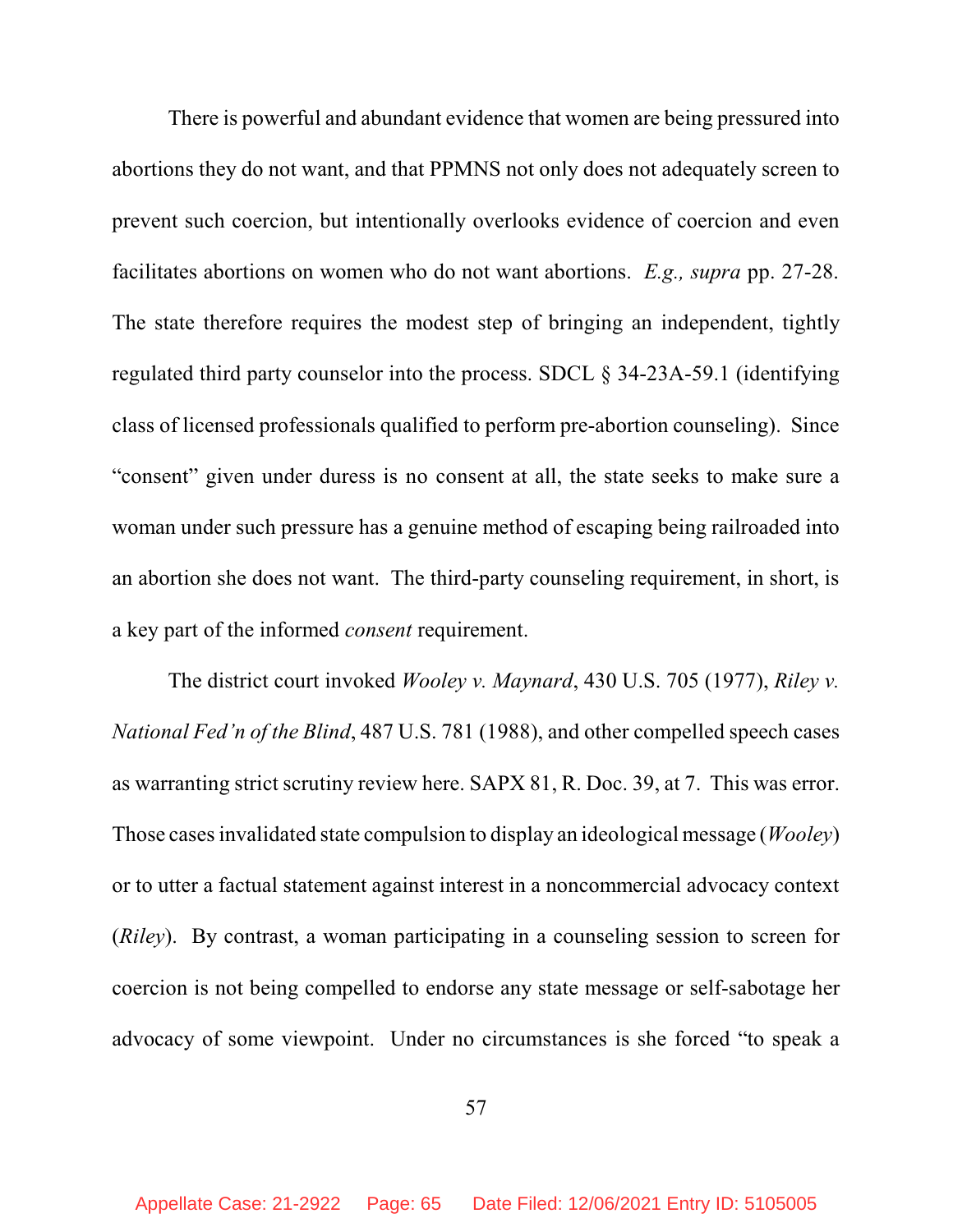particular message" she opposes. *Nat'l Inst. of Family & Life Advocates [NIFLA] v. Becerra*, 138 S. Ct. 2361, 2371 (2018). *See also Johanns v. Livestock Mktg. Ass'n*, 544 U.S. 550, 557 (2005) (describing a "true 'compelled-speech'" case as one "in which an individual is obliged personally to express a message he disagrees with, imposed by the government"). The speech involved in this case, incidental to ensuring that informed consent is obtained, "is a far cry from the compelled speech in . . . *Wooley*." *Rumsfeld v. Forum for Acad. & Institutional Rights, Inc.*, 547 U.S. 47, 62 (2006). Indeed, the *Riley* Court specifically noted the importance of the overall context involved. "Our lodestars in deciding what level of scrutiny to apply to a compelled statement must be the nature of the speech taken as a whole and the effect of the compelled statement thereon." 487 U.S. at 796. Such consideration of context is crucial for distinguishing between such *permissible* "compelled speech" as filing a tax return, filling out a financial aid application, or – as here – speaking in an informed consent exchange, and *impermissible* government coopting of private persons as government mouthpieces.

Here, the context is informed consent. As the *NIFLA* Court explained, there is a world of difference between, on the one hand, a state imposing mandatory disclosures that are *not* incidental to the performance of a medical procedure, 138 S. Ct. at 2373 ("the notice does not facilitate informed consent to a medical procedure.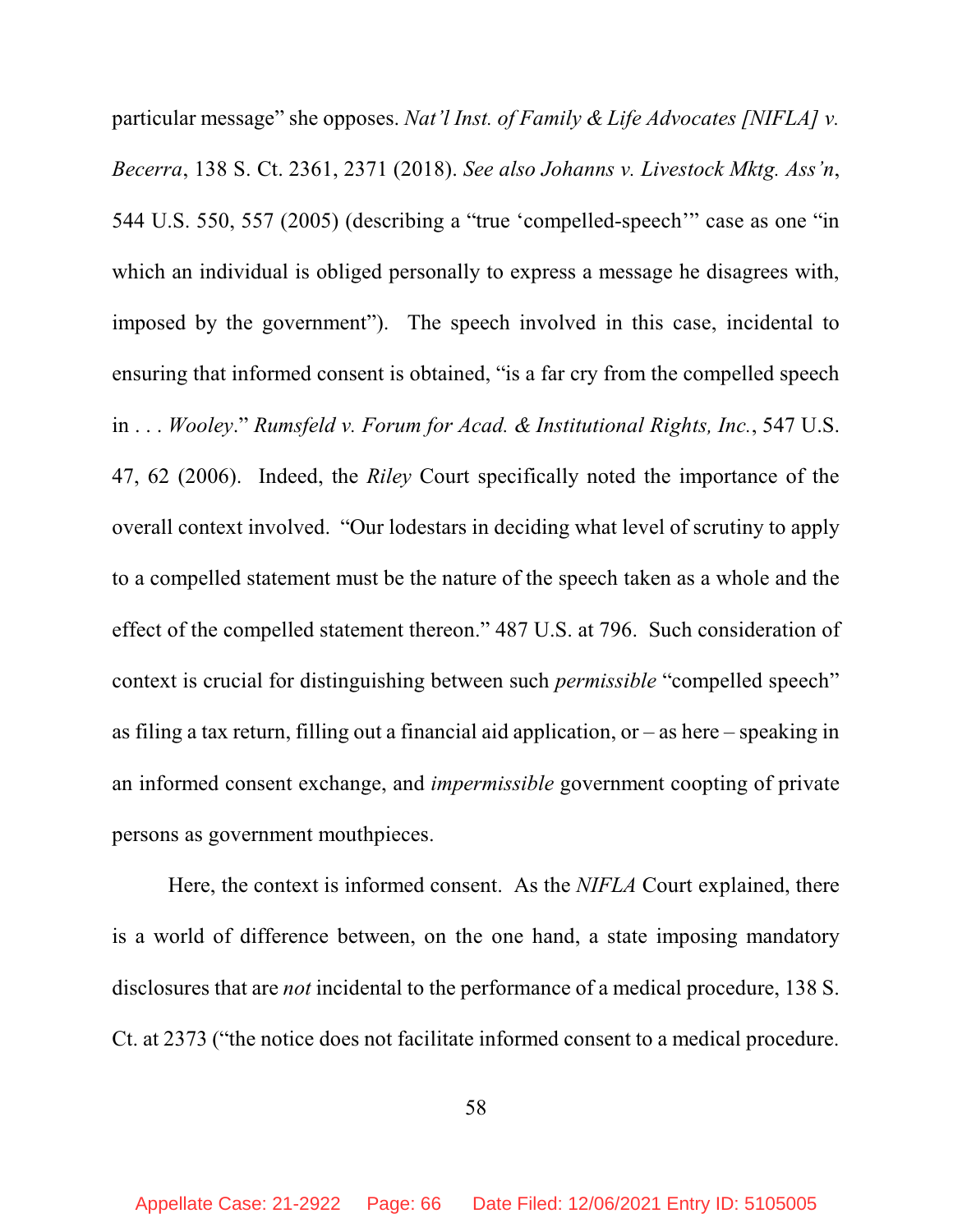In fact, it is not tied to a procedure at all"), and, on the other, requirements that are part and parcel of the informed consent process, which need only be reasonable, *id*. While abortion serves nonmedical purposes, SAPX 2307, R. Doc. 269, ¶3 (HARTMANN), it remains a medical procedure, and hence regulation of informed consent in that context remains subject to a less demanding standard of First Amendment review "as part of the practice of medicine, subject to reasonable licensing and regulation by the State." *Casey*, 505 U.S. at 884. Nor is this a case in which someone is required to undergo indoctrination supporting a contested ideology. *Compare Altman v. Minn. Dep't of Corr.*, 251 F.3d 1199, 1201 (8th Cir. 2001) (reinstating challenges to "state-sponsored indoctrination" of employees on controversial issue); *Campbell v. Cauthron*, 623 F.2d 503, 509 (8th Cir. 1980) (ordering prison to prevent "forced religious indoctrination" of inmates); *Phommasoukha v. Gonzales*, 408 F.3d 1011, 1015 (8thCir. 2005) (Laotian "subjected to 'indoctrination meetings'" by Communists); *ACLU of Fla. v. Miami-Dade County Sch. Bd.*, 557 F.3d 1177 (11th Cir. 2009) (in Cuban educational system, "revolutionary ideology and discipline are reinforced"). The South Dakota statute expressly limits what the third-party counselors can say, absent invitation from the pregnant woman. SDCL § 34-23A-59(2), SAPX 189, R. Doc. 191-1, at 9 (barring discussion of religion and of risks of abortion). It is not "political" or "ideological"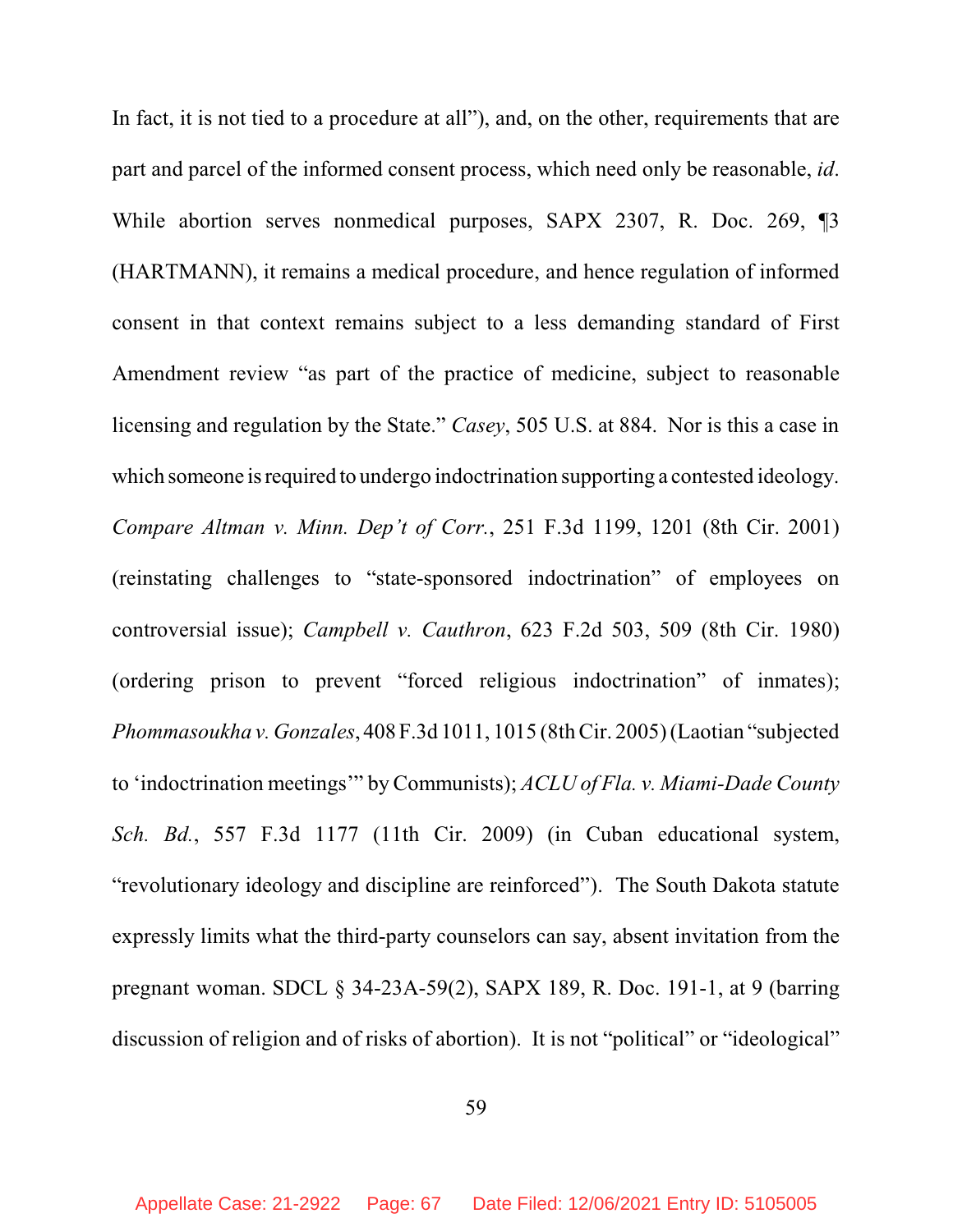to prevent coercion or to advise pregnant women of available resources and alternatives in an effort to resolve a situation in which abortion seems to be the only way out. *See id.* (SDCL § 34-23A-59(1)) (pregnancy centers permitted to address coercion and alternative resources).

Notably, PPMNS challenges the third-party counseling requirement on its face. The pertinent Complaint (with one exception) finds fault with the statute *as written*. *See* SAPX 165, 170-76, R. Doc. 191, at ¶¶ 1, 14, 16, 23, 31, 36, 38, 40, 44, 46 (5th Am'd Cplt.). The exception – the only part of the complaint against the third-party counseling requirement that sounds in factual allegations – is the claim that many pregnancy centers are religiously based, SAPX 174-74, R. Doc. 191, at. ¶¶32, 42, but the district court did not address PPMNS's claim under the Establishment Clause, SAPX 81, R. Doc. 39, at 7 n.4 ("the court only addresses the undue burden and the patient free speech claim"). The preliminary injunction therefore rests upon a facial challenge – the notion that a state is categorically barred from requiring third-party counseling to protect against coercion. *Accord* SAPX 89, R. Doc. 39, at 15 (district court concluding PPMNS likely to succeed under "decisions involving facial free speech challenges"); SAPX 91, R. Doc. 39, at 17 (citing case on facial constitutionality). However, a district court "abuse[s] its discretion [when] it fail[s] to consider whether Planned Parenthood satisfied the requirements necessary to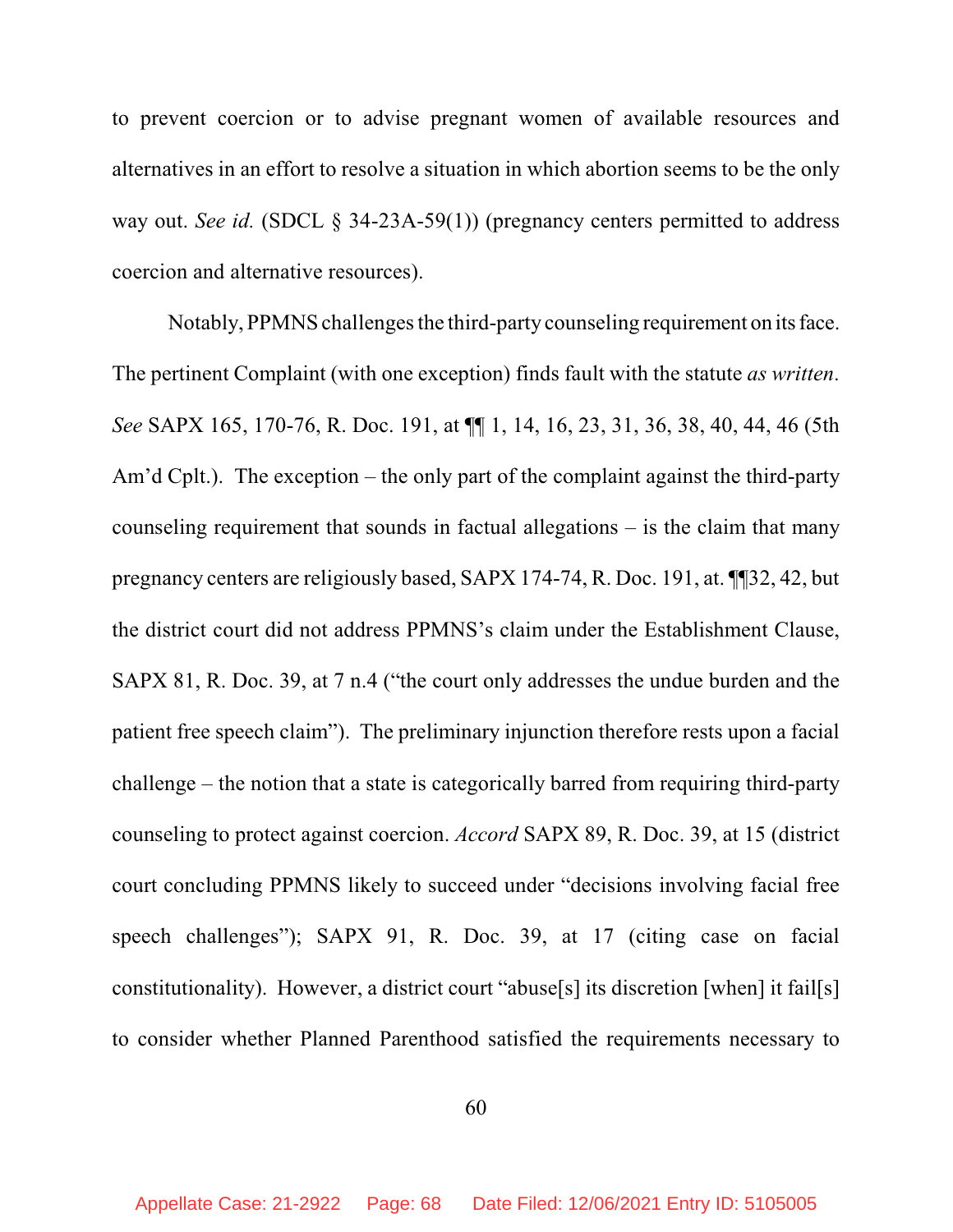sustain a facial challenge to an abortion regulation." *PP v. Jegley*, 864 F.3d at 958 – or worse, as here, erroneously concludes that those requirements have been met.

By its very nature, informed consent entails verbal give and take. SAPX 786, R Doc. 246, at ¶47 (RIDDER). That is not a First Amendment compelled speech problem. *Tex. Med. Providers v. Lakey*, 667 F.3d 570, 578 (5th Cir. 2012) (upholding requirement that woman seeking abortion "certify in writing her understanding" of several informed consent matters). If it were, the state could not require informed consent at all. But that is not the law. Indeed, the Supreme Court has held, precisely in the abortion context, that informed consent requirements are permissible "as part of the practice of medicine, subject to reasonable licensing and regulation by the State." *Casey*, 505 U.S. at 884. 10

The district court declared that the outcome must be different here because *the woman* is compelled to interact. SAPX 3113-14, R. Doc. 374, at 14-15. But the

<sup>&</sup>lt;sup>10</sup>As demonstrated in this brief, the third-party counseling requirement passes muster regardless of the level of scrutiny applied. While "reasonable basis" review is proper under *Casey*, "there is no dispute" that there is a "compelling interest in protecting a woman from being forced against her well to have an abortion and in informing a woman of truthful, relevant, and non-misleading information about abortion, alternatives to abortion, and pregnancy assistance." SAPX 86, R. Doc. 39, at 12. *Accord* SAPX 3116, R. Doc. 374, at 17. And, as explained at length in the text, the utter failure of PPMNS adequately to screen for these compelling concerns – and, to the contrary, to downright aid in the coercion of women into unwanted abortions, *supra* pp. 27-28, shows that recourse to third-party counseling is a narrowly tailored solution.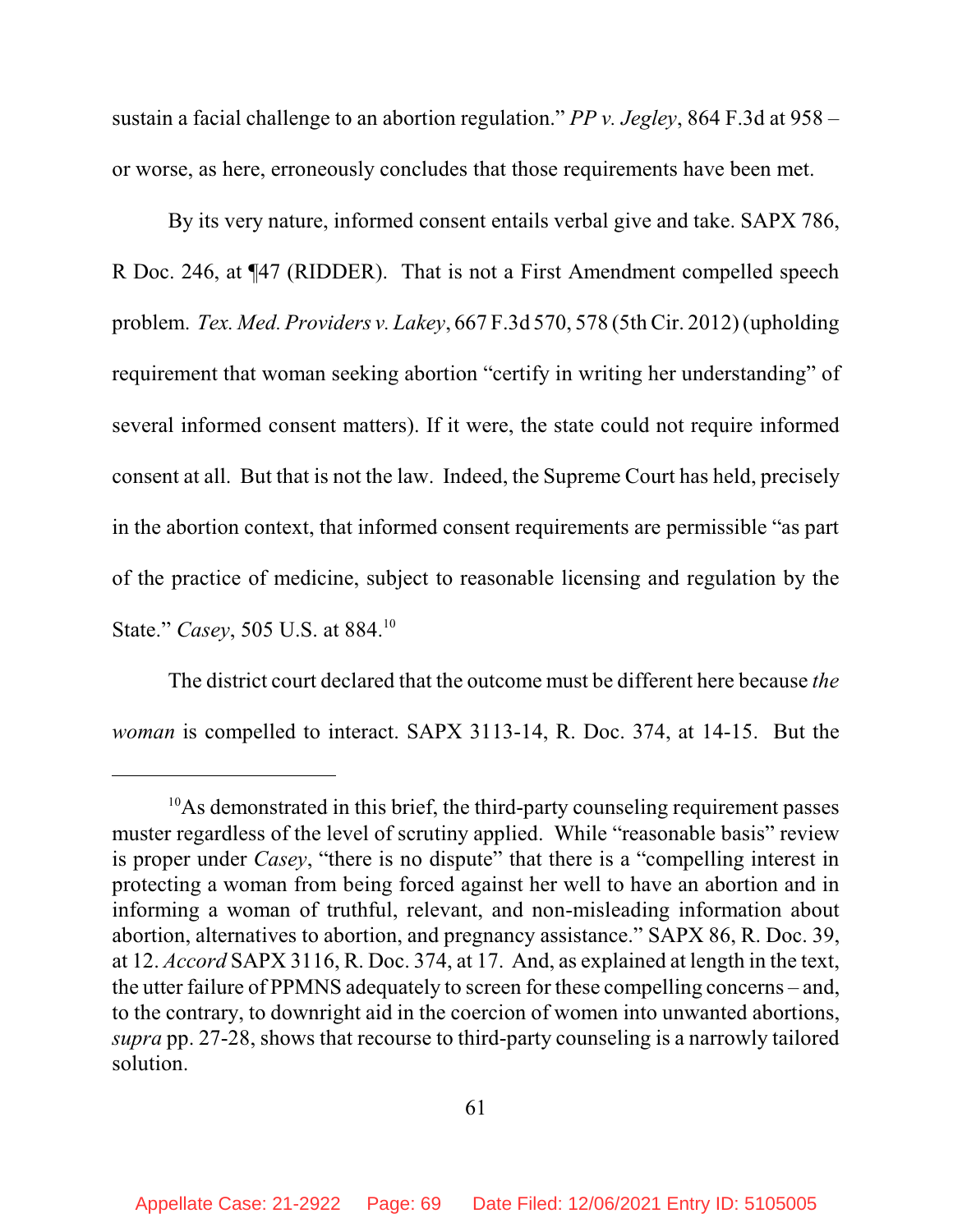Supreme Court has already rejected that argument. "Our prior decisions establish that as with any medical procedure, the State may *require a woman* to give her written informed consent to an abortion." *Casey*, 505 U.S. at 881 (emphasis added; citing *Planned Parenthood v. Danforth*, 428 U.S. at 67). In fact, it would be farcical to insist on ensuring informed consent when only the other party speaks. It is the woman, after all, who gives the consent.

That the statute requires a woman to speak with a third party does not alter this conclusion when, as here, PPMNS "abuses the privileges of exercising proper medical judgment," *Roe*, 410 U.S. at 166, necessitating resort to outside, independent counselors. The Supreme Court itself has stated that its rulings do not create "a right to be insulated from all others" in making a decision about abortion. *Casey*, 505 U.S. at 877. To hold a third-party counseling requirement *per se* unconstitutional is to abandon such women to those who view her assimply a step toward meeting a quota, *supra* pp. 6, 24.

The district court found fault with the personal nature of inquiries about women being pressured to abort against their will. SAPX 3115, R. Doc. 374, at 16 ("personal issues that a woman may be asked to discuss"); SAPX 3116, R. Doc. 374 at 17 ("deeply personal issues"). But forced or pressured abortions, like domestic

62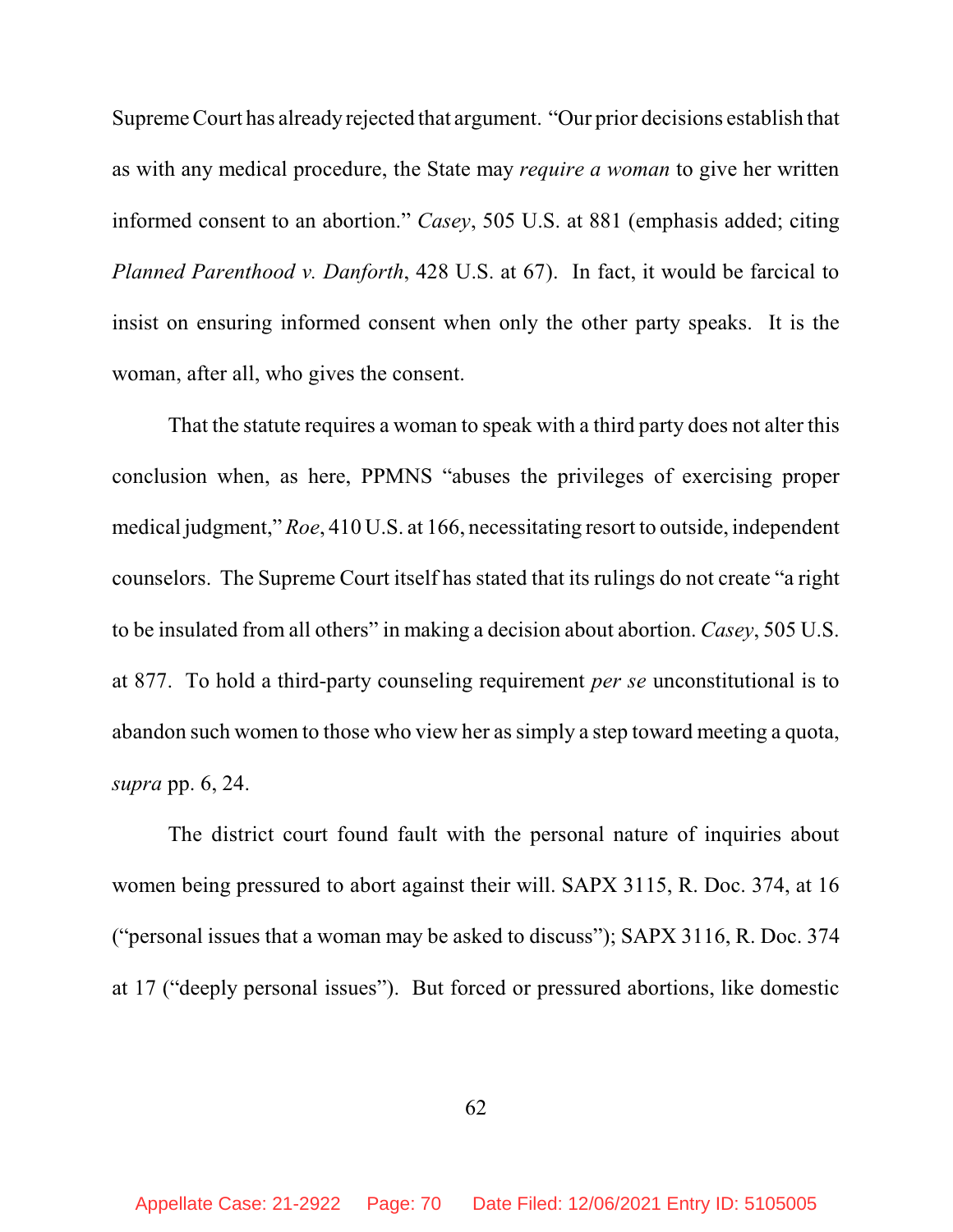abuse, of their nature can arise fromdeeply personalsituations. That context does not render the state powerless to protect the women who are victims of intimate abuse.

South Dakota's counseling statute is simply an exercise of its "broad latitude to decide that particular functions may be performed only by licensed professionals, even if an objective assessment might suggest that those same tasks could be performed by others." *Casey*, 505 U.S. at 885 (joint opinion). Given the record of egregious failure of abortion businesses themselves, particularly PPMNS and the Planned Parenthood chain, effectively (or even halfheartedly) to screen against coercion, the state had more than enough reason to look to third party counseling as an essential remedy.

## **V. THE BALANCE OF HARMS OVERWHELMINGLY FAVORS DISSOLUTION OF THE INJUNCTION.**

Finally, and importantly, the harms to be balanced in the present case weigh quite heavily in favor of lifting the preliminary injunction. One aspect of PPMNS's "injury" from the third-party counseling requirement is downright illegitimate: PPMNS suffers the loss of business whenever a woman being pushed into an abortion she does not want ends up not aborting. But PPMNS has no legitimate right to do abortions on women who are coerced into them. The only other "injury" PPMNS identifies is annoyance and inconvenience to those women who turn out ultimately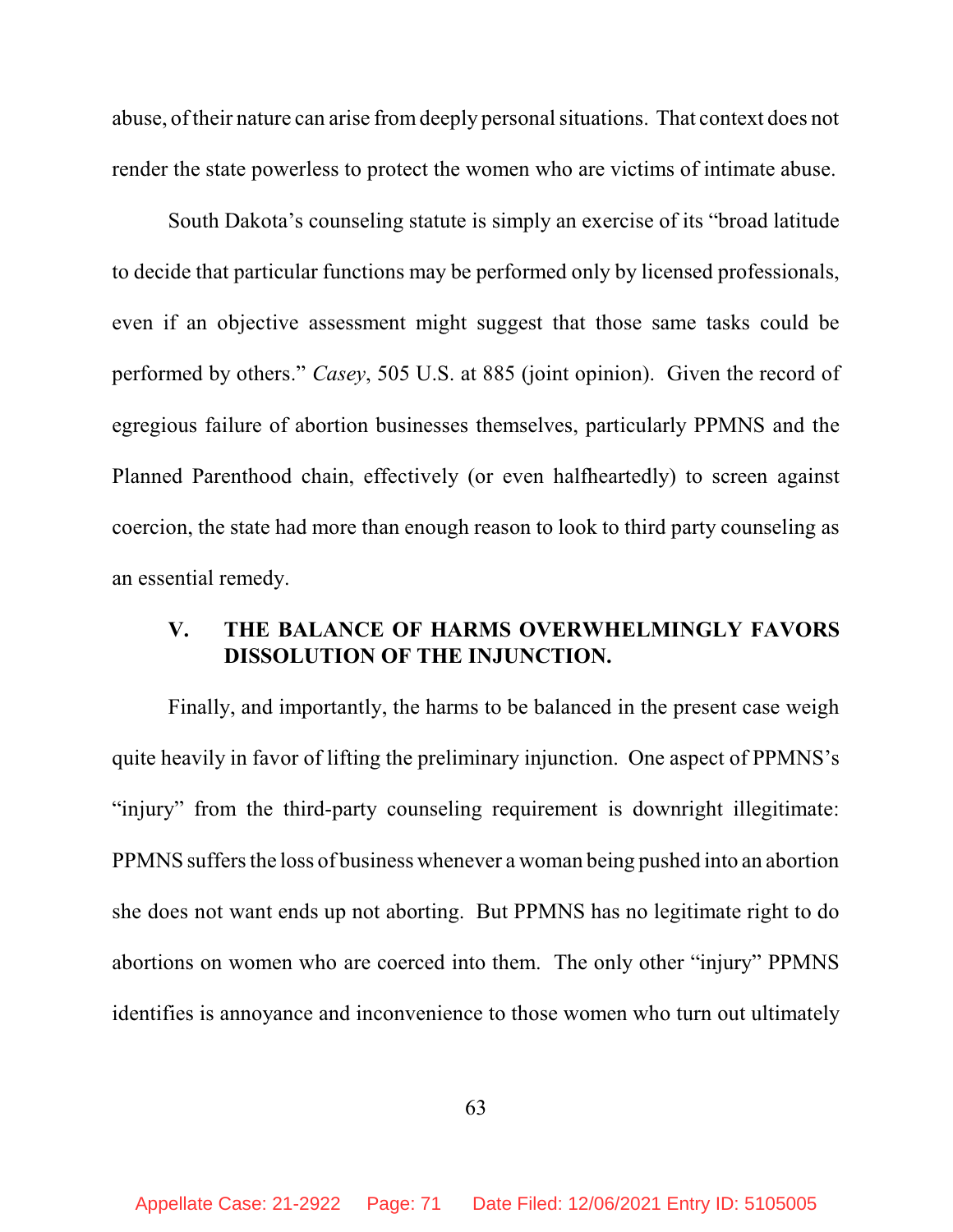to be dead set on aborting. There may not even be very many such women, if any. *Supra* p. 7. On the other side of the scale, by contrast, is the immeasurable tragedy, guilt, and sorrow of those women pressured into an abortion that they did not want, not to mention the needless deaths of the children whom those women wanted to keep. (The district court simply ignored this side of the balance of harms. SAPX 3128, R. Doc. 374, at 29.) Every day that the preliminary injunction remains in place is a day in which another woman may be railroaded into an abortion she does not want. That was the case with B.H. and L.M. Both were forced to have abortions they did not want *after*the third-party counseling law was enacted. *Supra* pp. 30, 34. They did not get the third-party help they desperately needed because the district court had enjoined the law. SAPX 319, R. Doc. 206, at ¶33 (B.H.); SAPX 2648, R. Doc. 302, at ¶6 (L.M.).

To identify the nature of the "harms" being balanced is to answer the question of the proper balance of harms, as well as the public interest to be served by vacating the injunction. The preliminary injunction as to third-party counseling should be dissolved. The order of the district court must be reversed.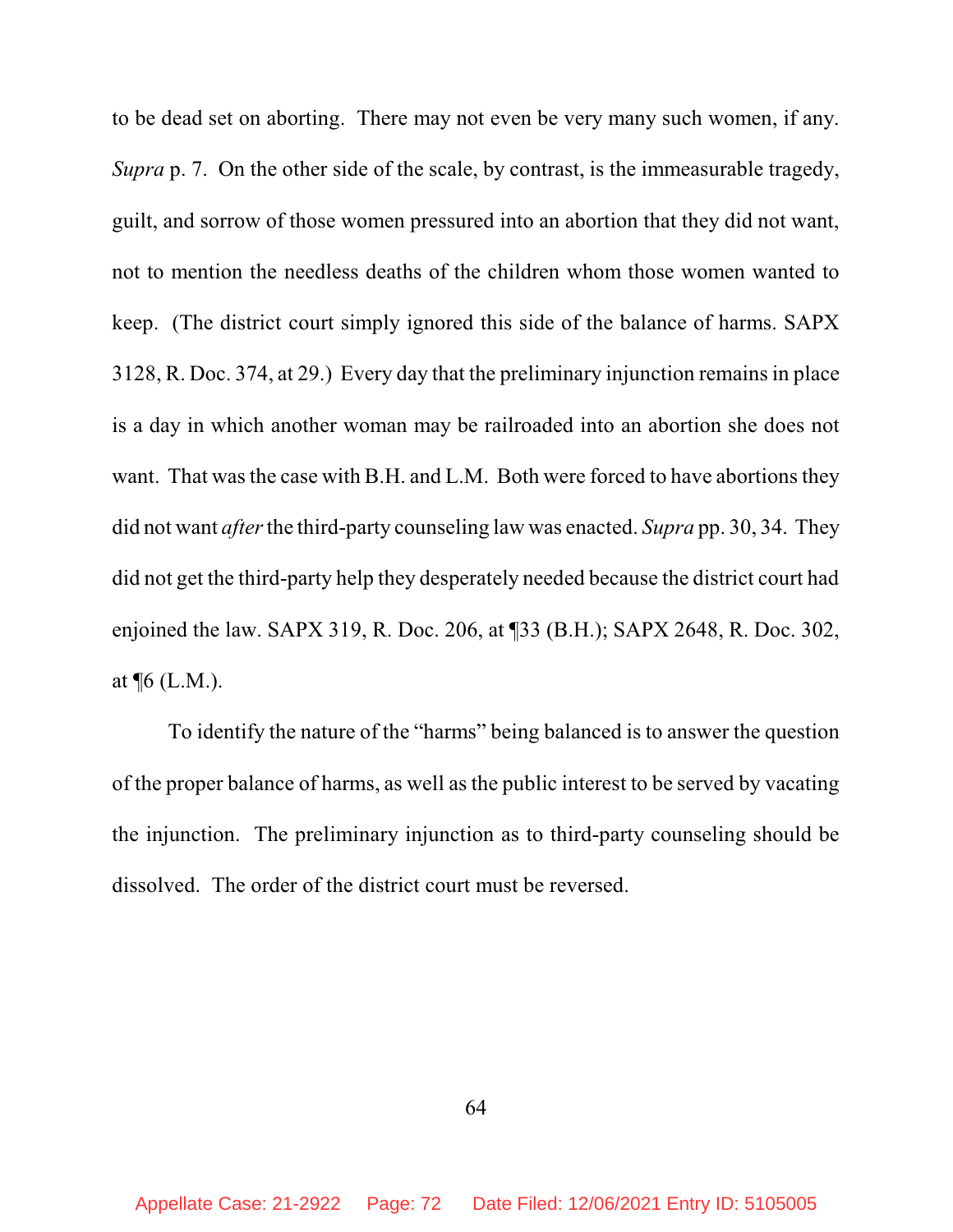## **CONCLUSION**

This Court should reverse the district court and remand with instructions to

dissolve the preliminary injunction.

Respectfully submitted,

By: *Jay Alan Sekulow* JASON R. RAVNSBORG, SOUTH DAKOTA ATTORNEY GENERAL Paul S. Swedlund Solicitor General Jay Alan Sekulow Cecilia Noland Heil Stuart J. Roth Jordan A. Sekulow Walter M. Weber Francis J. Manion Geoffrey R. Surtees Special Assistant Attorneys General 1302 E. Highway 14, Suite 1 Pierre, SD 57501-8501 (605) 773-3215 paul.swedlund@state.sd.us sekulow@aclj.org

Counsel for State Defendants/Appellants

December 3, 2021